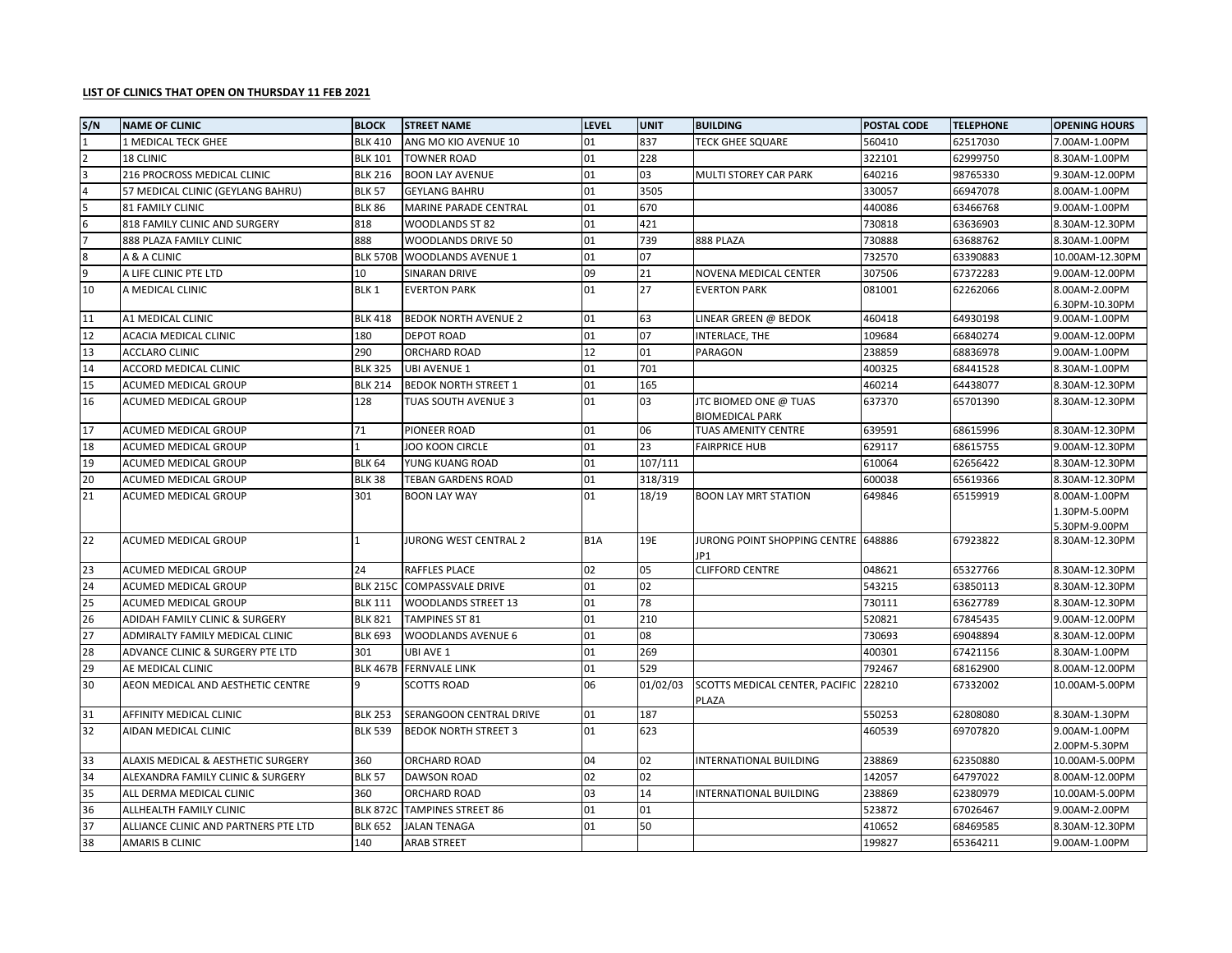| S/N      | <b>NAME OF CLINIC</b>                                                               | <b>BLOCK</b>            | <b>STREET NAME</b>                      | <b>LEVEL</b> | <b>UNIT</b> | <b>BUILDING</b>                 | <b>POSTAL CODE</b> | <b>TELEPHONE</b>     | <b>OPENING HOURS</b>           |
|----------|-------------------------------------------------------------------------------------|-------------------------|-----------------------------------------|--------------|-------------|---------------------------------|--------------------|----------------------|--------------------------------|
| 39       | AMITY MEDICAL CLINIC & DENTAL SURGERY                                               | <b>BLK 371</b>          | BT BATOK ST 31                          | 01           | 314         |                                 | 650371             | 65609292             | 8.30AM-12.30PM                 |
| 40       | AMK FAMILY CLINIC PTE LTD                                                           | 51                      | ANG MO KIO AVE 3                        | 01           | 01          | NO 51 @ AMK                     | 569922             | 64544204             | 9.00AM-3.00PM                  |
| 41       | ANSARI FAMILY CLINIC & SURGERY                                                      | 78                      | LORONG 25A GEYLANG ROAD                 |              |             |                                 | 388259             | 67430714             | 8.00AM-8.00PM                  |
| 42       | ANTEH DISPENSARY PTE LTD                                                            |                         | LORONG 22 GEYLANG                       | 01           | 02          | <b>GRANDVIEW SUITES</b>         | 398664             | 67441809             | 9.00AM-12.00PM                 |
|          |                                                                                     |                         |                                         |              |             |                                 |                    |                      | 2.00PM-5.00PM                  |
|          |                                                                                     |                         |                                         |              |             |                                 |                    |                      | 7.00PM-11.00PM                 |
| 43       | <b>APEX CLINIC &amp; SURGERY</b>                                                    | <b>BLK 306</b>          | <b>WOODLANDS ST 31</b>                  | 01           | 39          |                                 | 730306             | 63677710             | 8.30AM-12.00PM                 |
| 44       | APEX MEDICAL CENTRE (JURONG) PTE LTD                                                | <b>BLK 960</b>          | <b>JURONG WEST ST 92</b>                | 01           | 172         |                                 | 640960             | 67912292             | 8.00AM-12.00PM                 |
| 45       | APPLETREE MEDICAL CENTRE                                                            | <b>BLK 416</b>          | ANG MO KIO AVENUE 10                    | 01           | 997         | TECK GHEE HEARTLANDS            | 560416             | 64548361             | 9.00AM-12.00PM                 |
| 46       | ARCADIA CLINIC                                                                      |                         | PANDAN VALLEY                           | 01           | 211         |                                 | 597626             | 64695122             | 9.00AM-12.30PM                 |
| 47       | AR-RAUDHAH MEDICAL CLINIC AND SURGERY                                               | <b>BLK 372</b>          | <b>BUKIT BATOK STREET 31</b>            | 01           | 386         |                                 | 650372             | 65677458             | 8.30AM-12.30PM                 |
|          | PTE LTD                                                                             |                         |                                         |              |             |                                 |                    |                      | 2.00PM-4.00PM<br>6.00PM-9.00PM |
| 48       | <b>ASPEN CLINIC</b>                                                                 | <b>BLK 283</b>          | <b>BISHAN STREET 22</b>                 | 01           | 185         |                                 | 570283             | 64553829             | 9.00AM-12.00PM                 |
| 49       | <b>ASSOCIATE DISPENSARIES</b>                                                       | <b>BLK 94</b>           | TOA PAYOH LOR 4                         | 01           | 20          |                                 | 310094             | 62562308             | 10.30AM-12.30PM                |
| 50       | ASSURANCE MEDICARE CLINIC AND SURGERY                                               | 370                     | TANJONG KATONG ROAD                     |              |             |                                 | 437127             | 63457810             | 8.30AM-12.30PM                 |
| 51       | ATLAS PACIFIC MEDICAL                                                               | 428                     | RIVER VALLEY ROAD                       | 01           | 10          | LOFT @ NATHAN                   | 248327             | 63869098             | 8.30AM-1.30PM                  |
| 52       | ATRIO FAMILY CLINIC                                                                 | <b>BLK 291</b>          | YISHUN STREET 22                        | 01           | 349         |                                 | 760291             | 67520838             | 8.00AM-2.00PM                  |
| 53       | ATRIO FAMILY CLINIC (AMK) PTE. LTD.                                                 | <b>BLK 532</b>          | ANG MO KIO AVENUE 10                    | 01           | 2461        | CHENG SAN CENTRE                | 560532             | 64554282             | 8.00AM-2.00PM                  |
| 54       | AYE METTA CLINIC PTE. LTD                                                           | 111                     | <b>NORTH BRIDGE ROAD</b>                | 04           | 36A         | PENINSULA PLAZA                 | 179098             | 63370504             | 2.30PM-7.00PM                  |
| 55       | <b>B T GOH FAMILY CLINIC &amp; SURGERY</b>                                          | <b>BLK 194</b>          | KIM KEAT AVE                            | 01           | 406         |                                 | 310194             | 63544535             | 8.30AM-12.30PM                 |
| 56       | BANYAN CLINIC @ JW                                                                  | <b>BLK 502</b>          | JURONG WEST AVENUE 1                    | 01           | 817         |                                 | 640502             | 68991161             | 8.30AM-2.30PM                  |
|          |                                                                                     |                         |                                         |              |             |                                 |                    |                      | 6.00PM-10.30PM                 |
| 57       | BANYAN CLINIC PTE LTD.                                                              | <b>BLK 768</b>          | WOODLANDS AVENUE 6                      | 02           | 04          | WOODLANDS MART                  | 730768             | 63652001             | 8.30AM-1.30PM                  |
| 58       | <b>BEDOK CENTRAL CLINIC</b>                                                         | <b>BLK 214</b>          | <b>BEDOK NORTH STREET 1</b>             | 01           | 161         |                                 | 460214             | 62424489             | 8.30AM-1.00PM                  |
| 59       | BEDOK CLINIC & SURGERY(FAMILY MEDICAL                                               | <b>BLK 17</b>           | <b>BEDOK SOUTH RD</b>                   | 01           | 565         |                                 | 460017             | 62410943             | 9.00AM-12.00PM                 |
|          | CENTRE)                                                                             |                         |                                         |              |             |                                 |                    |                      |                                |
| 60       | <b>BEDOK DAY &amp; NIGHT CLINIC</b>                                                 | <b>BLK 418</b>          | <b>BEDOK NORTH AVENUE 2</b>             | 01           | 85          |                                 | 460418             | 64441104             | 9.00AM-12.30PM                 |
| 61       | <b>BEDOK LIFE CLINIC</b>                                                            | 123                     | <b>BEDOK NORTH ST 2</b>                 | 01           | 160         |                                 | 460123             | 64431398             | 10.30AM-12.00PM                |
| 62       | BEO CRESCENT CLINIC & SURGERY                                                       | <b>BLK 40</b>           | <b>BEO CRESCENT</b>                     | 01           | 02          |                                 | 160040             | 62750269             | 9.00AM-12.30PM                 |
| 63       |                                                                                     | $\overline{\mathbf{z}}$ |                                         | 03           |             |                                 |                    |                      | 2.00PM-4.00PM                  |
|          | BETHESDA MEDICAL CENTRE                                                             |                         | TEMASEK BOULEVARD                       |              | 330         | <b>SUNTEC CITY MALL</b>         | 038983             | 63378933             | 8.30AM-12.30PM                 |
| 64<br>65 | BETHESDA MEDICAL CENTRE (GUL CIRCLE)<br><b>BINJAI MEDICAL &amp; PAINCARE CLINIC</b> | 47<br>23                | <b>GUL CIRCLE</b><br><b>BINJAI PARK</b> |              |             |                                 | 629580             | 63378933<br>64693737 | 9.00AM-12.30PM                 |
|          |                                                                                     |                         |                                         |              |             |                                 | 589828             |                      | 9.00AM-1.00PM<br>2.00PM-4.00PM |
| 66       | BL MEDICAL ASSOCIATES                                                               |                         | <b>SCIENCE PARK DRIVE</b>               | 01           | 10          | <b>ASCENT</b>                   | 118222             | 62651052             | 9.00AM-1.00PM                  |
| 67       | BLESS MEDICAL CENTRE PTE LTD                                                        | <b>BLK 221</b>          | <b>BOON LAY PLACE</b>                   | 01           | 108         | <b>BOON LAY SHOPPING CENTRE</b> | 640221             | 62664119             | 8.00AM-5.00PM                  |
| 68       | BOK FAMILY CLINIC PTE LTD                                                           | <b>BLK 117</b>          | <b>BEDOK RESERVOIR ROAD</b>             | 01           | 58          |                                 | 470117             | 67478200             | 9.00AM-12.30PM                 |
| 69       | <b>BOON LAY CLINIC &amp; SURGERY</b>                                                | <b>BLK 221</b>          | <b>BOON LAY PLACE</b>                   | 01           | 240/244     |                                 | 640221             | 62655247             | 9.00AM-12.30PM                 |
| 70       | <b>BOON LAY CORPORATION CLINIC</b>                                                  | <b>BLK 350</b>          | JURONG EAST AVENUE 1                    | 01           | 1225        |                                 | 600350             | 68994569             | 8.30AM-12.30PM                 |
| 71       | <b>BRADDELL MEDICAL CLINIC</b>                                                      | <b>BLK 124</b>          | LORONG 1 TOA PAYOH                      | 01           | 489         |                                 | 310124             | 62536288             | 8.00AM-1.00PM                  |
| 72       | <b>BUKIT BATOK MEDICAL CLINIC</b>                                                   | 207                     | <b>BUKIT BATOK ST 21</b>                | 01           | 114         |                                 | 650207             | 65603311             | 9.00AM-12.30PM                 |
| 73       | <b>BUKIT BATOK WEST CLINIC</b>                                                      | <b>BLK 323</b>          | <b>BUKIT BATOK ST 33</b>                | 01           | 106         |                                 | 650323             | 65662262             | 8.30AM-12.30PM                 |
| 74       | <b>BUKIT TIMAH CLINIC</b>                                                           | 621A                    | <b>BUKIT TIMAH ROAD</b>                 |              |             |                                 | 269731             | 64665458             | 8.30AM-12.30PM                 |
| 75       | BUKIT TIMAH NAM SANG CLINIC                                                         | 80                      | JLN JURONG KECHIL                       |              |             |                                 | 598591             | 64690760             | 9.00AM-12.30PM                 |
| 76       | C & K FAMILY CLINIC PTE LTD                                                         | 108                     | UPPER EAST COAST ROAD                   |              |             |                                 | 455297             | 62429588             | 9.00AM-11.00AM                 |
| 77       | C K TAN FAMILY CLINIC & SURGERY PTE LTD                                             | <b>BLK 125</b>          | TOA PAYOH LOR 1                         | 01           | 537         |                                 | 310125             | 62514438             | 8.30AM-12.30PM                 |
| 78       | C3 FAMILY CLINIC @ALJUNIED CRESCENT                                                 | <b>BLK 95</b>           | <b>ALJUNIED CRESCENT</b>                | 01           | 509         | <b>MACPHERSON VIEW</b>          | 380095             | 67422285             | 7.30AM-1.00PM                  |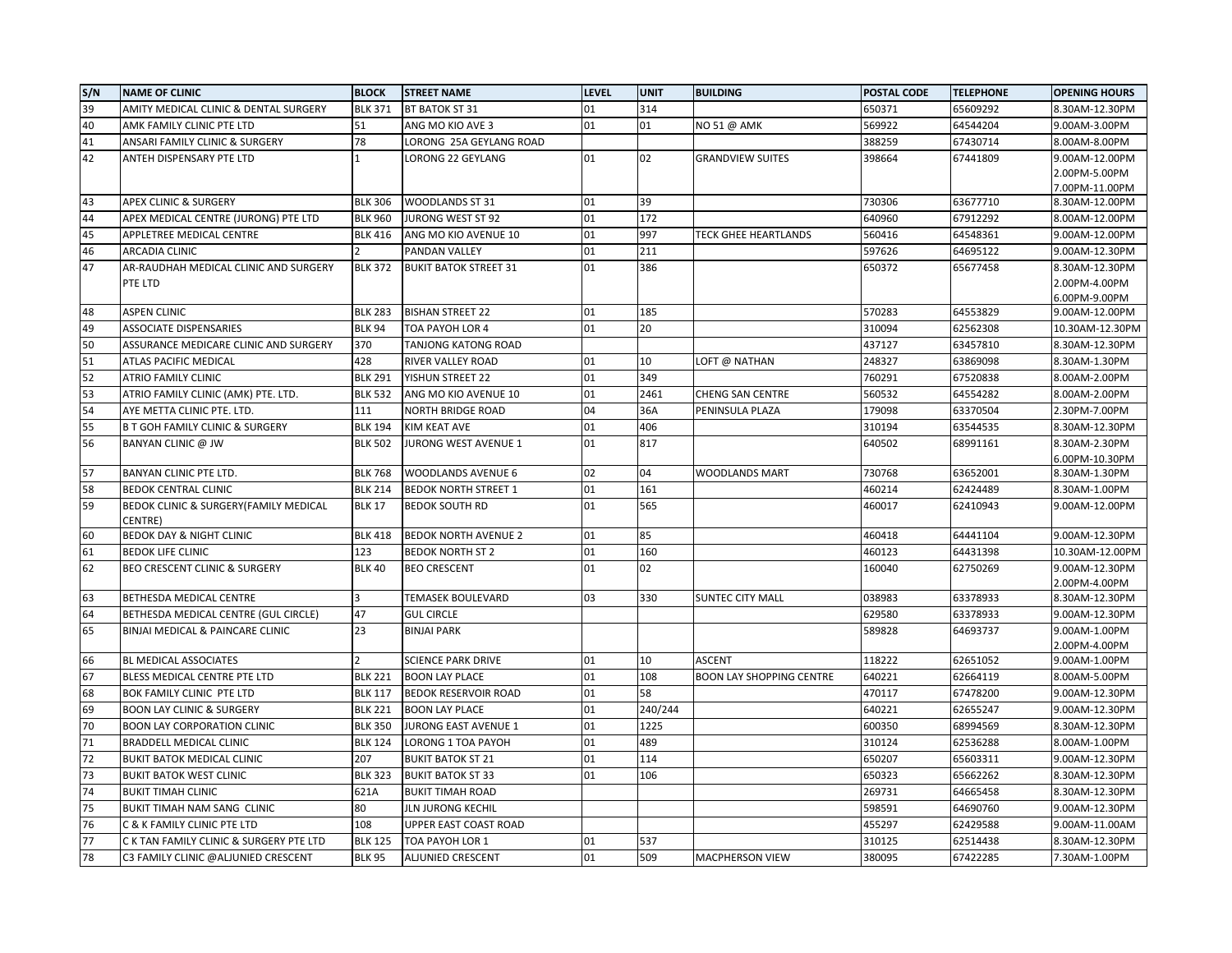| S/N | <b>NAME OF CLINIC</b>              | <b>BLOCK</b>     | <b>STREET NAME</b>          | <b>LEVEL</b> | <b>UNIT</b> | <b>BUILDING</b>              | POSTAL CODE | <b>TELEPHONE</b> | <b>OPENING HOURS</b> |
|-----|------------------------------------|------------------|-----------------------------|--------------|-------------|------------------------------|-------------|------------------|----------------------|
| 79  | CALROSE MEDICAL FAMILY CLINIC      | <b>BLK 231A</b>  | <b>SUMANG LANE</b>          | 01           | 05          | <b>MATILDA COURT</b>         | 821231      | 69571750         | 8.30AM-1.00PM        |
| 80  | CAMBRIDGE CLINIC                   | <b>BLK 250</b>   | <b>TAMPINES ST 21</b>       | 01           | 510         |                              | 520250      | 67818282         | 8.30AM-12.30PM       |
| 81  | CAPITAL MEDICAL CENTRE             | 111              | NORTH BRIDGE ROAD           | 05           | 18          | PENINSULA PLAZA              | 179098      | 63335144         | 4.00PM-7.00PM        |
| 82  | CARE FAMILY CLINIC                 | <b>BLK 663</b>   | <b>BUFFALO ROAD</b>         | 01           | 12          |                              | 210663      | 62995868         | 8.30AM-12.30PM       |
| 83  | CARE MEDICAL PTE LTD               | <b>BLK 683</b>   | <b>HOUGANG AVE 8</b>        | 01           | 931         |                              | 530683      | 63872272         | 8.30AM-12.00PM       |
|     |                                    |                  |                             |              |             |                              |             |                  | 2.00PM-4.00PM        |
| 84  | CARELINK FAMILY CLINIC             | 400              | <b>BALESTIER ROAD</b>       | 01           | 08          | <b>BALESTIER PLAZA</b>       | 329802      | 62545287         | 8.30AM-12.00PM       |
| 85  | CARING FAMILY CLINIC               | <b>BLK 501</b>   | JURONG WEST STREET 51       | 01           | 271         |                              | 640501      | 65645677         | 8.30AM-12.00PM       |
| 86  | CASHEW MEDICAL & SURGERY           | <b>BLK 445</b>   | <b>FAJAR RD</b>             | 02           | 522         | <b>FAJAR SHOPPING CENTRE</b> | 670445      | 67634255         | 8.00AM-12.30PM       |
| 87  | <b>CCK FAMILY CLINIC</b>           | <b>BLK 304</b>   | CHOA CHU KANG AVE 4         | 01           | 653         |                              | 680304      | 68910338         | 7.00AM-12.00AM       |
| 88  | CENTRAL MEDICAL GROUP PTE LTD      | <b>BLK 11</b>    | JALAN BUKIT MERAH           | 01           | 4442        |                              | 150011      | 62722212         | 9.00AM-12.30PM       |
| 89  | CHAI CHEE CLINIC & SURGERY         | <b>BLK 25A</b>   | CHAI CHEE RD                | 01           | 453         |                              | 461025      | 62441231         | 9.30AM-12.00PM       |
| 90  | <b>CHAIM CLINIC</b>                | <b>BLK 111</b>   | TOA PAYOH LOR 1             | 01           | 350         |                              | 310111      | 62515359         | 9.00AM-12.30PM       |
| 91  | CHAN FAMILY CLINIC                 | 865              | MOUNTBATTEN ROAD            | 02           | 81H         | KATONG SHOPPING CENTRE       | 437844      | 63454683         | 9.00AM-12.00PM       |
| 92  | <b>CHANG CLINIC</b>                |                  | <b>JLN ANAK BUKIT</b>       | <b>B1</b>    | 08/09/10    | <b>BUKIT TIMAH PLAZA</b>     | 588996      | 64663811         | 9.00AM-11.30AM       |
| 93  | <b>CHANG CLINIC &amp; SURGERY</b>  | BLK7             | <b>EVERTON PARK</b>         | 01           | 21          |                              | 080007      | 62216955         | 9.00AM-12.00PM       |
|     |                                    |                  |                             |              |             |                              |             |                  | 2.00PM-4.00PM        |
| 94  | <b>CHANGI CLINIC</b>               | <b>BLK 848</b>   | <b>SIMS AVENUE</b>          | 01           | 734         | <b>EUNOSVILLE</b>            | 400848      | 67428865         | 8.30AM-12.30PM       |
| 95  | <b>CHARIS CLINIC &amp; SURGERY</b> | <b>BLK 164</b>   | <b>TAMPINES ST 12</b>       | 01           | 295         |                              | 521164      | 67822332         | 8.30AM-12.30PM       |
| 96  | CHEN & LOW FAMILY DOCTORS          | <b>BLK 548</b>   | <b>WOODLANDS DR 44</b>      | 02           | 22          |                              | 730548      | 68934217         | 8.30AM-1.00PM        |
| 97  | CHERN MEDICAL CLINIC               | <b>BLK 138</b>   | TAMPINES ST 11              | 01           | 112         |                              | 521138      | 67810036         | 8.30AM-12.00PM       |
| 98  | CHIA & LEE MEDICAL & DENTAL CLINIC | <b>BLK 802</b>   | <b>TAMPINES AVENUE 4</b>    | 01           | 15          | <b>TAMPINES POLYVIEW</b>     | 520802      | 67812969         | 8.30AM-12.00PM       |
| 99  | CHIA CLINIC AND SURGERY            | 27               | <b>FOCH ROAD</b>            | 01           | 04          | HOA NAM BUILDING             | 209264      | 62980959         | 9.00AM-12.30PM       |
|     |                                    |                  |                             |              |             |                              |             |                  | 2.00PM-5.00PM        |
| 100 | CHIN LEONG CLINIC                  | 517              | WEST COAST ROAD             | 01           | 555         |                              | 120517      | 67789493         | 9.15AM-12.30PM       |
| 101 | CHINATOWN WELLNESS CLINIC          | 531              | UPPER CROSS STREET          | 02           | 02          | HONG LIM COMPLEX             | 050531      | 62267188         | 8.30AM-1.00PM        |
| 102 | CHIRON MEDICAL CLINIC              | BLK <sub>3</sub> | ST. GEORGE'S ROAD           | 01           | 95          | ST GEORGE'S WEST GARDENS     | 320003      | 62914963         | 9.00AM-1.00PM        |
| 103 | CHNG CLINIC AND SURGERY            | <b>BLK 178</b>   | TOA PAYOH CENTRAL           | 01           | 236         |                              | 310178      | 62504522         | 8.30AM-12.30PM       |
| 104 | <b>CHOICE CLINIC</b>               | <b>BLK 548</b>   | WOODLANDS DR 44             | 02           | 21          | <b>VISTA POINT</b>           | 730548      | 68941822         | 8.30AM-12.30PM       |
| 105 | <b>CHONG'S CLINIC</b>              | 234              | UPPER THOMSON ROAD          |              |             |                              | 574365      | 64536492         | 8.30AM-12.30PM       |
| 106 | CHONG'S MEDICAL CENTRE             | 190              | CLEMENCEAU AVE              | 01           | 29/30       | SINGAPORE SHOPPING CENTRE    | 239924      | 63383297         | 9.00AM-12.30PM       |
| 107 | <b>CHOONG'S CLINIC</b>             | <b>BLK 21</b>    | OLD AIRPORT RD              | 01           | 97          |                              | 390021      | 63442400         | 8.30AM-11.00AM       |
| 108 | <b>CHOONG'S CLINIC</b>             | <b>BLK 480</b>   | <b>TAMPINES ST 44</b>       | 01           | 261         |                              | 520480      | 67885190         | 8.30AM-11.00AM       |
| 109 | CHUA CLINIC                        | <b>BLK 678</b>   | <b>HOUGANG AVE 8</b>        | 01           | 513         |                              | 530678      | 63865720         | 8.30AM-12.30PM       |
| 110 | <b>CHUA CLINIC &amp; SURGERY</b>   | <b>BLK 844</b>   | YISHUN ST 81                | 01           | 156         |                              | 760844      | 67521603         | 8.30AM-12.30PM       |
|     |                                    |                  |                             |              |             |                              |             |                  | 2.00PM-4.30PM        |
| 111 | CHUA MEDICO CLINIC LLP             | 529              | ANG MO KIO AVE 10           | 01           | 2323        |                              | 560529      | 64562275         | 8.30AM-12.30PM       |
| 112 | CHUAH CLINIC & SURGERY PTE LTD     | <b>BLK 113</b>   | ALJUNIED AVE 2              | 01           | 19          |                              | 380113      | 67452104         | 8.30AM-12.30PM       |
| 113 | CHUNG & EE MEDICAL CLINIC          | <b>BLK 10</b>    | TELOK BLANGAH CRESCENT      | 01           | 151         |                              | 090010      | 69963782         | 9.00AM-1.00PM        |
| 114 | CIRCUIT MEDICAL CLINIC             | <b>BLK 36</b>    | <b>CIRCUIT ROAD</b>         | 01           | 424         | <b>BALAM GARDENS</b>         | 370036      | 90462119         | 9.00AM-12.00PM       |
| 115 | CITILIFE FAMILY CLINIC             | <b>BLK 215</b>   | JURONG EAST ST 21           | 01           | 539         |                              | 600215      | 65662281         | 9.00AM-12.00PM       |
| 116 | <b>CITYGP FAMILY CLINIC</b>        | <b>BLK 122</b>   | <b>BEDOK NORTH STREET 2</b> | 01           | 106         |                              | 460122      | 62414702         | 9.30AM-7.30PM        |
| 117 | CITYHEALTH CLINIC & SURGERY        | 152              | <b>BEACH ROAD</b>           | 03           | 08          | <b>GATEWAY EAST</b>          | 189721      | 62995398         | 8.30AM-12.00PM       |
| 118 | CITYMED HEALTH ASSOCIATES PTE LTD  | 19               | KEPPEL RD                   | 01           | 01          | JIT POH BUILDING             | 089058      | 62262636         | 9.00AM-1.00PM        |
| 119 | <b>CLARION MEDICAL</b>             | 202              | ANG MO KIO AVENUE 3         | 01           | 1676        | ANG MO KIO VIEW              | 560202      | 63530818         | 8.30AM-12.00PM       |
| 120 | CLEMENTI FAMILY & AESTHETIC CLINIC | <b>BLK 321</b>   | <b>CLEMENTI AVENUE 3</b>    | 01           | 14/15       |                              | 129905      | 67766177         | 8.00AM-6.00PM        |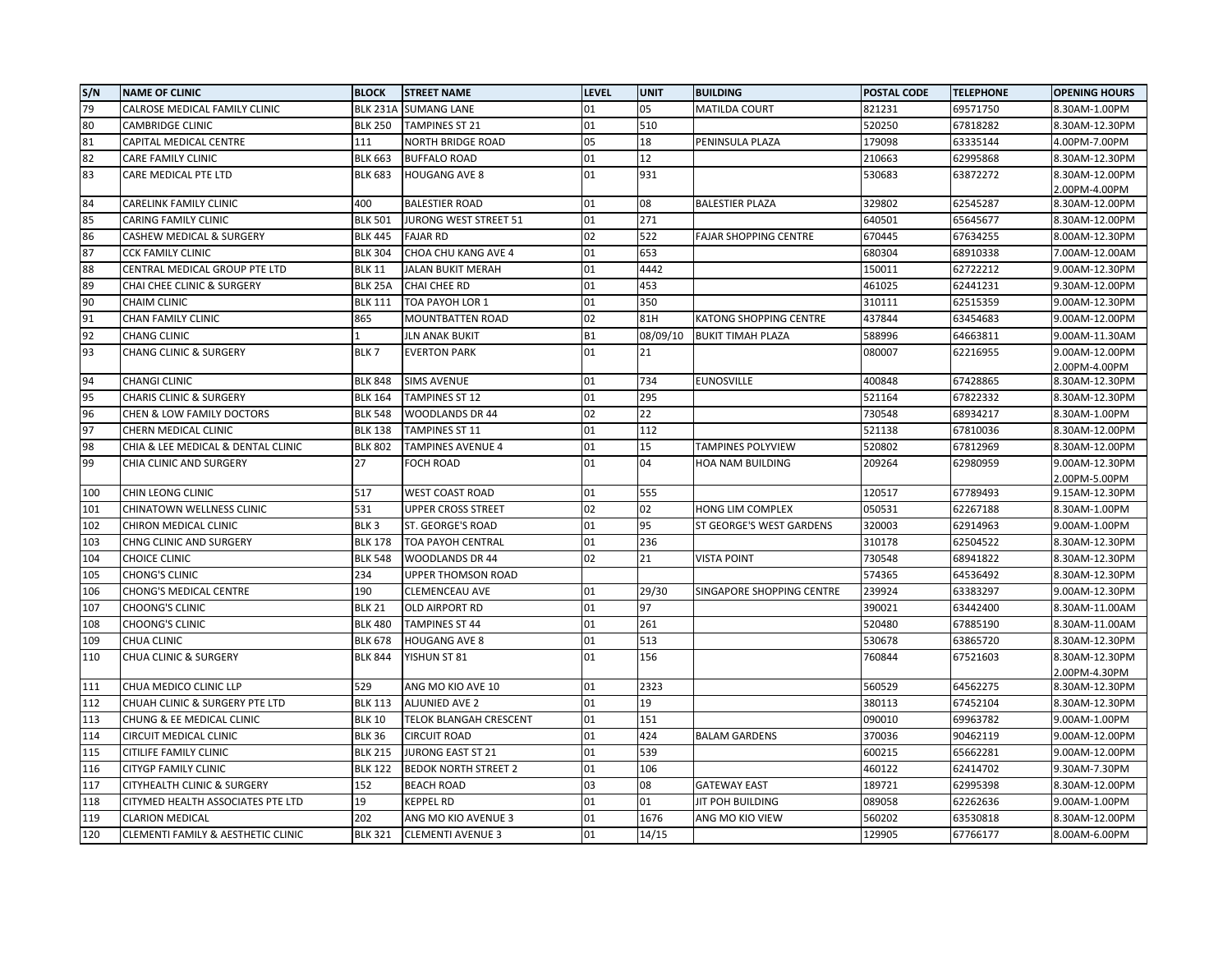| S/N | <b>NAME OF CLINIC</b>                                   | <b>BLOCK</b>     | <b>STREET NAME</b>               | <b>LEVEL</b> | <b>UNIT</b> | <b>BUILDING</b>                 | POSTAL CODE | <b>TELEPHONE</b> | <b>OPENING HOURS</b> |
|-----|---------------------------------------------------------|------------------|----------------------------------|--------------|-------------|---------------------------------|-------------|------------------|----------------------|
| 121 | CLEMENTI FAMILY HEALTHPOINT CLINIC &                    | <b>BLK 308</b>   | <b>CLEMENTI AVE 4</b>            | 01           | 351         |                                 | 120308      | 67744373         | 8.30AM-12.30PM       |
|     | SURGERY                                                 |                  |                                  |              |             |                                 |             |                  |                      |
| 122 | CLIFFORD DISPENSARY PTE LTD                             | 77               | ROBINSON ROAD                    | 06           | 02          | <b>ROBINSON 77</b>              | 068896      | 65350371         | 9.00AM-1.00PM        |
| 123 | CLIFFORD DISPENSARY PTE LTD                             | 350              | ORCHARD ROAD                     | 15           | 03          | <b>SHAW HOUSE</b>               | 238868      | 67374341         | 9.00AM-1.00PM        |
| 124 | <b>CLINIC FARIDAH</b>                                   | <b>BLK 59</b>    | NEW UPPER CHANGI ROAD            | 01           | 1230        |                                 | 461059      | 64427480         | 8.30AM-11.00AM       |
|     |                                                         |                  |                                  |              |             |                                 |             |                  | 2.00PM-3.00PM        |
| 125 | CLINIC@COSTA                                            | 84               | <b>BAYSHORE ROAD</b>             | 01           | 35/36       | <b>COSTA DEL SOL</b>            | 469994      | 62433638         | 8.30AM-1.00PM        |
| 126 | COMFORT CLINIC & SURGERY                                | <b>BLK 214</b>   | SERANGOON AVE 4                  | 01           | 100         |                                 | 550214      | 62807271         | 8.30AM-12.30PM       |
| 127 | COMMUNITY MEDICAL CLINIC                                | <b>BLK 221</b>   | <b>BOON LAY PLACE</b>            | 02           | 160         | <b>BOON LAY SHOPPING CENTRE</b> | 640221      | 62610672         | 8.00AM-11.00AM       |
| 128 | COMPASSVALE 297A MEDICAL CLINIC                         | <b>BLK 297A</b>  | <b>COMPASSVALE ST</b>            | 01           | 36          |                                 | 541297      | 65473592         | 8.30AM-12.30PM       |
| 129 | COMWELL MEDICAL CLINIC                                  | BLK <sub>6</sub> | <b>HOUGANG AVENUE 3</b>          | 01           | 80          |                                 | 530006      | 62899638         | 8.30AM-12.30PM       |
| 130 | <b>CORNERSTONE MEDICAL</b>                              | BLK 29A          | <b>GHIM MOH LINK</b>             | 01           | 03          |                                 | 271029      | 62620018         | 9.00AM-1.00PM        |
| 131 | CORNERSTONE MEDICAL BIDADARI                            | <b>BLK 106A</b>  | <b>BIDADARI PARK DRIVE</b>       | 01           | 03          |                                 | 341106      | 67075660         | 9.00AM-1.00PM        |
| 132 | CORONATION MEDICAL CENTRE                               | 587              | <b>BUKIT TIMAH ROAD</b>          | 02           | 01          | <b>CORONATION PLAZA</b>         | 269707      | 64686768         | 9.00AM-12.30PM       |
| 133 | <b>COSMOPOLITAN CLINIC</b>                              | 25               | LORONG TELOK                     | 01           | 01          |                                 | 049037      | 63273773         | 10.00AM-12.30PM      |
| 134 | COUNTRYSIDE CLINIC AND SURGERY                          | <b>BLK 106</b>   | YISHUN RING RD                   | 01           | 189         |                                 | 760106      | 62570369         | 8.30AM-12.00PM       |
|     |                                                         |                  |                                  |              |             |                                 |             |                  | 2.00PM-5.00PM        |
|     |                                                         |                  |                                  |              |             |                                 |             |                  | 7.00PM-9.00PM        |
| 135 | <b>CRAWFURD MEDICAL</b>                                 |                  | TEMASEK BOULEVARD                | 02           | 482         | <b>SUNTEC CITY MALL</b>         | 038983      | 68049580         | 8.30AM-12.30PM       |
| 136 | <b>CRESCENT CLINIC &amp; SURGERY</b>                    | BLK 1A           | <b>EUNOS CRESCENT</b>            | 01           | 2473        |                                 | 401001      | 67458624         | 8.30AM-12.00PM       |
| 137 | CREST FAMILY CLINIC PTE. LTD.                           | 724              | WOODLANDS AVE 6                  | 01           | 502         |                                 | 730724      | 63650906         | 9.00AM-12.30PM       |
| 138 | CROSS STREET MEDICAL CLINIC                             | 531              | UPPER CROSS STREET               | 01           | 35          | HONG LIM COMPLEX                | 050531      | 65350608         | 9.00AM-12.30PM       |
| 139 | <b>CROSSROADS FAMILY CLINIC</b>                         | <b>BLK 601B</b>  | <b>TAMPINES AVENUE 9</b>         | 01           | 10          | <b>TAMPINES GREENRIDGES</b>     | 522601      | 65927080         | 8.00AM-12.30PM       |
| 140 | DA CLINIC @ ANCHORVALE                                  | <b>BLK 351</b>   | ANCHORVALE ROAD                  | 01           | 01          |                                 | 540351      | 31650144         | 8.30AM-4.00PM        |
| 141 | DA CLINIC @ ANSON                                       | 10               | ANSON ROAD                       | 01           | 12          | <b>INTERNATIONAL PLAZA</b>      | 079903      | 31650142         | 8.30AM-4.00PM        |
| 142 | DA CLINIC @ BISHAN                                      | <b>BLK 501</b>   | <b>BISHAN STREET 11</b>          | 01           | 374         |                                 | 570501      | 31650140         | 8.30AM-4.00PM        |
| 143 | DA CLINIC @ BUKIT BATOK                                 | <b>BLK 451</b>   | <b>BUKIT BATOK WEST AVENUE 6</b> | 01           | 02          |                                 | 650451      | 31650143         | 8.30AM-4.00PM        |
| 144 | DA CLINIC @ POTONG PASIR                                | 51               | UPPER SERANGOON ROAD             | 01           | 53          | THE POIZ CENTRE                 | 347697      | 31650139         | 8.30AM-4.00PM        |
| 145 | DA CLINIC @ TAMAN JURONG                                | <b>BLK 140</b>   | <b>CORPORATION DRIVE</b>         | 01           | 03          |                                 | 610410      | 31650145         | 8.30AM-4.00PM        |
| 146 | <b>DAILY MEDICAL CENTRE</b>                             | 159              | <b>HOUGANG STREET 11</b>         | 01           | 17          |                                 | 530159      | 62843218         | 8.30AM-1.00PM        |
| 147 | DAVID LOH SURGERY                                       | 10               | SINARAN DRIVE                    | 08           | 35/36       | NOVENA MEDICAL CENTER           | 307506      | 67339114         | 10.00AM-6.00PM       |
| 148 | DAWSON PLACE CLINIC                                     | <b>BLK 57</b>    | <b>DAWSON ROAD</b>               | 02           | 03          | <b>DAWSON PLACE</b>             | 142057      | 64750889         | 8.30AM-12.30PM       |
| 149 | DAYSPRING MEDICAL CLINIC (TAMPINES)                     |                  | TAMPINES CENTRAL 5               | 04           | 09          | <b>CENTURY SQUARE</b>           | 529509      | 67890123         | 9.00AM-1.00PM        |
| 150 | DEDICARE MEDICAL PRACTICE & SURGERY @<br><b>HOUGANG</b> | <b>BLK 419</b>   | <b>HOUGANG AVENUE 8</b>          | 01           | K1          |                                 | 530419      | 69803066         | 8.00AM-1.00PM        |
| 151 | DOCTOR JAY MEDICAL CENTRE                               | 115              | KILLINEY RD                      |              |             |                                 | 239553      | 62355196         | 9.00AM-3.00PM        |
| 152 | <b>DOCTORS CLINIC &amp; SURGERY</b>                     | <b>BLK 305</b>   | WOODLANDS STREET 31              | 01           | 91          |                                 | 730305      | 62691017         | 8.30AM-12.00PM       |
| 153 | DOCTORS INC MEDICAL GROUP                               | <b>BLK 178</b>   | TOA PAYOH CENTRAL                | 01           | 206         |                                 | 310178      | 63563633         | 9.00AM-3.00PM        |
| 154 | DOCTORS KOO, LOH & ASSOCIATES (PTE) LTD                 | <b>BLK 152</b>   | YUNG HO RD                       | <b>B1</b>    | 03          |                                 | 610152      | 62665939         | 8.30AM-1.00PM        |
| 155 | DOVER CLINIC AND SURGERY PTE LTD                        | <b>BLK 28</b>    | <b>DOVER CRESCENT</b>            | 01           | 89          | MULTI STOREY CAR PARK           | 130028      | 67757410         | 8.30AM-12.30PM       |
| 156 | DOVER MEDICAL CENTRE                                    |                  | <b>FUSIONOPOLIS WAY</b>          | 03           | 05          | <b>CONNEXIS</b>                 | 138632      | 67756266         | 8.30AM-12.30PM       |
| 157 | DR CARE MEDICAL CLINIC                                  | <b>BLK 18</b>    | <b>JALAN MEMBINA</b>             |              | 11          | <b>TIONG BAHRU COURT</b>        | 164018      | 86665505         | 8.30AM-1.00PM        |
| 158 | DR CHAN PENG MUN CLINIC & SURGERY                       |                  | KOEK RD                          | 01           | 22/23/24    | <b>CUPPAGE PLAZA</b>            | 228796      | 67336060         | 9.00AM-1.00PM        |
| 159 | DR CHUA'S FAMILY CLINIC PTE. LTD.                       | <b>BLK 638</b>   | JURONG WEST STREET 61            | 02           | 04          | PIONEER MALL                    | 640638      | 67928505         | 8.00AM-12.00PM       |
| 160 | DR JEREMY CHAN MEDICAL CLINIC                           | 123              | LORONG 1 TOA PAYOH               | 01           | 493         |                                 | 310123      | 62504191         | 8.30AM-2.30PM        |
| 161 | DR JOYCE & PARTNERS FAMILY CLINIC                       |                  | BLK 224A SUMANG LANE             | 01           | 01          | <b>MATILDA EDGE</b>             | 821224      | 69267607         | 8.30AM-12.00PM       |
|     |                                                         |                  |                                  |              |             |                                 |             |                  |                      |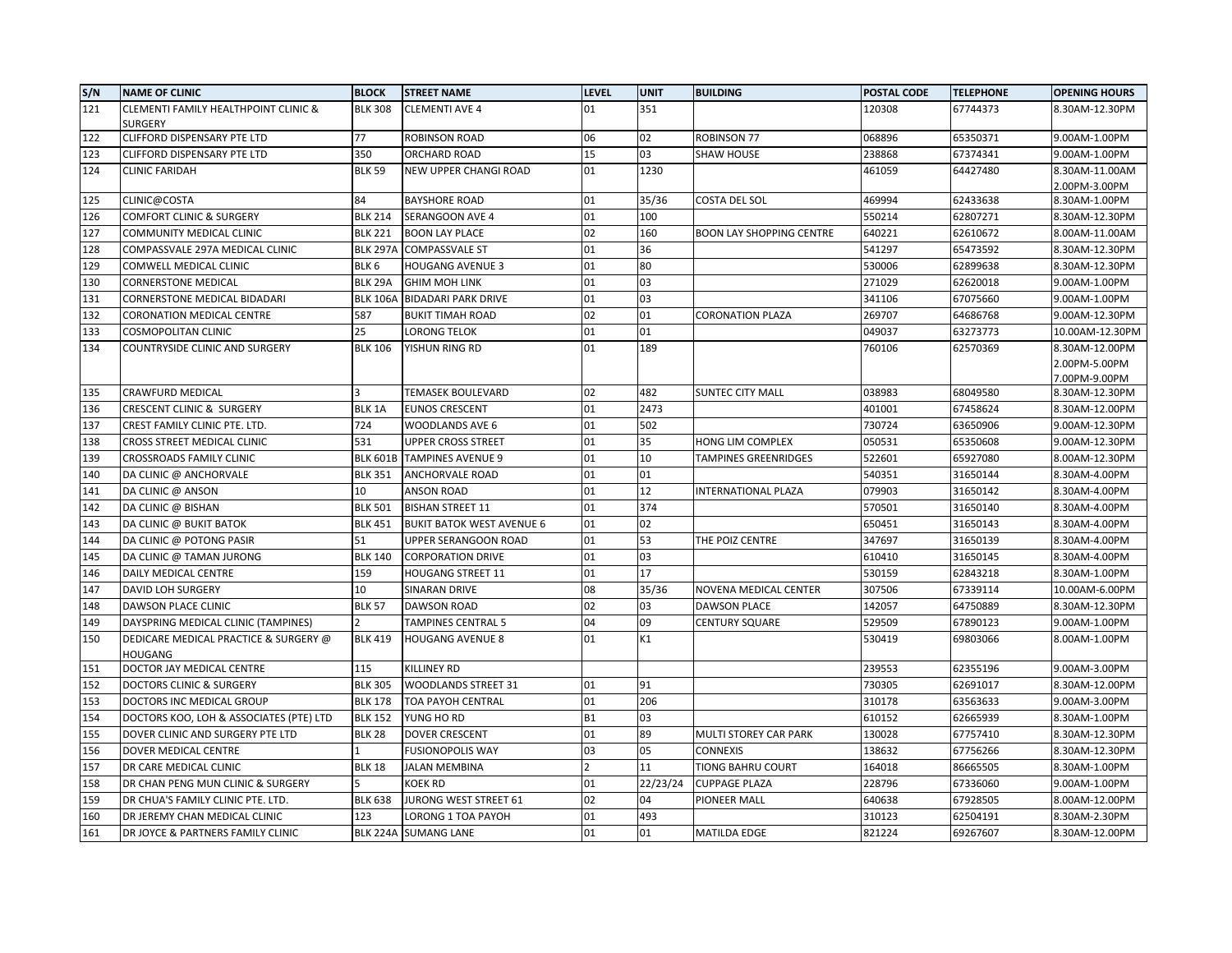| S/N | <b>NAME OF CLINIC</b>                        | <b>BLOCK</b>    | <b>STREET NAME</b>         | LEVEL          | <b>UNIT</b> | <b>BUILDING</b>                | POSTAL CODE | <b>TELEPHONE</b> | <b>OPENING HOURS</b>                             |
|-----|----------------------------------------------|-----------------|----------------------------|----------------|-------------|--------------------------------|-------------|------------------|--------------------------------------------------|
| 162 | DR JOYCE & PARTNERS FAMILY CLINIC (TOA       | <b>BLK 177</b>  | TOA PAYOH CENTRAL          | 01             | 146         |                                | 310177      | 69267607         | 8.30AM-12.00PM                                   |
|     | PAYOH BRANCH)                                |                 |                            |                |             |                                |             |                  |                                                  |
| 163 | DR LIM LEAN HUAT & ASSOCIATES PTE LTD        | 101             | <b>IRRAWADDY ROAD</b>      | 21             | 04 TO 05    | ROYAL SQUARE AT NOVENA         | 329565      | 63238611         | 8.30AM-12.30PM                                   |
| 164 | DR STANLEY PECK FAMILY CLINIC                | <b>BLK 636</b>  | <b>BUKIT BATOK CENTRAL</b> | 01             | 06          |                                | 650636      | 69177889         | 8.00AM-12.00PM                                   |
| 165 | DR STEVEN ANG AESTHETIC & FAMILY CLINIC      | <b>BLK 75D</b>  | REDHILL ROAD               | 01             | 112         |                                | 154075      | 64767333         | 9.00AM-1.00PM                                    |
| 166 | DR TAN MEDICAL CENTER                        | 10              | SINARAN DRIVE              | 09             | 30          | NOVENA MEDICAL CENTER          | 307506      | 65130359         | 8.30AM-1.00PM                                    |
| 167 | DR W.K. KOO & ASSOCIATES (BUKIT PANJANG) P 1 |                 | <b>JELEBU ROAD</b>         | 01             | 62          | <b>BUKIT PANJANG PLAZA</b>     | 677743      | 67697003         | 10.00AM-12.30PM<br>3.00PM-4.30PM                 |
| 168 | DR W.K. KOO & ASSOCIATES P.L.                | $\mathbf{1}$    | JURONG WEST CENTRAL 2      | 01             | 16A&B       | <b>JURONG POINT</b>            | 648886      | 67922669         | 8.30AM-1.00PM<br>2.00PM-4.00PM                   |
| 169 | DRS CHAN & TANG FAMILY CLINIC                | <b>BLK 125</b>  | LORONG 1 TOA PAYOH         | 01             | 549         |                                | 310125      | 62511782         | 8.30AM-12.15PM                                   |
| 170 | DRS CHUA & PARTNERS PTE LTD                  |                 | TANJONG PAGAR PLAZA        | 01             | 10          |                                | 082001      | 62210607         | 8.30AM-12.00PM                                   |
| 171 | DRS FERNANDEZ & PARTNERS                     | 1               | <b>GRANGE ROAD</b>         | 12             | 04          | ORCHARD BUILDING               | 239693      | 63380686         | 9.00AM-1.00PM                                    |
| 172 | DRS KOO & NEOH MEDICAL GROUP                 | 70              | WOODLANDS AVENUE 7         | 01             | 01          | <b>ADMIRALTY MRT STATION</b>   | 738344      | 63677077         | 9.00AM-1.00PM                                    |
| 173 | DRS KOO & NEOH MEDICAL GROUP                 | 61              | CHOA CHU KANG DRIVE        | 02             | 01          | YEW TEE MRT STATION            | 689715      | 63677066         | 9.30AM-11.30AM                                   |
| 174 | DRS KOO, FOK & ASSOCIATES PTE LTD            | 55              | <b>BENOI ROAD</b>          | 01             | 12          |                                | 629907      | 62613629         | 8.30AM-12.00PM                                   |
| 175 | DRS KOO, FOK & ASSOCIATES( PIONEER )         | 31              | JURONG WEST STREET 63      | 02             | 04          |                                | 648310      | 68622380         | 8.30AM-1.00PM                                    |
| 176 | DRS KOO, KOH & ASSOCIATES P.L.               | <b>BLK 163</b>  | <b>BUKIT MERAH CENTRAL</b> | 01             | 3609        |                                | 150163      | 62712395         | 9.00AM-12.00PM                                   |
| 177 | DRS OH, LIM, WONG & PARTNERS                 | <b>BLK 959</b>  | JURONG WEST ST 92          | 01             | 154         |                                | 640959      | 67913988         | 8.30AM-12.00PM                                   |
| 178 | DRS THOMPSON & THOMSON RADLINK<br>MEDICARE   | 24              | RAFFLES PLACE              | 02             | 08          | <b>CLIFFORD CENTRE</b>         | 048621      | 65325376         | 8.30AM-12.30PM                                   |
| 179 | DRS. KOO & CHOO MEDICAL CLINIC PTE LTD       | 10              | <b>BUKIT BATOK CENTRAL</b> | 01             | 04A         | <b>BUKIT BATOK MRT STATION</b> | 659958      | 68962568         | 8.30AM-12.00PM                                   |
| 180 | DTAP @ DUO MEDICAL CLINIC                    |                 | <b>FRASER STREET</b>       | B <sub>3</sub> | 17/18       | <b>DUO GALLERIA</b>            | 189356      | 69765023         | 9.00AM-1.00PM                                    |
| 181 | DTAP @ HOLLAND V                             | 15B             | LORONG LIPUT               |                |             | <b>HOLLAND VILLAGE</b>         | 277730      | 62351339         | 8.00AM-1.00PM                                    |
| 182 | DTAP @ KOVAN                                 | 988             | UPPER SERANGOON ROAD       | 01             | 21          | <b>STARS OF KOVAN</b>          | 534733      | 69627191         | 9.00AM-1.00PM                                    |
| 183 | DTAP @ NOVENA                                | 10              | SINARAN DRIVE              | 08             | 31          | NOVENA MEDICAL CENTER          | 307506      | 63972095         | 8.30AM-1.00PM                                    |
| 184 | DTAP @ ORCHARD                               | q               | <b>SCOTTS ROAD</b>         | 06             | 06          | PACIFIC PLAZA                  | 228210      | 66942348         | 9.00AM-1.00PM                                    |
| 185 | DTAP @ RAFFLES PLACE                         | 20              | <b>CECIL STREET</b>        | 02             | 01          | <b>PLUS</b>                    | 049705      | 69627144         | 8.00AM-1.00PM                                    |
| 186 | DTAP @ ROBERTSON                             | 11              | UNITY STREET               | 02             | 06/07       | ROBERTSON WALK                 | 237995      | 62387810         | 8.00AM-1.00PM                                    |
| 187 | DTAP @ SIGLAP                                | 914             | EAST COAST ROAD            | 01             | 04          | THE DOMAIN                     | 459108      | 69622144         | 10.00AM-1.00PM                                   |
| 188 | DTAP @ SOMERSET                              | $\mathbf{1}$    | <b>GRANGE ROAD</b>         | 10             | 08          | ORCHARD BUILDING               | 239693      | 62620762         | 9.30AM-1.00PM                                    |
| 189 | <b>DTAP EXPRESS</b>                          | 12              | <b>GOPENG STREET</b>       | 01             | 70          |                                | 078877      | 69621963         | 11.00AM-1.00PM                                   |
| 190 | DUXTON MEDICAL CLINIC                        |                 | TANJONG PAGAR PLAZA        | 01             | 106         |                                | 081007      | 65383573         | 9.00AM-2.00PM                                    |
| 191 | DUXTON MEDICAL CLINIC CANBERRA               | <b>BLK 361</b>  | SEMBAWANG CRESCENT         | 01             | 03          |                                | 750361      | 69691457         | 9.30AM-1.00PM                                    |
| 192 | E MEDICAL CLINIC & SURGERY                   | <b>BLK 126</b>  | LORONG 1 TOA PAYOH         | 01             | 567         |                                | 310126      | 63569391         | 9.00AM-12.30PM                                   |
| 193 | E. L. CHIN FAMILY CLINIC & SURGERY PTE. LTD. | 432             | <b>CLEMENTI AVE 3</b>      | 01             | 272         |                                | 120432      | 67775182         | 9.00AM-12.15PM                                   |
| 194 | E.J. TAN CLINIC & SURGERY                    | <b>BLK 104</b>  | JURONG EAST STREET 13      | 01             | 100         | <b>JURONG EAST VILLE</b>       | 600104      | 65606600         | 8.30AM-12.30PM<br>2.00PM-3.45PM<br>7.00PM-9.15PM |
| 195 | <b>EAST COAST FAMILY CLINIC</b>              | 121             | <b>MEYER ROAD</b>          | 01             | 05          | THE MAKENA                     | 437932      | 64404556         | 9.00AM-12.30PM                                   |
| 196 | EASTERN CLINIC AND DENTAL SURGERY            | <b>BLK 303</b>  | JURONG EAST ST 32          | 01             | 92          |                                | 600303      | 65622941         | 9.00AM-12.30PM                                   |
| 197 | EASTERN MEDICAL CENTRE                       | <b>BLK 631</b>  | <b>BEDOK RESERVOIR RD</b>  | 01             | 896         |                                | 470631      | 64487628         | 8.30AM-11.00AM                                   |
| 198 | EC FAMILY CLINIC                             | 30              | <b>EUNOS CRESCENT</b>      | 01             | 17/18       | <b>EUNOS MRT STATION</b>       | 409423      | 67426103         | 9.00AM-1.00PM                                    |
| 199 | ECM CLINIC & SURGERY PTE LTD                 | 260             | <b>SIMS AVENUE</b>         | 01             | 01          | <b>ECM BUILDING</b>            | 387604      | 67493323         | 9.00AM-12.00PM                                   |
| 200 | EDGEDALE MEDICAL CLINIC                      | <b>BLK 122A</b> | <b>EDGEDALE PLAINS</b>     | 01             | 187         |                                | 821122      | 66352272         | 9.00AM-1.00PM                                    |
| 201 | EDGEDALE MEDICAL CLINIC (CAMBRIDGE)          | <b>BLK 40</b>   | <b>CAMBRIDGE ROAD</b>      | 01             | 115         |                                | 210040      | 69043188         | 9.00AM-12.00PM                                   |
|     |                                              |                 |                            |                |             |                                |             |                  |                                                  |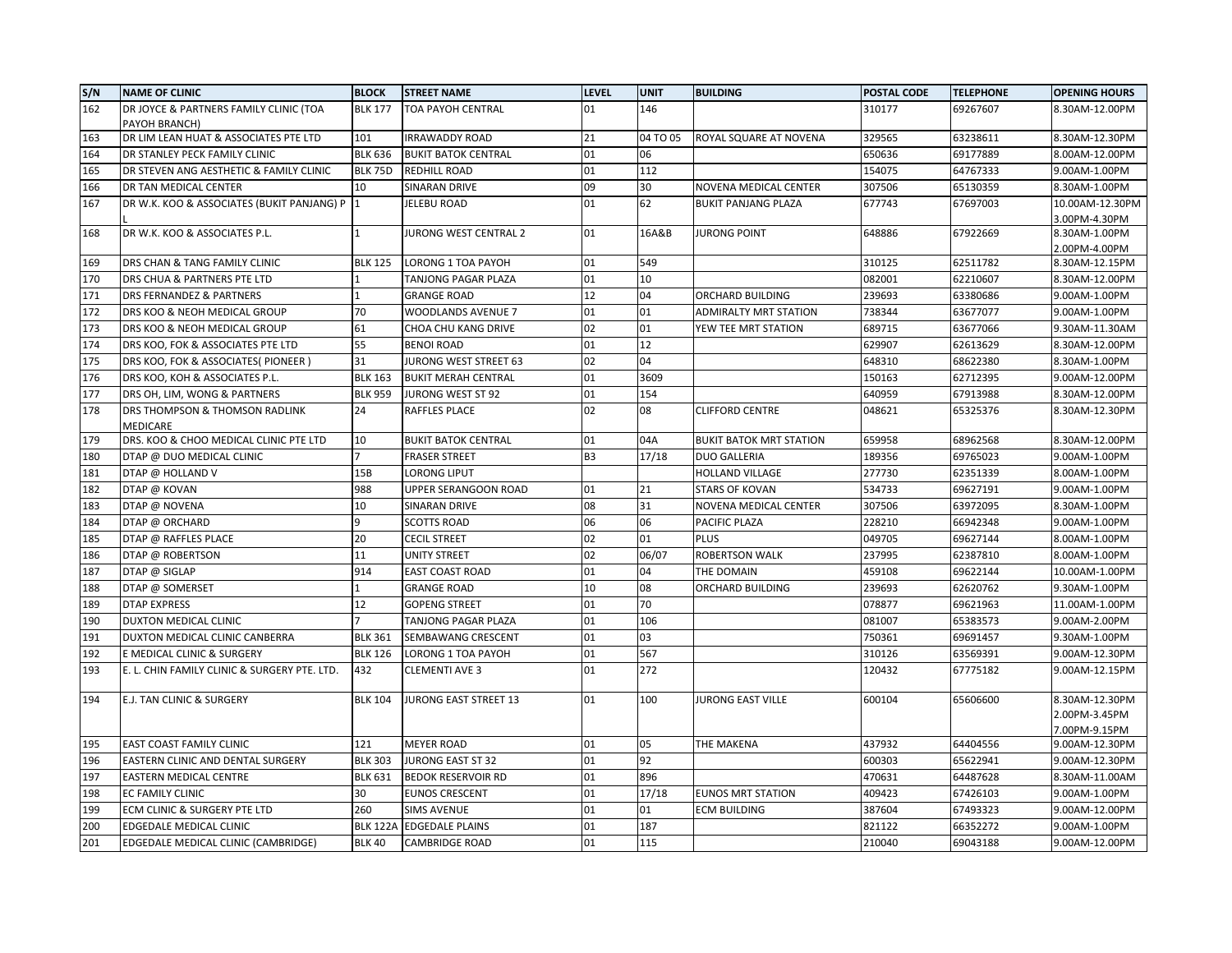| S/N | <b>NAME OF CLINIC</b>                              | <b>BLOCK</b>     | <b>STREET NAME</b>           | <b>LEVEL</b> | <b>UNIT</b> | <b>BUILDING</b>                | POSTAL CODE | <b>TELEPHONE</b> | <b>OPENING HOURS</b> |
|-----|----------------------------------------------------|------------------|------------------------------|--------------|-------------|--------------------------------|-------------|------------------|----------------------|
| 202 | EDGEDALE MEDICAL CLINIC (TAMPINES)                 | 614              | TAMPINES NORTH DRIVE 1       | 01           | 01          |                                | 520614      | 69800440         | 9.00AM-1.00PM        |
| 203 | EE CLINIC                                          | 128              | ANG MO KIO AVE 3             | 01           | 1859        |                                | 560128      | 64521042         | 8.30AM-12.00PM       |
| 204 | EHA CLINIC @ JURONG                                | <b>BLK 492</b>   | JURONG WEST STREET 41        | 01           | 40          |                                | 640492      | 65660257         | 9.00AM-1.00PM        |
|     |                                                    |                  |                              |              |             |                                |             |                  | 2.30PM-4.30PM        |
| 205 | EIDDWEN FAMILY MEDICINE CLINIC                     | <b>BLK 34</b>    | <b>CASSIA CRESCENT</b>       | 01           | 80          |                                | 390034      | 69705818         | 8.30AM-12.30PM       |
| 206 | EJ FAMILY CLINIC & SURGERY                         | 109              | TOA PAYOH LOR 1              | 01           | 314         |                                | 310109      | 63539205         | 8.00AM-12.30PM       |
| 207 | ELIAS FAMILY CLINIC & SURGERY                      | <b>BLK 625</b>   | <b>ELIAS RD</b>              | 01           | 320         |                                | 510625      | 65847760         | 8.30AM-12.30PM       |
| 208 | ELISSA MEDICAL CLINIC                              |                  | <b>HOUGANG STREET 91</b>     | 01           | 21          | HOUGANG 1                      | 538692      | 63122632         | 8.30AM-1.00PM        |
| 209 | ELYON FAMILY CLINIC AND SURGERY                    | <b>BLK 78B</b>   | TELOK BLANGAH STREET 32      | 01           | 22          |                                | 102078      | 68027208         | 8.30AM-12.00PM       |
| 210 | EMMANUEL MEDICAL CLINIC                            | <b>BLK 272</b>   | <b>TAMPINES ST 22</b>        | 01           | 26          |                                | 520272      | 67810810         | 8.30AM-12.30PM       |
| 211 | <b>ENLIGHT FAMILY CLINIC</b>                       | <b>BLK 226C</b>  | ANG MO KIO AVENUE 1          | 01           | 649         |                                | 563226      | 64560022         | 8.30AM-1.00PM        |
| 212 | EON MEDICAL CLINIC                                 | 475              | UPPER SERANGOON CRESCENT     | 01           | 04          | MULTI STOREY CAR PARK          | 530475      | 63840904         | 8.30AM-12.30PM       |
| 213 | ESSENTIAL FAMILY CLINIC & SURGERY                  | <b>BLK 626A</b>  | <b>WOODLANDS DR 52</b>       | 01           | 01          |                                | 731626      | 63668057         | 8.30AM-12.30PM       |
| 214 | ESTEEMED MEDICAL CLINIC                            | 260              | ANG MO KIO STREET 21         | 01           | 01          | MULTI STOREY CAR PARK          | 560260      | 69248215         | 9.00AM-1.00PM        |
| 215 | ETERN MEDICAL CLINIC                               | <b>BLK 70</b>    | PUNGGOL CENTRAL              | 01           | 05          | PUNGGOL MRT STATION            | 828868      | 64259935         | 8.30AM-1.00PM        |
| 216 | ETERN MEDICAL CLINIC (FERNVALE PALM)               | <b>BLK 432A</b>  | SENGKANG WEST WAY            | 01           | 03          |                                | 791432      | 66047224         | 8.30AM-1.00PM        |
| 217 | ETERN MEDICAL CLINIC (PUNGGOL SUMANG<br>LRT)       | <b>BLK 308C</b>  | <b>PUNGGOL WALK</b>          | 01           | 302         | <b>WATERWAY TERRACES I</b>     | 823308      | 62467288         | 8.30AM-1.00PM        |
| 218 | ETERN MEDICAL CLINIC (SENGKANG)                    | 33               | SENGKANG WEST AVENUE         | 03           | 33          | THE SELETAR MALL               | 797653      | 64257255         | 9.00AM-3.00PM        |
| 219 | ETERNA MEDICAL CLINIC                              | <b>BLK 629</b>   | ANG MO KIO AVENUE 4          | 01           | 994         |                                | 560629      | 68023050         | 8.30AM-1.00PM        |
| 220 | <b>ETERNELLE V</b>                                 | 101              | IRRAWADDY ROAD               | 13           | 10          | ROYAL SQUARE AT NOVENA         | 329565      | 67323839         | 10.30AM-3.30PM       |
| 221 | EVERCARE MEDICAL CLINIC (475) PTE LTD              | <b>BLK 475</b>   | CHOA CHU KANG AVE 3          | 02           | 02          | <b>SUNSHINE PLACE</b>          | 680475      | 67666465         | 8.30AM-12.00PM       |
| 222 | EVERHEALTH FAMILY CLINIC & SURGERY                 |                  | <b>BUKIT BATOK STREET 41</b> | 01           | 88          | LE QUEST                       | 657991      | 67933113         | 9.00AM-1.00PM        |
| 223 | EVERHEALTH MEDICAL CENTRE                          | <b>BLK 540</b>   | <b>HOUGANG AVENUE 8</b>      | <b>B1</b>    | 1235        |                                | 530540      | 63850815         | 9.00AM-12.30PM       |
| 224 | <b>EVERTON CLINIC</b>                              | BLK7             | <b>EVERTON PARK</b>          | 01           | 17          |                                | 080007      | 62207872         | 8.30AM-12.30PM       |
| 225 | <b>EVERWELL CLINIC &amp; SURGERY</b>               | <b>BLK 45</b>    | <b>OWEN RD</b>               | 01           | 289         |                                | 210045      | 62969429         | 9.00AM-12.00PM       |
| 226 | <b>FABER CLINIC &amp; SURGERY</b>                  | <b>BLK 501</b>   | <b>WEST COAST DR</b>         | 01           | 284         |                                | 120501      | 67767723         | 9.30AM-12.30PM       |
| 227 | FAITH CLINIC (JURONG WEST)                         | <b>BLK 762</b>   | JURONG WEST ST 75            | 02           | 256D        |                                | 640762      | 67916780         | 8.30AM-1.00PM        |
| 228 | FAITH CLINIC (SIMEI)                               | <b>BLK 139</b>   | SIMEI ST 1                   | 01           | 10          |                                | 520139      | 67884303         | 8.30AM-12.30PM       |
| 229 | FAITH CLINIC (TOA PAYOH)                           | <b>BLK 211</b>   | TOA PAYOH LOR 8              | 01           | 19          |                                | 310211      | 62527896         | 8.30AM-12.30PM       |
| 230 | <b>FAITH CLINIC (YISHUN)</b>                       | <b>BLK 598</b>   | YISHUN RING ROAD             | 01           | 11          | <b>WISTERIA MALL</b>           | 768698      | 63391129         | 8.30AM-12.30PM       |
| 231 | FAITH FAMILY CLINIC                                | 57               | <b>MARINE TERRACE</b>        | 01           | 113         |                                | 440057      | 64466326         | 8.30AM-1.00PM        |
| 232 | FAITH HEALTHCARE (RIVERVALE)                       | 11               | RIVERVALE CRESCENT           | 02           | 15          | RIVERVALE MALL                 | 545082      | 63157879         | 8.30AM-1.00PM        |
| 233 | FAMICARE BEDOK CLINIC PTE LTD                      | <b>BLK 158</b>   | <b>BEDOK SOUTH AVENUE 3</b>  | 01           | 581         |                                | 460158      | 64428373         | 9.00AM-1.00PM        |
| 234 | FAMILY CARE CLINIC PTE LTD                         | <b>BLK 415</b>   | BT BATOK WEST AVE 4          | 01           | 272         |                                | 650415      | 65671775         | 8.30AM-1.00PM        |
| 235 | <b>FAMILY DOCTORS AT 365</b>                       | <b>BLK 365</b>   | <b>CORPORATION DRIVE</b>     | 01           | 407         |                                | 610365      | 62652968         | 8.30AM-12.15PM       |
| 236 | FAMILY HEALTH CLINIC & SURGERY                     | BLK <sub>2</sub> | <b>BALESTIER ROAD</b>        | 01           | 651         | BALESTIER HILL SHOPPING CENTRE | 320002      | 62542440         | 9.00AM-12.30PM       |
| 237 | FAMILY HEALTH MEDICAL CENTRE                       | <b>BLK 226G</b>  | ANG MO KIO AVE 1             | 01           | 681         |                                | 567226      | 64541980         | 8.30AM-12.30PM       |
| 238 | FAMILY HEALTHCARE CLINIC & SURGERY                 | <b>BLK 151</b>   | SERANGOON NORTH AVE 2        | 01           | 35          |                                | 550151      | 62889557         | 8.30AM-12.00PM       |
| 239 | FAMILY HEALTHCARE CLINIC & SURGERY PTE LTD BLK 523 |                  | HOUGANG AVE 6                | 01           | 119         |                                | 530523      | 63871120         | 9.00AM-12.30PM       |
| 240 | <b>FAMILY LIFE CLINIC</b>                          | 727              | <b>CLEMENTI WEST ST 2</b>    | 01           | 264         |                                | 120727      | 67744678         | 8.30AM-12.30PM       |
| 241 | FAMILY MEDICAL CLINIC PTE LTD                      | <b>BLK 280</b>   | BT BATOK EAST AVE 3          | 01           | 317         |                                | 650280      | 65676775         | 8.30AM-12.30PM       |
| 242 | FAMILY MEDICINE CLINIC CHINATOWN                   | 133              | NEW BRIDGE ROAD              | 02           | 09          | <b>CHINATOWN POINT</b>         | 059413      | 62255155         | 9.00AM-12.45PM       |
| 243 | <b>FAMILY POINT CLINIC &amp; SURGERY</b>           | <b>BLK 399</b>   | YUNG SHENG ROAD              | 01           | 55          |                                | 610399      | 62680232         | 8.30AM-12.30PM       |
|     |                                                    |                  |                              |              |             |                                |             |                  | 2.00PM-4.00PM        |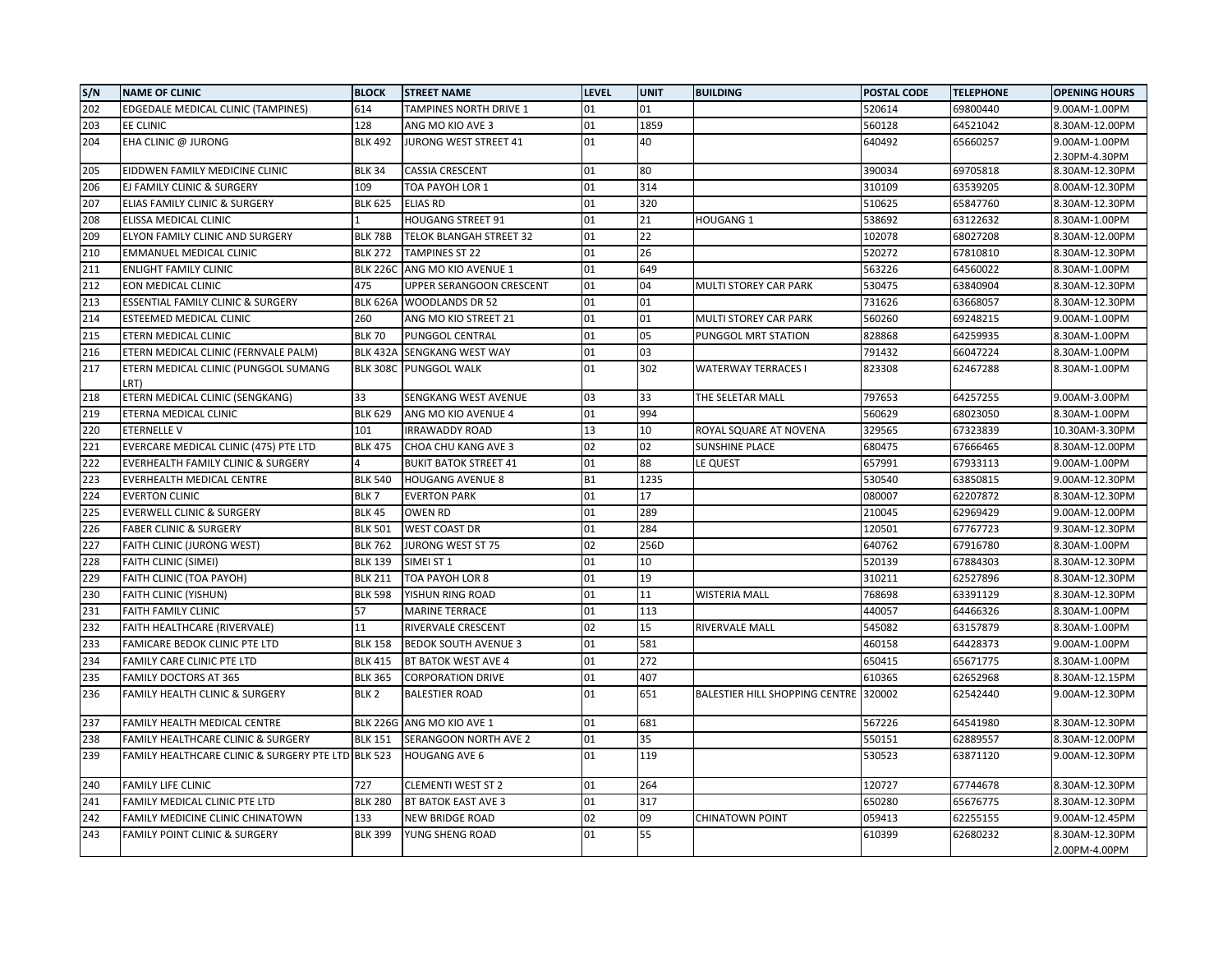| S/N | <b>NAME OF CLINIC</b>                                    | <b>BLOCK</b>     | <b>STREET NAME</b>               | <b>LEVEL</b>     | <b>UNIT</b> | <b>BUILDING</b>                               | <b>POSTAL CODE</b> | <b>TELEPHONE</b> | <b>OPENING HOURS</b>            |
|-----|----------------------------------------------------------|------------------|----------------------------------|------------------|-------------|-----------------------------------------------|--------------------|------------------|---------------------------------|
| 244 | FAR EAST MEDICAL PRACTITIONERS PTE LTD                   | 545              | ORCHARD ROAD                     | 06               | 07          | FAR EAST SHOPPING CENTRE                      | 238882             | 67344696         | 8.30AM-12.30PM                  |
| 245 | FEMA CLINIC & SURGERY                                    | 10               | SINARAN DRIVE                    | 09               | 32          | NOVENA MEDICAL CENTER                         | 307506             | 68543720         | 9.00AM-12.00PM                  |
| 246 | FERNVALE FAMILY CLINIC                                   | <b>BLK 405C</b>  | <b>FERNVALE LANE</b>             | 01               | 101         |                                               | 793405             | 68756182         | 8.30AM-12.30PM                  |
| 247 | FINEST HEALTH MEDICAL CENTRE                             | 19               | LORONG 7 TOA PAYOH               | 01               | 268         | KIM KEAT PALM                                 | 310019             | 62640852         | 8.00AM-2.00PM                   |
| 248 | FIRST LIGHT FAMILY CLINIC & SURGERY                      | <b>BLK 272</b>   | <b>BUKIT BATOK EAST AVENUE 4</b> | 01               | 72          |                                               | 650272             | 65603930         | 9.00AM-12.00PM                  |
| 249 | FIRST MEDICAL CENTRE (YISHUN) PTE LTD                    | <b>BLK 110</b>   | YISHUN RING RD                   | 01               | 399         |                                               | 760110             | 67591485         | 8.45AM-12.00PM                  |
| 250 | FIRST MEDICAL CENTRE PTE LTD                             | <b>BLK 169</b>   | STIRLING ROAD                    | 01               | 1165        |                                               | 140169             | 64768588         | 8.30AM-12.30PM                  |
| 251 | FIRST MEDICAL CLINIC & SURGERY                           | <b>BLK 167</b>   | WOODLANDS ST 11                  | 01               | 11          |                                               | 730167             | 63680111         | 8.30AM-1.00PM                   |
|     |                                                          |                  |                                  |                  |             |                                               |                    |                  | 2.00PM-4.30PM                   |
| 252 | FIRSTHEALTH CLINIC & SURGERY                             | <b>BLK 126</b>   | KIM TIAN ROAD                    | 01               | 04          | MULTI STOREY CAR PARK                         | 160126             | 66944981         | 8.30AM-1.00PM                   |
| 253 | FOCUS MEDICAL CENTRE                                     | 137              | <b>TECK WHYE LANE</b>            | 01               | 329         | TECK WHYE SHOPPING CENTRE                     | 680137             | 67692822         | 8.30AM-12.00PM                  |
| 254 | FOO AND ONG FAMILY CLINIC PTE. LTD.                      | <b>BLK 151</b>   | <b>BUKIT BATOK ST 11</b>         | 01               | 256         |                                               | 650151             | 65672212         | 8.30AM-12.00PM                  |
| 255 | <b>FRANKEL CLINIC</b>                                    | <b>BLK 697</b>   | <b>EAST COAST ROAD</b>           | 01               | 01          |                                               | 459060             | 64455457         | 9.30AM-12.00PM                  |
| 256 | FRASER MEDICAL CENTRE                                    | BLK 78A          | TELOK BLANGAH ST 32              | 01               | 07          |                                               | 101078             | 62733603         | 8.30AM-12.30PM                  |
| 257 | FREIA MEDICAL                                            | 101              | <b>IRRAWADDY ROAD</b>            | 14               | 12/13/14    | ROYAL SQUARE MEDICAL CENTRE                   | 329565             | 67358180         | 9.00AM-4.00PM                   |
| 258 | FRIENDSHIP CLINIC & SURGERY                              | BLK <sub>1</sub> | JALAN BUKIT MERAH                | 01               | 4524        |                                               | 150001             | 62726628         | 8.30AM-1.00PM                   |
| 259 | FRONTIER FAMILY MEDICINE CLINIC                          | 3151             | COMMONWEALTH AVENUE WEST         | 04               | 01          | GRANTRAL MALL @ CLEMENTI                      | 129581             | 67788362         | 8.30AM-12.30PM                  |
| 260 | FRONTIER MEDICAL ASSOCIATES                              | <b>BLK 163</b>   | ANG MO KIO AVE 4                 | 01               | 426         |                                               | 560163             | 64532571         | 8.30AM-12.30PM                  |
| 261 | FRONTIER MEDICAL ASSOCIATES                              | <b>BLK 440</b>   | <b>BUKIT BATOK WEST AVENUE 8</b> | 01               | 05          |                                               | 650440             | 63370061         | 8.30AM-12.30PM                  |
| 262 | FRONTIER MEDICAL ASSOCIATES                              | <b>BLK 451</b>   | <b>BUKIT BATOK WEST AVE 6</b>    | 01               | 07          |                                               | 650451             | 62583035         | 8.00AM-12.30PM                  |
| 263 | FRONTIER MEDICAL ASSOCIATES                              | <b>BLK 304</b>   | <b>UBI AVENUE 1</b>              | 01               | 87          |                                               | 400304             | 67460909         | 8.30AM-12.30PM                  |
| 264 | FRONTIER MEDICAL ASSOCIATES                              | <b>BLK 982</b>   | <b>BUANGKOK CRESCENT</b>         | 01               | 03          |                                               | 530982             | 63152913         | 8.30AM-12.30PM                  |
| 265 | FRONTIER MEDICAL ASSOCIATES                              | <b>BLK 678D</b>  | JURONG WEST STREET 64            | 01               | 347         |                                               | 644678             | 68622340         | 8.30AM-12.30PM                  |
| 266 | FRONTIER MEDICAL ASSOCIATES                              | 105              | CANBERRA STREET                  | 01               | 11          |                                               | 750105             | 62665080         | 8.00AM-12.30PM                  |
| 267 | FRONTIER MEDICAL ASSOCIATES                              | <b>BLK 691</b>   | WOODLANDS DRIVE 73               | 01               | 04          |                                               | 730691             | 63141098         | 8.30AM-12.30PM                  |
| 268 | FRONTIER MEDICAL ASSOCIATES                              | <b>BLK 8990</b>  | <b>WOODLANDS DR 50</b>           | 01               | 296         |                                               | 732899             | 63663631         | 8.00AM-12.30PM                  |
| 269 | FRONTIER MEDICAL ASSOCIATES                              | <b>BLK 654</b>   | YISHUN AVE 4                     | 01               | 437         |                                               | 760654             | 67587536         | 8.30AM-12.30PM                  |
| 270 | FRONTIER PEOPLE'S CLINIC                                 | <b>BLK 123</b>   | <b>BEDOK NORTH STREET 2</b>      | 01               | 152         |                                               | 460123             | 64430261         | 8.30AM-12.30PM                  |
| 271 | FULLERTON HEALTH @ DRS HORNE & CHIN                      | 391B             | ORCHARD ROAD                     | 25               | 01/07/08    | NGEE ANN CITY TOWER B                         | 238874             | 66643804         | 8.30AM-1.00PM                   |
| 272 | FULLERTON HEALTH @ DRS TRYTHALL HOY                      | 391B             | ORCHARD ROAD                     | 25               | 01/07/08    | <b>NGEE ANN CITY TOWER B</b>                  | 238874             | 66643801         | 8.30AM-1.00PM                   |
|     | <b>DAVIES</b>                                            |                  |                                  |                  |             |                                               |                    |                  |                                 |
| 273 | FULLERTON HEALTH @ NTU                                   | 36               | NANYANG AVENUE                   | 01               | 01/02       | NANYANG TECHNOLOGICAL<br><b>UNIVERSITY</b>    | 639801             | 67936828         | 8.30AM-1.00PM                   |
| 274 | FULLERTON HEALTH @ OFC                                   | 10               | COLLYER QUAY                     | 03               | 08/09       | OCEAN FINANCIAL CENTRE                        | 049315             | 63333636         | 8.30AM-1.00PM                   |
| 275 | FULLERTON HEALTH @ WATSONS (CHANGI CITY<br>POINT)        | 5                | CHANGI BUSINESS PARK CENTRAL 1   | <b>B1</b>        | 14/15       | <b>CHANGI CITY</b>                            | 486038             | 63333636         | 10.00AM-1.00PM                  |
| 276 | FULLERTON HEALTHCARE @ ARC                               | 460              | ALEXANDRA ROAD                   | 02               | 18          |                                               | 119963             | 63333636         | 8.30AM-1.00PM                   |
| 277 | FULLERTON HEALTHCARE @ DRS TRYTHALL HOY<br><b>DAVIES</b> |                  | JURONG WEST CENTRAL 2            | B <sub>1</sub> A | 19B         | JURONG POINT SHOPPING CENTRE<br>JP1           | 648886             | 63333636         | 8.30AM-1.00PM                   |
| 278 | FULLERTON HEALTHCARE @ GETHIN-JONES                      | 78               | <b>SHENTON WAY</b>               | 04               | 01          |                                               | 079120             | 62278900         | 7.00AM-1.00PM                   |
| 279 | FULLERTON HEALTHCARE @ MBFC                              | 10               | MARINA BOULEVARD                 | 01               | 03/03A      | TOWER 2 MARINA BAY FINANCIAL<br><b>CENTRE</b> | 018981             | 63333636         | 8.30AM-1.00PM                   |
| 280 | FULLERTON HEALTHCARE @ METROPOLIS                        | BLK <sub>9</sub> | NORTH BUONA VISTA DRIVE          | 01               | 03          | THE METROPOLIS                                | 138588             | 63333636         | 8.30AM-1.00PM                   |
| 281 | FULLERTON HEALTHCARE@DRS TRYTHALL HOY<br><b>DAVIES</b>   |                  | JURONG WEST CENTRAL 2            | B <sub>1</sub> A | 19A         | JURONG POINT SHOPPING CENTRE<br>JP1           | 648886             | 63333636         | 8.30AM-1.00PM                   |
| 282 | <b>FUNAN CLINIC</b>                                      | 5                | <b>COLEMAN ST</b>                | 03               | 20/21       | <b>EXCELSIOR SHOPPING CENTRE</b>              | 179805             | 63388793         | 10.00AM-1.00PM<br>2.00PM-5.00PM |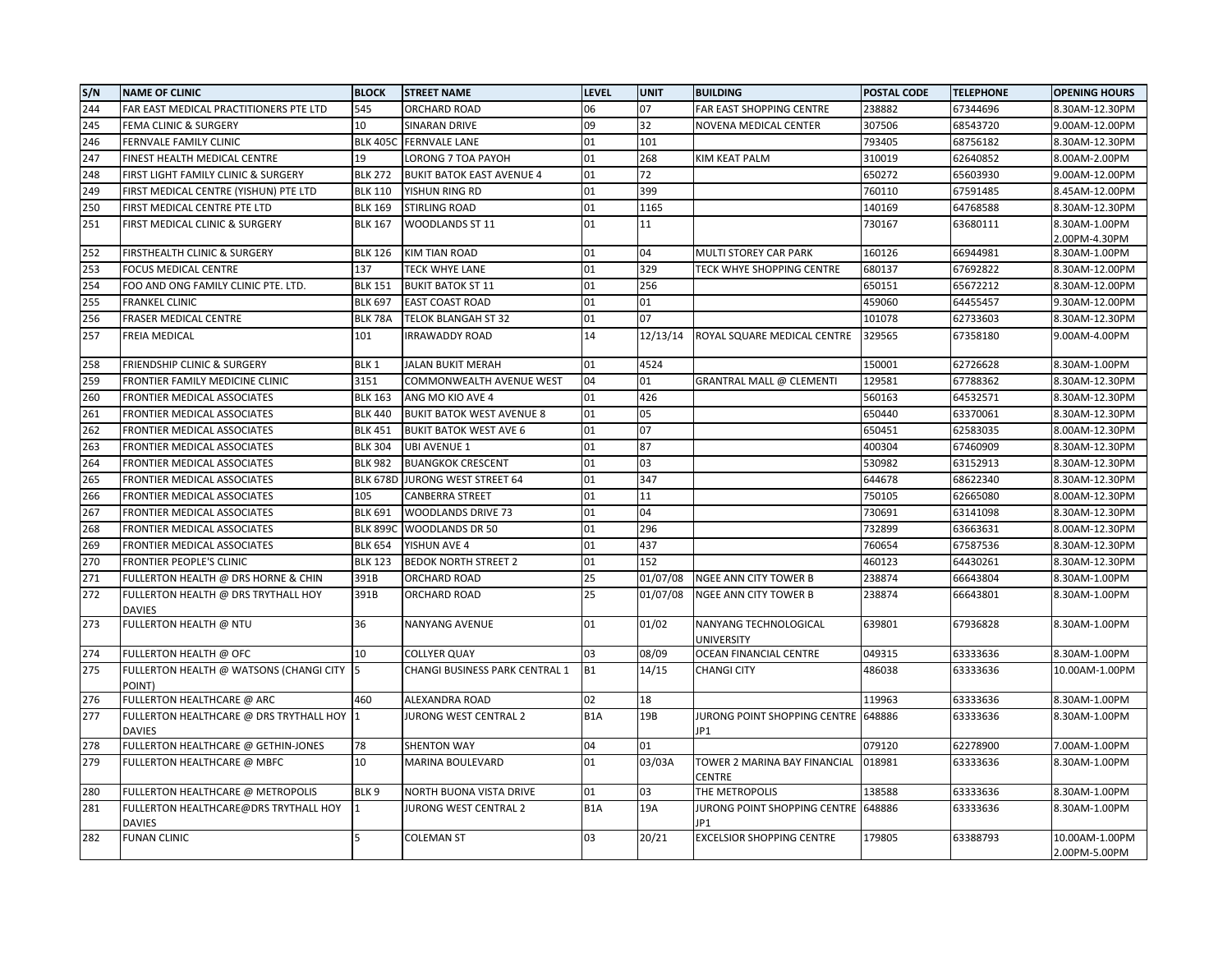| S/N | <b>NAME OF CLINIC</b>                           | <b>BLOCK</b>    | <b>STREET NAME</b>          | <b>LEVEL</b> | <b>UNIT</b> | <b>BUILDING</b>                     | POSTAL CODE | <b>TELEPHONE</b> | <b>OPENING HOURS</b>            |
|-----|-------------------------------------------------|-----------------|-----------------------------|--------------|-------------|-------------------------------------|-------------|------------------|---------------------------------|
| 283 | FUSION MEDICAL & HEALTH SCREENING CENTRE        | $\mathbf{1}$    | <b>FUSIONOPOLIS LINK</b>    | 01           | 05          | <b>NEXUS @ONE-NORTH</b>             | 138542      | 62506548         | 8.30AM-12.30PM                  |
| 284 | G & H MEDICAL CLINIC PTE LTD                    | <b>BLK 106</b>  | YISHUN RING ROAD            | 01           | 173         |                                     | 760106      | 67586322         | 8.30AM-12.30PM                  |
| 285 | GAINHEALTH CLINIC AND HOMECARE                  | <b>BLK 531</b>  | ANG MO KIO AVENUE 10        | 01           | 2447        | <b>CHENG SAN CENTRE</b>             | 560531      | 69700802         | 9.00AM-9.00PM                   |
| 286 | <b>GALILEE CLINIC</b>                           | <b>BLK 342</b>  | UBI AVE 1                   | 01           | 935         |                                     | 400342      | 67498522         | 8.30AM-12.00PM                  |
| 287 | <b>GARDEN CLINIC</b>                            | <b>BLK 304</b>  | <b>SERANGOON AVE 2</b>      | 01           | 04          |                                     | 550304      | 63821878         | 8.30AM-12.00PM                  |
| 288 | <b>GEYLANG BAHRU CLINIC</b>                     | <b>BLK 16</b>   | UPPER BOON KENG RD          | 01           | 1093        |                                     | 380016      | 67480316         | 9.00AM-12.30PM                  |
| 289 | <b>GOH CLINIC &amp; SURGERY</b>                 | <b>BLK 204</b>  | HOUGANG ST 21               | 01           | 101         |                                     | 530204      | 63863836         | 9.30AM-12.00PM                  |
| 290 | <b>GOKEN MEDICAL SUITES</b>                     | 277A            | SOUTH BRIDGE ROAD           |              |             |                                     | 058826      | 87808277         | 10.00AM-3.00PM                  |
| 291 | <b>GOODDOCTORS MEDICAL CLINIC</b>               | 18              | YISHUN AVENUE 9             | 02           | 55          | <b>JUNCTION NINE</b>                | 768897      | 69093457         | 8.00AM-10.00PM                  |
| 292 | <b>GOODWILL CLINIC</b>                          | <b>BLK 685</b>  | RACE COURSE ROAD            | 01           | 328         |                                     | 210685      | 62929316         | 9.00AM-12.00PM                  |
| 293 | <b>GRACE (SL) MEDICAL CENTRE</b>                | <b>BLK 811</b>  | <b>HOUGANG CENTRAL</b>      | 01           | 208         |                                     | 530811      | 63850400         | 10.00AM-12.00PM                 |
| 294 | <b>GRACE CLINIC</b>                             | <b>BLK 333</b>  | <b>KRETA AYER ROAD</b>      | 02           | 14          |                                     | 080333      | 62220405         | 9.00AM-12.00PM                  |
| 295 | <b>GREENFOREST FAMILY CLINIC</b>                | <b>BLK 878C</b> | <b>TAMPINES AVENUE 8</b>    | 01           | 71          |                                     | 523878      | 67850157         | 9.00AM-2.00PM                   |
| 296 | <b>GREENLIFE CLINIC &amp; SURGERY</b>           | 11              | <b>CANBERRA RD</b>          | 02           | 01          | SEMBAWANG MRT STATION               | 759775      | 67562676         | 8.00AM-11.45AM                  |
| 297 | <b>GREENLIFE CLINIC &amp; SURGERY</b>           | 624             | CHOA CHU KANG STREET 62     | 01           | 230         | YEW TEE SHOPPING CENTRE             | 680624      | 67606087         | 8.00AM-12.00PM                  |
| 298 | GSH CLINIC & SURGERY PTE. LTD.                  | q               | YIO CHU KANG ROAD           | 01           | 40          | SPACE @ KOVAN                       | 545523      | 62605942         | 8.30AM-1.30PM                   |
| 299 | H S LEE CLINIC & SURGERY                        | <b>BLK 173</b>  | YISHUN AVE 7                | 01           | 823         |                                     | 760173      | 67550630         | 8.30AM-12.00PM                  |
| 300 | HARMONY FAMILY CLINIC                           | <b>BLK 235</b>  | CHOA CHU KANG CENTRAL       | <b>B1</b>    | 25          |                                     | 680235      | 67623979         | 9.00AM-12.00PM                  |
| 301 | HAVELOCK FAMILY CLINIC                          | <b>BLK 22</b>   | <b>HAVELOCK RD</b>          | 01           | 709         |                                     | 160022      | 62724242         | 9.00AM-12.30PM                  |
| 302 | HEAL MEDICAL CENTRE                             | 262             | <b>BALESTIER ROAD</b>       | 04           | 01/02       | OKIO                                | 329714      | 62509550         | 9.00AM-1.00PM                   |
| 303 | HEALTH FIRST FAMILY CLINIC                      | <b>BLK 26</b>   | <b>JALAN MEMBINA</b>        | 01           | 06          | MULTI STOREY CAR PARK               | 161026      | 67932833         | 8.30AM-1.00PM                   |
| 304 | HEALTH PARTNERS FAMILY CLINIC                   |                 | BT BATOK CENTRAL LINK       | 01           | 37          | <b>WEST MALL</b>                    | 658713      | 68989031         | 8.30AM-12.30PM                  |
| 305 | HEALTH PARTNERS MEDICAL CLINIC                  | 100             | <b>CECIL STREET</b>         | 09           | 01          | THE GLOBE                           | 069532      | 62255036         | 8.30AM-12.30PM                  |
| 306 | HEALTHBRIDGE FAMILY CLINIC                      | <b>BLK 615A</b> | <b>EDGEFIELD PLAINS</b>     | 01           | 327         | PUNGGOL SPRING                      | 821615      | 64897495         | 8.30AM-12.30PM                  |
| 307 | HEALTHCARE AMK MEDICAL CLINIC                   | <b>BLK 157</b>  | ANG MO KIO AVENUE 4         | 01           | 578         | MAYFLOWER SHOPPING & FOOD<br>CENTRE | 560157      | 64511528         | 9.00AM-12.30PM                  |
| 308 | HEALTHCARE HOUGANG MEDICAL CLINIC               | <b>BLK 311</b>  | <b>HOUGANG AVENUE 5</b>     | 01           | 191         |                                     | 530311      | 62881426         | 9.00AM-12.30PM                  |
| 309 | HEALTHCARE MEDICAL @ KOVAN                      | <b>BLK 208</b>  | <b>HOUGANG STREET 21</b>    | 01           | 205         |                                     | 530208      | 62821118         | 8.30AM-12.30PM                  |
| 310 | HEALTHCARE MEDICAL @ RAILMALL                   | 446             | UPPER BUKIT TIMAH ROAD,     |              |             | <b>RAIL MALL</b>                    | 678067      | 67655733         | 8.30AM-12.30PM                  |
| 311 | HEALTHCONNEXION MEDICAL CLINIC                  | 1               | FARRER PARK STATION ROAD    | 16           | 12/13       | CONNEXION                           | 217562      | 63630505         | 8.30AM-12.30PM                  |
| 312 | HEALTHIFY MEDICAL FAMILY CLINIC                 | 262             | <b>BALESTIER ROAD</b>       | 01           | 04          | OKIO                                | 329714      | 69779773         | 8.30AM-1.00PM                   |
| 313 | HEALTHLINE FAMILY CLINIC & SURGERY PTE.<br>LTD. | <b>BLK 25A</b>  | CHAI CHEE ROAD              | 01           | 467         |                                     | 461025      | 64463260         | 8.30AM-12.00PM                  |
| 314 | HEALTHLINK (AMK) MEDICAL CENTRE                 | <b>BLK 108</b>  | ANG MO KIO AVE 4            | 01           | 86          |                                     | 560108      | 64571636         | 8.45AM-12.00PM                  |
| 315 | HEALTHLINK FAMILY CLINIC & SURGERY              | <b>BLK 21</b>   | GHIM MOH ROAD               | 01           | 187         |                                     | 270021      | 64689808         | 8.30AM-12.30PM                  |
| 316 | HEALTHMARK CLINIC (PASIR RIS)                   | <b>BLK 735</b>  | PASIR RIS STREET 72         | 01           | 314         | PASIR RIS WEST PLAZA                | 510735      | 65827823         | 8.30AM-1.00PM                   |
| 317 | HEALTHMARK FAMILY CLINIC (COMPASSVALE)          | 263             | <b>COMPASSVALE STREET</b>   | 01           | 02/03       |                                     | 540263      | 68810075         | 8.30AM-12.30PM                  |
| 318 | HEALTHMARK FAMILY CLINIC (SIMS)                 | <b>BLK 48</b>   | <b>SIMS PLACE</b>           |              | 167         | <b>SIMS VISTA</b>                   | 380048      | 67414537         | 8.30AM-12.30PM                  |
| 319 | HEALTHMARK MEDICAL CLINIC                       | <b>BLK 639</b>  | PUNGGOL DRIVE               | 01           | 06          |                                     | 820639      | 68756696         | 8.30AM-1.00PM                   |
| 320 | HEALTHMARK PIONEER MALL CLINIC                  | 638             | JURONG WEST STREET 61       | 02           | 08          | PIONEER MALL                        | 640638      | 68613100         | 8.30AM-1.00PM                   |
| 321 | HEALTHMATTERS - THE FAMILY PRACTICE             | $\mathbf{1}$    | PASIR RIS CLOSE             | 02           | 309/310     | <b>DOWNTOWN EAST</b>                | 519599      | 65557555         | 9.00AM-1.00PM                   |
|     |                                                 |                 |                             |              |             |                                     |             |                  | 3.00PM-5.00PM                   |
| 322 | HEALTHPATH MEDICAL CLINIC AND SURGERY           | <b>BLK 338</b>  | ANG MO KIO AVENUE 1         | 01           | 1651        |                                     | 560338      | 64832556         | 8.30AM-12.30PM                  |
| 323 | <b>HEALTHPLUS CLINIC &amp; SURGERY</b>          | 631             | <b>BEDOK RESERVOIR ROAD</b> | 01           | 898         |                                     | 470631      | 64460529         | 8.30AM-1.30PM                   |
| 324 | HEALTHPLUS FAMILY CLINIC & SURGERY              | BLK 78A         | TELOK BLANGAH ST 32         | 01           | 02          |                                     | 101078      | 62733327         | 8.30AM-12.30PM<br>2.00PM-4.30PM |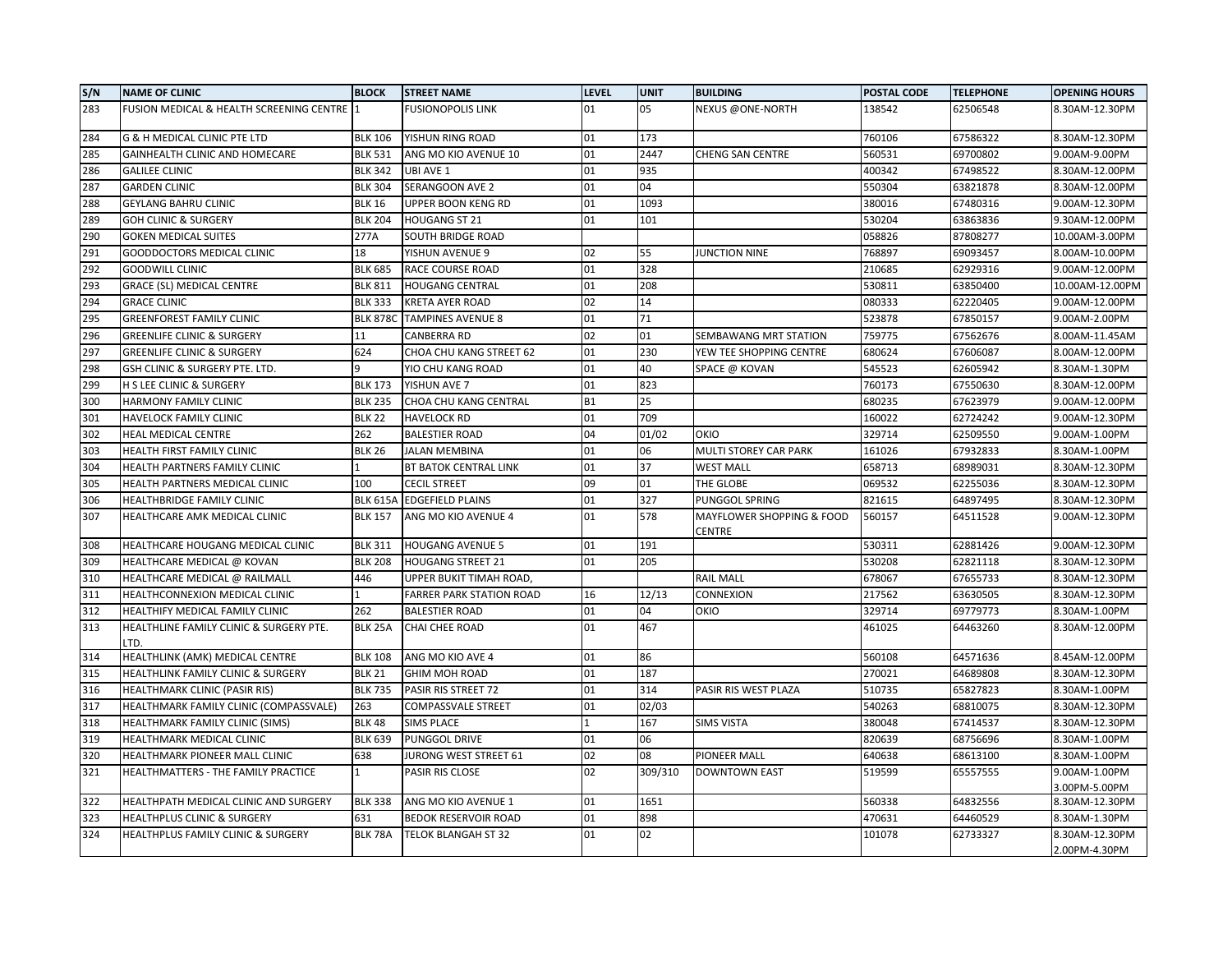| S/N | <b>NAME OF CLINIC</b>                          | <b>BLOCK</b>    | <b>STREET NAME</b>               | <b>LEVEL</b> | <b>UNIT</b> | <b>BUILDING</b>                   | POSTAL CODE | <b>TELEPHONE</b> | <b>OPENING HOURS</b>            |
|-----|------------------------------------------------|-----------------|----------------------------------|--------------|-------------|-----------------------------------|-------------|------------------|---------------------------------|
| 325 | HEALTHPOINT FAMILY CLINIC & SURGERY PTE<br>LTD | <b>BLK 48</b>   | TANGLIN HALT RD                  | 01           | 337         |                                   | 142048      | 64740408         | 8.30AM-12.00PM                  |
| 326 | HEALTHSPRINGS MEDICAL & LASER CLINIC           | <b>BLK 105A</b> | <b>BIDADARI PARK DRIVE</b>       | 01           | 09          |                                   | 341105      | 69707933         | 8.30AM-12.30PM                  |
| 327 | HEALTHSPRINGS MEDICAL ASSOCIATES               | 541             | ORCHARD RD                       | 10           | 02          | <b>LIAT TOWERS</b>                | 238881      | 67345260         | 9.00AM-1.00PM                   |
| 328 | HEALTHSPRINGS MEDICAL CLINIC                   | 524A            | <b>JELAPANG ROAD</b>             | 02           | 01/02       | <b>GREENRIDGE SHOPPING CENTRE</b> | 671524      | 68926681         | 8.00AM-12.00PM                  |
| 329 | <b>HEALTHWAY MEDICAL</b>                       | <b>BLK 330</b>  | ANG MO KIO AVE 1                 | 01           | 1803        |                                   | 560330      | 65530100         | 9.00AM-1.00PM                   |
| 330 |                                                | <b>BLK 721</b>  |                                  | 01           |             |                                   |             |                  |                                 |
|     | <b>HEALTHWAY MEDICAL</b>                       |                 | ANG MO KIO AVE 8                 |              | 2801        |                                   | 560721      | 64554629         | 8.00AM-3.00PM                   |
| 331 | HEALTHWAY MEDICAL                              | <b>BLK 452</b>  | ANG MO KIO AVE 10                | 01           | 1787        |                                   | 560452      | 64516558         | 8.00AM-1.00PM<br>2.00PM-5.00PM  |
| 332 | <b>HEALTHWAY MEDICAL</b>                       | 218             | <b>BEDOK NORTH ST 1</b>          | 01           | 17          |                                   | 460218      | 64410236         | 8.00AM-1.00PM<br>2.00PM-5.00PM  |
| 333 | <b>HEALTHWAY MEDICAL</b>                       | <b>BLK 153</b>  | <b>BUKIT BATOK ST 11</b>         | 01           | 284         |                                   | 650153      | 65679881         | 8.00AM-1.00PM                   |
|     |                                                |                 |                                  |              |             |                                   |             |                  | 2.00PM-5.00PM                   |
| 334 | <b>HEALTHWAY MEDICAL</b>                       | <b>BLK 446</b>  | <b>BUKIT BATOK WEST AVENUE 8</b> | 01           | 03          |                                   | 650446      | 62565980         | 9.00AM-1.00PM                   |
|     |                                                |                 |                                  |              |             |                                   |             |                  | 2.00PM-5.00PM                   |
| 335 | HEALTHWAY MEDICAL                              | <b>BLK 445</b>  | <b>FAJAR ROAD</b>                | 02           | 534         | <b>FAJAR SHOPPING CENTRE</b>      | 670445      | 67690600         | 8.30AM-12.30PM                  |
|     |                                                |                 |                                  |              |             |                                   |             |                  | 2.00PM-4.30PM                   |
| 336 | HEALTHWAY MEDICAL                              | <b>BLK 475</b>  | CHOA CHU KANG AVE 3              | 02           | 03          | <b>SUNSHINE PLACE</b>             | 680475      | 68926330         | 8.30AM-1.00PM                   |
|     |                                                |                 |                                  |              |             |                                   |             |                  | 2.00PM-5.00PM                   |
| 337 | HEALTHWAY MEDICAL                              | <b>BLK 534</b>  | CHOA CHU KANG ST 51              | 01           | 37          | LIMBANG SHOPPING CENTRE           | 680534      | 67622555         | 8.30AM-1.00PM<br>2.00PM-5.00PM  |
| 338 | <b>HEALTHWAY MEDICAL</b>                       | <b>BLK 727</b>  | CLEMENTI WEST STREET 2           | 01           | 258         |                                   | 120727      | 67745901         | 8.30AM-2.30PM                   |
| 339 | HEALTHWAY MEDICAL                              | <b>BLK 110</b>  | <b>LENGKONG TIGA</b>             | 01           | 231         |                                   | 410110      | 67494062         | 8.30AM-1.00PM                   |
|     |                                                |                 |                                  |              |             |                                   |             |                  | 2.00PM-5.00PM                   |
| 340 | <b>HEALTHWAY MEDICAL</b>                       | 90              | <b>HOUGANG AVENUE 10</b>         | 04           | 06          | <b>HOUGANG MALL</b>               | 538766      | 63437620         | 9.00AM-1.00PM                   |
|     |                                                |                 |                                  |              |             |                                   |             |                  | 2.00PM-5.00PM                   |
| 341 | HEALTHWAY MEDICAL                              | <b>BLK 108</b>  | <b>HOUGANG AVE 1</b>             | 01           | 1299        |                                   | 530108      | 62849692         | 8.00AM-1.00PM                   |
|     |                                                | $\overline{3}$  |                                  |              |             |                                   |             |                  | 2.00PM-5.00PM                   |
| 342 | HEALTHWAY MEDICAL                              |                 | <b>GATEWAY DRIVE</b>             | 04           | 32          | <b>WESTGATE</b>                   | 608532      | 65606127         | 9.00AM-1.00PM                   |
| 343 | <b>HEALTHWAY MEDICAL</b>                       | <b>BLK 690</b>  | JURONG WEST CENTRAL 1            | 01           | 193         |                                   | 640690      | 67921812         | 2.00PM-5.00PM<br>8.30AM-12.30PM |
|     |                                                |                 |                                  |              |             |                                   |             |                  | 2.00PM-5.00PM                   |
| 344 | <b>HEALTHWAY MEDICAL</b>                       | 6A              | <b>SHENTON WAY</b>               | 02           | 15          | <b>DOWNTOWN GALLERY</b>           | 068815      | 62202383         | 8.30AM-1.00PM                   |
|     |                                                |                 |                                  |              |             |                                   |             |                  | 2.00PM-5.30PM                   |
| 345 | HEALTHWAY MEDICAL                              | 10              | <b>SINARAN DRIVE</b>             | 09           | 36          | <b>NOVENA MEDICAL CENTER</b>      | 307506      | 63528696         | 8.30AM-1.00PM                   |
|     |                                                |                 |                                  |              |             |                                   |             |                  | 2.00PM-5.30PM                   |
| 346 | <b>HEALTHWAY MEDICAL</b>                       | <b>BLK 101</b>  | <b>TOWNER ROAD</b>               | 01           | 236         |                                   | 322101      | 62977592         | 8.30AM-1.00PM                   |
|     |                                                |                 |                                  |              |             |                                   |             |                  | 2.00PM-5.00PM                   |
| 347 | <b>HEALTHWAY MEDICAL</b>                       | <b>BLK 625</b>  | <b>ELIAS RD</b>                  | 01           | 322         | <b>ELIAS MALL</b>                 | 510625      | 65846822         | 8.30AM-1.00PM                   |
|     |                                                |                 |                                  |              |             |                                   |             |                  | 1.00PM-5.00PM                   |
| 348 | <b>HEALTHWAY MEDICAL</b>                       | 30              | SEMBAWANG DRIVE                  | 03           | 20          | <b>SUN PLAZA</b>                  | 757713      | 65551445         | 8.30AM-1.00PM                   |
|     |                                                |                 |                                  |              |             |                                   |             |                  | 2.00PM-5.00PM                   |
| 349 | <b>HEALTHWAY MEDICAL</b>                       | <b>BLK 406</b>  | SEMBAWANG DR                     | 01           | 820         |                                   | 750406      | 65556674         | 8.30AM-1.00PM                   |
|     |                                                |                 |                                  |              |             |                                   |             |                  | 2.00PM-4.30PM                   |
| 350 | <b>HEALTHWAY MEDICAL</b>                       | <b>BLK 201D</b> | <b>TAMPINES STREET 21</b>        | 01           | 1143        |                                   | 524201      | 62608801         | 8.30AM-1.00PM                   |
| 351 | <b>HEALTHWAY MEDICAL</b>                       | <b>BLK 503</b>  | <b>TAMPINES CENTRAL 1</b>        | 01           | 311         |                                   | 520503      | 67890383         | 2.00PM-5.00PM<br>8.30AM-1.00PM  |
|     |                                                |                 |                                  |              |             |                                   |             |                  | 2.00PM-5.00PM                   |
| 352 | <b>HEALTHWAY MEDICAL</b>                       | <b>BLK 710</b>  | <b>TAMPINES ST 71</b>            | 01           | 134         |                                   | 520710      | 62609081         | 8.30AM-1.00PM                   |
|     |                                                |                 |                                  |              |             |                                   |             |                  | 2.00PM-4.30PM                   |
| 353 | <b>HEALTHWAY MEDICAL</b>                       |                 | BLK 177   TOA PAYOH CENTRAL      | 01           | 130         |                                   | 310177      | 62553773         | 8.30AM-3.00PM                   |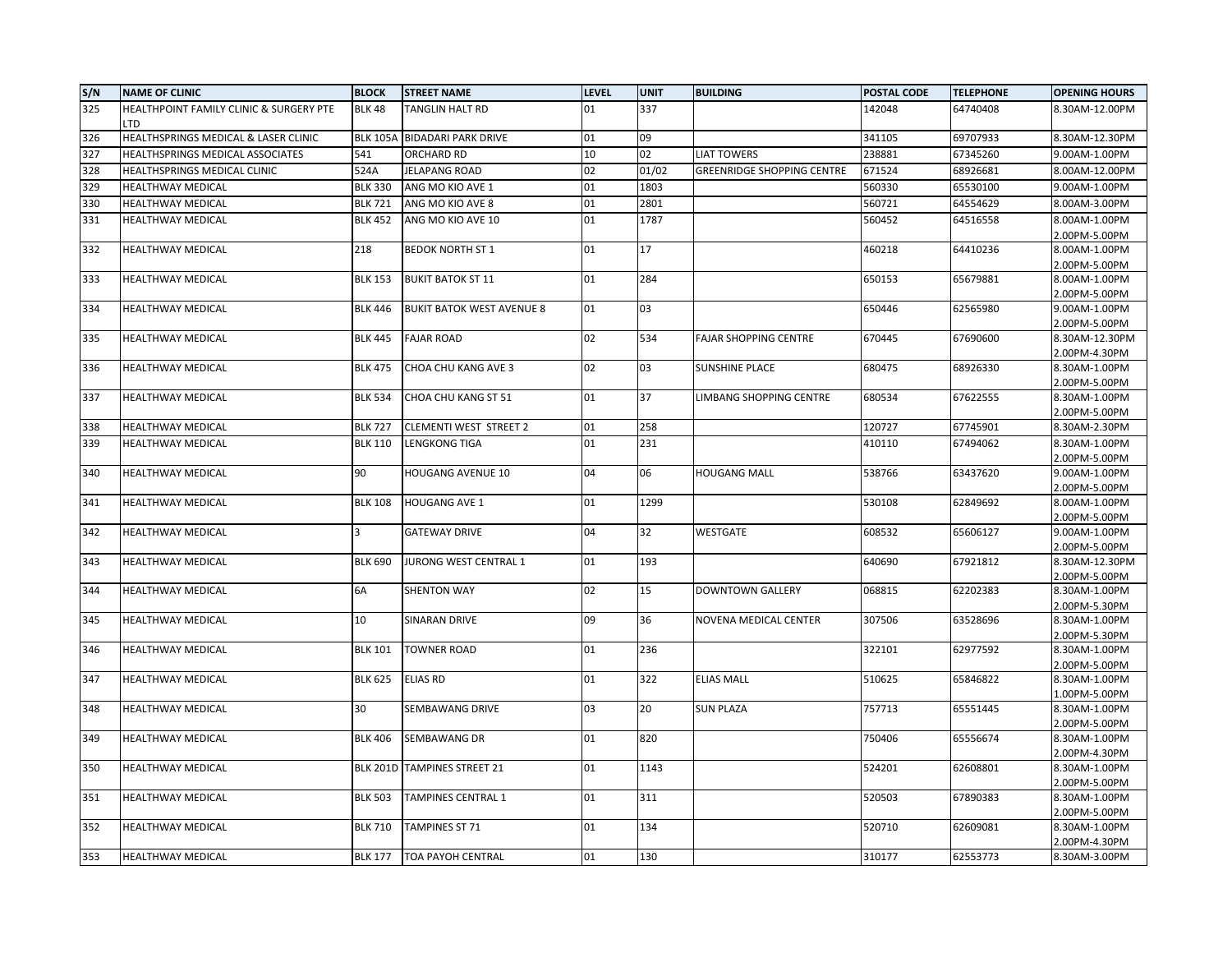| S/N | <b>NAME OF CLINIC</b>                     | <b>BLOCK</b>    | <b>STREET NAME</b>           | <b>LEVEL</b> | <b>UNIT</b> | <b>BUILDING</b>              | <b>POSTAL CODE</b> | <b>TELEPHONE</b> | <b>OPENING HOURS</b>           |
|-----|-------------------------------------------|-----------------|------------------------------|--------------|-------------|------------------------------|--------------------|------------------|--------------------------------|
| 354 | <b>HEALTHWAY MEDICAL</b>                  | 168             | PUNGGOL FIELD                | 02           | 07A         |                              | 820168             | 63153493         | 8.30AM-12.30PM                 |
| 355 | HEALTHWAY MEDICAL                         | <b>BLK 267</b>  | <b>COMPASSVALE LINK</b>      | 01           | 04          |                              | 540267             | 63438770         | 2.00PM-5.00PM<br>8.30AM-1.00PM |
|     |                                           |                 |                              |              |             |                              |                    |                  | 2.00PM-5.00PM                  |
| 356 | HEALTHWAY MEDICAL                         | <b>BLK 118</b>  | RIVERVALE DRIVE              | 02           | 17          | RIVERVALE PLAZA              | 540118             | 68812689         | 8.00AM-5.00PM                  |
| 357 | <b>HEALTHWAY MEDICAL</b>                  | <b>BLK 308</b>  | ANCHORVALE ROAD              | 01           | 03          | MULTI STOREY CAR PARK        | 540308             | 63123106         | 8.30AM-1.00PM                  |
|     |                                           |                 |                              |              |             |                              |                    |                  | 2.00PM-4.30PM                  |
| 358 | <b>HEALTHWAY MEDICAL</b>                  | 888             | WOODLANDS DR 50              | 02           | 737         | 888 PLAZA                    | 730888             | 63649661         | 8.30AM-1.00PM                  |
| 359 | <b>HEALTHWAY MEDICAL</b>                  | <b>BLK 717</b>  | WOODLANDS DRIVE 70           | 01           | 114         |                              | 730717             | 63647450         | 2.00PM-5.00PM<br>8.00AM-1.00PM |
|     |                                           |                 |                              |              |             |                              |                    |                  | 2.00PM-5.00PM                  |
| 360 | HEALTHWAY MEDICAL                         | <b>BLK 461</b>  | YISHUN AVENUE 6              | 01           | 05          |                              | 760461             | 62354824         | 8.30AM-1.00PM                  |
|     |                                           |                 |                              |              |             |                              |                    |                  | 2.00PM-5.00PM                  |
| 361 | <b>HEALTHWAY MEDICAL</b>                  | <b>BLK 417</b>  | YISHUN AVE 11                | 01           | 321         |                              | 760417             | 67537626         | 8.30AM-12.30PM                 |
|     |                                           |                 |                              |              |             |                              |                    |                  | 2.00PM-5.00PM                  |
| 362 | <b>HEALTHWAY MEDICAL</b>                  | <b>BLK 101</b>  | YISHUN AVENUE 5              | 01           | 15          |                              | 760101             | 67551345         | 8.00AM-1.00PM                  |
| 363 | HEALTHWAY MEDICAL                         | <b>BLK 748</b>  | YISHUN STREET 72             | 01           | 230         |                              | 760748             | 68537101         | 2.00PM-5.00PM<br>8.30AM-1.00PM |
|     |                                           |                 |                              |              |             |                              |                    |                  | 2.00PM-5.00PM                  |
| 364 | <b>Healthway Medical</b>                  | 705             | Serangoon Road               | 01           | 06          | Kwong Wai Shiu Hospital      | 328127             | 62914331         | 8.30AM-12.30PM                 |
|     |                                           |                 |                              |              |             |                              |                    |                  | 2.00PM-5.00PM                  |
| 365 | HEALTHWAY MEDICAL CLINIC                  | <b>BLK 960</b>  | <b>JURONG WEST ST 92</b>     | 01           | 166         |                              | 640960             | 67915680         | 8.30AM-12.30PM                 |
|     |                                           |                 |                              |              |             |                              |                    |                  | 2.00PM-4.30PM                  |
| 366 | HEALTHWERKZ MEDICAL CENTRE                | <b>BLK 355</b>  | SEMBAWANG WAY                | 01           | 02          |                              | 750355             | 67557115         | 8.00AM-6.00PM                  |
| 367 | HEALTHWERKZ MEDICAL CENTRE (CCK)          | <b>BLK 225</b>  | CHOA CHU KANG CENTRAL        | 01           | 199         |                              | 680225             | 67662827         | 8.30AM-12.00PM                 |
| 368 | HEALTHWISE MEDICAL CLINIC & SURGERY       | <b>BLK 41</b>   | <b>JALAN TIGA</b>            | 01           | 07          |                              | 390041             | 62412889         | 8.30AM-11.30AM                 |
| 369 | HEARTLAND FAMILY CLINIC                   | <b>BLK 333C</b> | YISHUN STREET 31             | 01           | 167         |                              | 763333             | 62500655         | 8.00AM-12.00PM                 |
| 370 | HEARTLANDHEALTH                           | <b>BLK 59</b>   | NEW UPPER CHANGI ROAD        | 01           | 1268        |                              | 461059             | 64453100         | 7.00AM-5.30PM                  |
| 371 | HEARTLANDHEALTH                           | <b>BLK 18</b>   | <b>BEDOK SOUTH ROAD</b>      | 01           | 69          |                              | 460018             | 62418812         | 7.00AM-1.00PM                  |
| 372 | HEARTLANDHEALTH                           | <b>BLK 164</b>  | <b>BUKIT BATOK STREET 11</b> | 01           | 152         |                              | 650164             | 68732458         | 8.00AM-1.00PM                  |
| 373 | HEARTLANDHEALTH                           | <b>BLK 86</b>   | REDHILL CLOSE                | 01           | 600         |                              | 150086             | 68733165         | 8.00AM-1.00PM                  |
| 374 | HEARTLANDHEALTH                           | <b>BLK 463</b>  | JURONG WEST STREET 41        | 01           | 564         |                              | 640463             | 68732420         | 8.00AM-1.00PM                  |
| 375 | HEARTLANDHEALTH                           | <b>BLK 88</b>   | CIRCUIT ROAD                 | 01           | 965         | <b>MACPHERSON OASIS</b>      | 370088             | 65478840         | 7.00AM-1.00PM                  |
| 376 | HEARTLANDHEALTH                           | <b>BLK 87</b>   | <b>WHAMPOA DRIVE</b>         | 01           | 869         |                              | 320087             | 62521070         | 7.00AM-5.30PM                  |
| 377 | HEARTLANDHEALTH                           | <b>BLK 730</b>  | <b>TAMPINES STREET 71</b>    | 01           | 51          | <b>TAMPINES COURTVIEW</b>    | 520730             | 65887833         | 8.00AM-1.00PM                  |
| 378 | HEARTLANDHEALTH                           | <b>BLK 19</b>   | LORONG 7 TOA PAYOH           | 01           | 272         | KIM KEAT PALM                | 310019             | 62523858         | 7.00AM-1.00PM                  |
| 379 | HEARTLANDHEALTH                           | <b>BLK 66</b>   | LORONG 4 TOA PAYOH           | 01           | 315         | TOA PAYOH VISTA              | 310066             | 62528223         | 8.00AM-1.00PM                  |
| 380 | HILL SPRING MEDICAL                       | 12              | <b>JALAN LEBAN</b>           |              |             | SEMBAWANG HILLS ESTATE       | 577552             | 64563200         | 8.30AM-1.00PM                  |
| 381 | HISEMAINN MEDICAL CLINIC (BUKIT BATOK)    | <b>BLK 289E</b> | <b>BUKIT BATOK ST 25</b>     | 01           | 160         |                              | 654289             | 65691375         | 9.00AM-2.00PM                  |
| 382 | HISEMAINN MEDICAL CLINIC (JURONG WEST)    | <b>BLK 276</b>  | JURONG WEST ST 25            | 01           | 06          |                              | 640276             | 67958990         | 8.30AM-3.30PM                  |
| 383 | HK FAMILY CLINIC & SURGERY PTE LTD        | <b>BLK 410</b>  | ANG MO KIO AVE 10            | 01           | 817         |                              | 560410             | 65528757         | 8.30AM-12.30PM                 |
| 384 | HL CLINIC PTE LTD                         | BLK 9           | TELOK BLANGAH CRESCENT       | 01           | 135         |                              | 090009             | 62721986         | 8.30AM-12.00PM                 |
| 385 | HL FAMILY CLINIC & SURGERY(BEDOK) PTE LTD | <b>BLK 89</b>   | <b>BEDOK NORTH STREET 4</b>  | 01           | 83          |                              | 460089             | 64420494         | 8.30AM-12.30PM                 |
| 386 | HO MEDICAL CENTRE PTE LTD                 | <b>BLK 352</b>  | <b>CLEMENTI AVENUE 2</b>     | 01           | 115         |                              | 120352             | 64748923         | 8.30AM-12.30PM                 |
| 387 | HO MEDICAL CLINIC                         | 101             | <b>UPPER CROSS ST</b>        | 03           | 09          | PEOPLE'S PARK CTR            | 058357             | 65358678         | 9.00AM-11.00AM                 |
| 388 | HO TONG CLINIC                            | <b>BLK 35</b>   | <b>CIRCUIT RD</b>            | 01           | 448         |                              | 370035             | 67456517         | 9.30AM-12.00PM                 |
| 389 | HOLISTIC CARE FAMILY CLINIC               | <b>BLK 455</b>  | <b>SENGKANG WEST AVENUE</b>  | 01           | 10          | <b>MULTI STOREY CAR PARK</b> | 790455             | 65134757         | 9.00AM-1.00PM                  |
|     |                                           |                 |                              |              |             |                              |                    |                  | 2.30PM-4.30PM                  |
|     |                                           |                 |                              |              |             |                              |                    |                  | 6.30PM-8.30PM                  |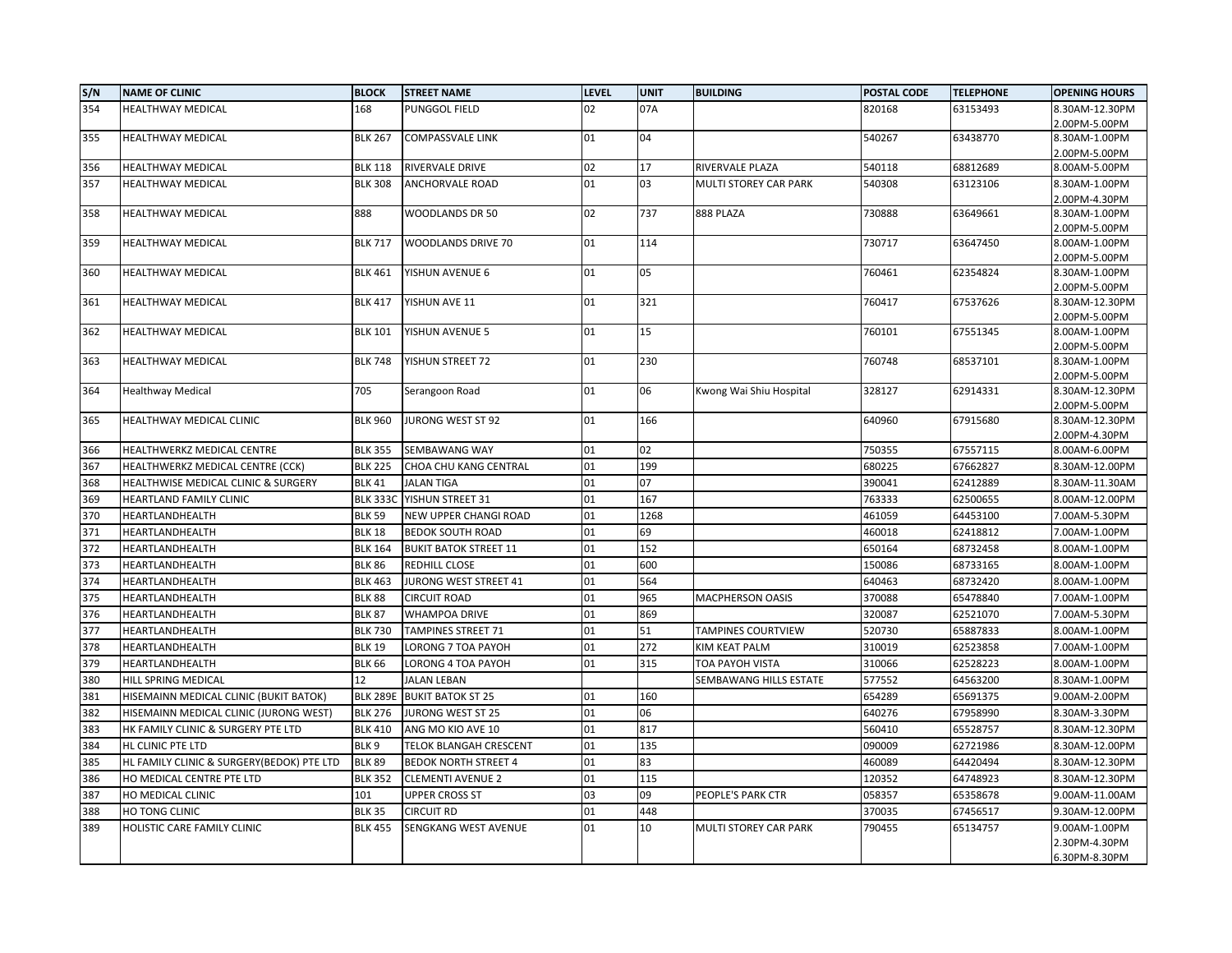| S/N | <b>NAME OF CLINIC</b>                             | <b>BLOCK</b>            | <b>STREET NAME</b>          | <b>LEVEL</b> | <b>UNIT</b>     | <b>BUILDING</b>                   | POSTAL CODE | <b>TELEPHONE</b> | <b>OPENING HOURS</b>            |
|-----|---------------------------------------------------|-------------------------|-----------------------------|--------------|-----------------|-----------------------------------|-------------|------------------|---------------------------------|
| 390 | HONG FAMILY CLINIC                                | 282                     | <b>TAMPINES ST 22</b>       | 01           | 300             |                                   | 520282      | 67843300         | 8.30AM-12.00PM                  |
| 391 | HORIZON MEDICAL CENTRE                            | 200                     | UPPER THOMSON ROAD          | 01           | 11              | THOMSON IMPERIAL COURT            | 574424      | 62502692         | 8.30AM-1.00PM                   |
| 392 | HOSANNA CLINIC                                    | <b>BLK 51</b>           | <b>CIRCUIT ROAD</b>         | 01           | 797             |                                   | 370051      | 67461772         | 9.00AM-12.00PM                  |
| 393 | HOSANNA MEDICAL CENTRE                            | <b>BLK 51</b>           | <b>CIRCUIT ROAD</b>         | 01           | 797             |                                   | 370051      | 67461772         | 9.00AM-12.00PM                  |
| 394 | HOUGANG CENTRAL MEDICAL CLINIC                    | 804                     | <b>HOUGANG CENTRAL</b>      | 01           | 124             |                                   | 530804      | 63820405         | 9.00AM-12.30PM                  |
| 395 | HUA MEI CLINIC                                    | 298                     | <b>TIONG BAHRU ROAD</b>     | 15           | 01 TO 06        | <b>CENTRAL PLAZA</b>              | 168730      | 65939530         | 8.00AM-12.00PM                  |
| 396 | HUA MEI CLINIC, WHAMPOA                           | 300                     | WHAMPOA DRIVE               | 02           | 06              | WHAMPOA COMMUNITY CLUB            | 327737      | 66619545         | 8.30AM-12.30PM                  |
| 397 | <b>HUAN CLINIC</b>                                | <b>BLK 51</b>           | CHIN SWEE ROAD              | 03           | 111             |                                   | 160051      | 65357628         | 9.00AM-12.00PM                  |
| 398 | HUI CLINIC + SURGERY                              | <b>BLK 157</b>          | ANG MO KIO AVE 4            | 01           | 566             |                                   | 560157      | 64588596         | 8.30AM-12.30PM                  |
| 399 | ICARE MEDICAL AND WELLNESS CLINIC                 | <b>BLK 22</b>           | <b>HAVELOCK ROAD</b>        | 01           | 701             |                                   | 160022      | 62746858         | 8.00AM-5.00PM                   |
| 400 | <b>ICON MEDICAL CLINIC</b>                        | <b>BLK 517</b>          | JURONG WEST ST 52           | 01           | 101             |                                   | 640517      | 65600521         | 8.30AM-12.00PM                  |
| 401 | <b>IDOC CLINIC</b>                                | 21                      | <b>HOUGANG STREET 51</b>    | 01           | 43              | HOUGANG GREEN SHOPPING<br>MALL    | 538719      | 69093485         | 8.30AM-1.00PM                   |
| 402 | IDOC CLINIC (HONG KAH) PTE LTD                    | <b>BLK 502</b>          | JURONG WEST AVENUE 1        | 01           | 813             |                                   | 640502      | 69099516         | 8.30AM-2.00PM                   |
| 403 | I-HEALTH MEDICAL CLINIC                           | <b>BLK 30</b>           | <b>BENDEMEER ROAD</b>       | 01           | 883             | <b>BENDEMEER VILLE</b>            | 330030      | 62911371         | 8.30AM-2.00PM                   |
| 404 | IHP MEDICAL CLINIC @ GSK                          | 23                      | ROCHESTER PARK              |              |                 |                                   | 139234      | 65313131         | 8.30AM-12.30PM                  |
| 405 | INTEMEDICAL (KOVAN)                               | <b>BLK 210</b>          | <b>HOUGANG STREET 21</b>    | 01           | 233             |                                   | 530210      | 62433036         | 8.00AM-12.00AM                  |
| 406 | INTERNATIONAL MEDICAL CLINIC                      | 1                       | ORCHARD BOULEVARD           | 14           | 04/05/06/<br>07 | 01/02/03/ CAMDEN MEDICAL CENTRE   | 248649      | 67334440         | 8.30AM-5.30PM                   |
| 407 | INTERNATIONAL MEDICAL CLINIC                      | 293                     | <b>HOLLAND RD</b>           | 02           | 03/04           | COLD STORAGE JELITA               | 278628      | 64654440         | 8.30AM-5.30PM                   |
| 408 | INTERNATIONAL MEDICAL CLINIC                      | 88                      | <b>EAST COAST ROAD</b>      | 02           | 07              | <b>KATONG SQUARE</b>              | 423371      | 63424440         | 8.30AM-5.30PM                   |
| 409 | ISLAND FAMILY CLINIC & ENDOSCOPY CENTRE           | 338                     | ANCHORVALE CRESCENT         | 01           | 08              |                                   | 540338      | 62810174         | 9.00AM-1.00PM                   |
| 410 | ISLAND FAMILY CLINIC (ANCHORVALE)                 | 338                     | ANCHORVALE CRESCENT         | 01           | 02              |                                   | 540338      | 62810174         | 9.00AM-1.00PM                   |
| 411 | <b>ISLAND FAMILY CLINIC (BEDOK)</b>               | <b>BLK 763</b>          | <b>BEDOK RESERVOIR VIEW</b> | 01           | 283             |                                   | 470763      | 62435871         | 8.30AM-12.30PM                  |
| 412 | ISLAND FAMILY CLINIC (FERNVALE)                   | <b>BLK 473A</b>         | <b>FERNVALE STREET</b>      | 01           | 03              |                                   | 791473      | 64813740         | 9.00AM-12.30PM                  |
| 413 | <b>ISLAND FAMILY CLINIC (KEAT HONG)</b>           | <b>BLK 803</b>          | <b>KEAT HONG CLOSE</b>      | 01           | 04              |                                   | 680803      | 68910847         | 8.30AM-12.30PM                  |
| 414 | ISLAND FAMILY CLINIC (SENGKANG)                   | <b>BLK 279</b>          | SENGKANG EAST AVENUE        | 01           | 05              |                                   | 540279      | 63842759         | 9.00AM-1.00PM                   |
| 415 | <b>ISLAND GROUP CLINIC</b>                        | 19                      | TANGLIN ROAD                | 06           | 34 TO 37        | TANGLIN SHOPPING CENTRE           | 247909      | 67377729         | 9.00AM-12.30PM                  |
| 416 | <b>ISLAND GROUP CLINIC</b>                        | 100                     | ORCHARD RD                  | 04           | 104             | CONCORDE HOTEL & SHOPPING<br>MALL | 238840      | 67322181         | 9.00AM-11.00AM                  |
| 417 | JANE & LEE SEMBAWANG FAMILY CLINIC                | <b>BLK 483</b>          | <b>ADMIRALTY LINK</b>       | 01           | 23              |                                   | 750483      | 68537677         | 8.30AM-12.30PM                  |
| 418 | JIREH FAMILY CLINIC                               | <b>BLK 883</b>          | WOODLANDS ST 82             | 02           | 468A            |                                   | 730883      | 63660373         | 8.30AM-12.00PM                  |
| 419 | JIREH MEDICAL CLINIC                              | <b>BLK 70</b>           | TOA PAYOH LORONG 4          | 01           | 335             |                                   | 310070      | 63522847         | 8.30AM-12.30PM                  |
| 420 | JJ CLINIC & SURGERY                               | <b>BLK 107</b>          | ANG MO KIO AVENUE 4         | 01           | 150             |                                   | 560107      | 64595594         | 8.30AM-12.00PM                  |
| 421 | JO-LIN FAMILY CLINIC & SURGERY                    | <b>BLK 533</b>          | CHOA CHU KANG ST 51         | 01           | 29              | LIMBANG SHOPPING CENTRE           | 680533      | 67606014         | 8.30AM-12.30PM<br>2.00PM-4.00PM |
| 422 | JOY FAMILY CLINIC                                 | <b>BLK 703</b>          | BEDOK RESERVOIR ROAD        | 01           | 3506            |                                   | 470703      | 64422483         | 9.00AM-1.00PM                   |
| 423 | JUBILEE FAMILY PHYSICIANS                         | <b>BLK 258</b>          | PASIR RIS ST 21             | 02           | 16              |                                   | 510258      | 65821883         | 8.00AM-1.00PM                   |
| 424 | JW CORPORATION CLINIC PTE LTD                     | <b>BLK 507</b>          | JURONG WEST STREET 52       | 01           | 156             |                                   | 640507      | 65646745         | 8.30AM-12.00PM                  |
| 425 | K C TAN'S CLINIC & BRIGHT DENTAL SURGERY          | 1016                    | <b>UPPER SERANGOON RD</b>   |              |                 |                                   | 534754      | 64872161         | 9.00AM-12.00PM                  |
| 426 | K L TAY CLINIC & SURGERY                          | 632                     | <b>BEDOK RESERVOIR RD</b>   | 01           | 822             |                                   | 470632      | 64481630         | 9.00AM-12.00PM                  |
| 427 | K N CHIN & ASSOCIATES PTE LTD                     | 24                      | RAFFLES PLACE               | 02           | 18              | <b>CLIFFORD CENTRE</b>            | 048621      | 65389533         | 8.30AM-12.30PM                  |
| 428 | K N CHIN & ASSOCIATES PTE LTD MEDICAL<br>PRACTICE | $\overline{\mathbf{3}}$ | TEMASEK BOULEVARD           | 02           | 400             | SUNTEC CITY MALL                  | 038983      | 63372522         | 8.30AM-12.30PM                  |
| 429 | K N LAU CLINIC                                    | 6                       | <b>KENSINGTON PARK RD</b>   |              |                 |                                   | 557258      | 62887019         | 10.00AM-12.00PM                 |
| 430 | K. B. TAN CLINIC & LASER SURGERY                  | <b>BLK 625</b>          | <b>ELIAS RD</b>             | 01           | 310             | <b>ELIAS MALL</b>                 | 510625      | 65839091         | 9.00AM-12.00PM                  |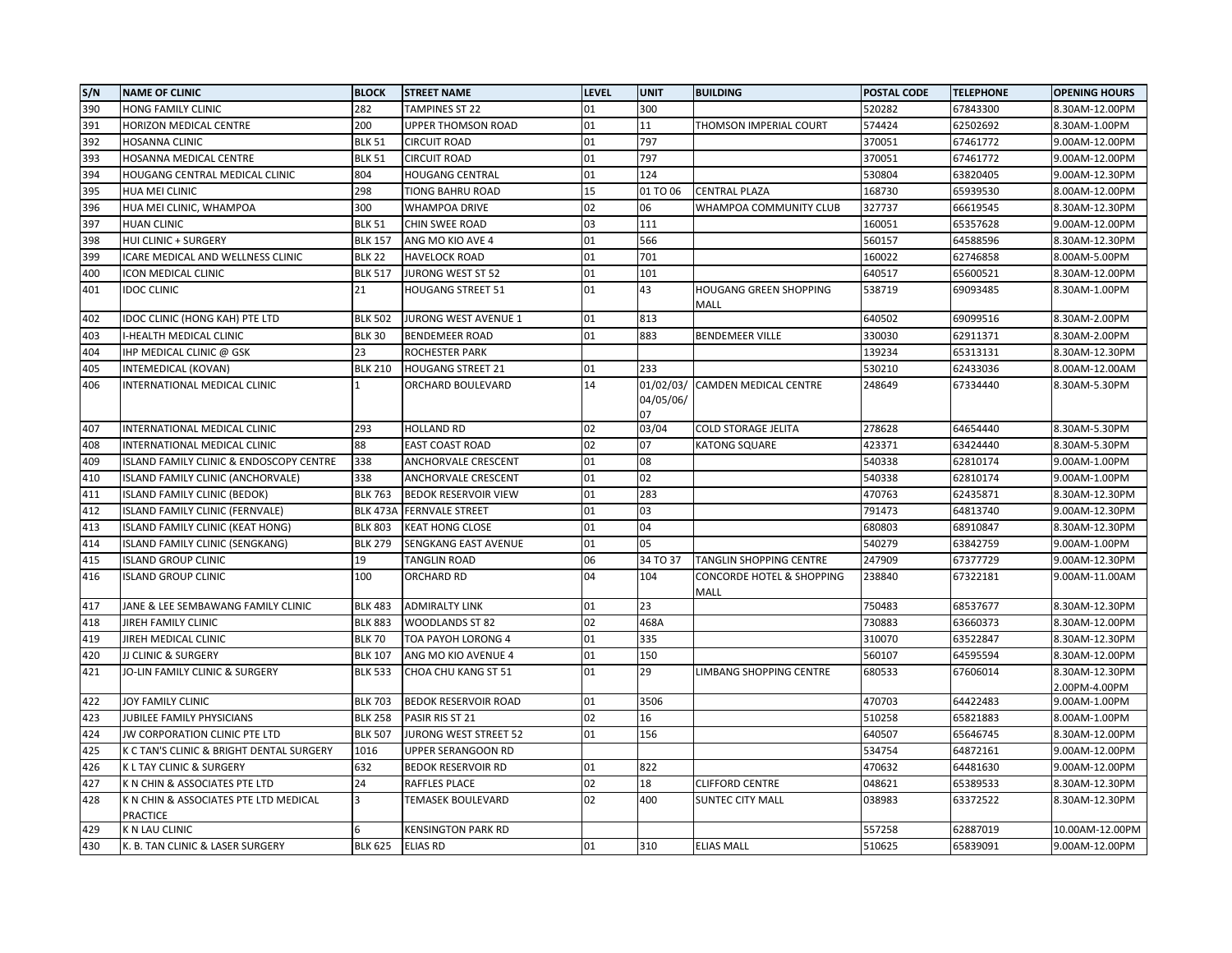| S/N | <b>NAME OF CLINIC</b>                 | <b>BLOCK</b>     | <b>STREET NAME</b>               | <b>LEVEL</b> | <b>UNIT</b> | <b>BUILDING</b>                             | POSTAL CODE | <b>TELEPHONE</b> | <b>OPENING HOURS</b> |
|-----|---------------------------------------|------------------|----------------------------------|--------------|-------------|---------------------------------------------|-------------|------------------|----------------------|
| 431 | <b>K2 MEDICAL CLINIC</b>              | <b>BLK 248</b>   | SIMEI STREET 3                   | 01           | 128         | MULTI STOREY CAR PARK                       | 520248      | 31650146         | 8.30AM-4.00PM        |
| 432 | KALLANG BAHRU FAMILY CLINIC PTE. LTD. | <b>BLK 66</b>    | KALLANG BAHRU                    | 01           | 485         |                                             | 330066      | 62950010         | 8.30AM-2.30PM        |
| 433 | KANG AN CLINIC PTE LTD                | <b>BLK 644</b>   | <b>BT BATOK CENTRAL</b>          | 01           | 70          |                                             | 650644      | 65664856         | 8.30AM-12.30PM       |
| 434 | <b>KANG CLINIC</b>                    | <b>BLK 532</b>   | ANG MO KIO AVENUE 10             | 01           | 2465        | <b>CHENG SAN CENTRE</b>                     | 560532      | 64811044         | 9.00AM-12.00PM       |
| 435 | KAO & TAN FAMILY MEDICAL CENTRE &     | <b>BLK 18</b>    | <b>JALAN MEMBINA</b>             | 02           | 03          | TIONG BAHRU COURT                           | 164018      | 62727880         | 7.00AM-3.30PM        |
|     | SURGERY                               |                  |                                  |              |             |                                             |             |                  |                      |
| 436 | KARRI FAMILY CLINIC                   | <b>BLK 866A</b>  | <b>TAMPINES ST 83</b>            | 03           | 05          | TAMPINES CENTRAL COMMUNITY<br>COMPLEX       | 521866      | 67850311         | 8.30AM-12.30PM       |
| 437 | KATONG FAMILY CLINIC PTE LTD          | 263              | TANJONG KATONG ROAD              | 01           | 03          | SUITES@ KATONG                              | 437050      | 62034192         | 8.30AM-12.30PM       |
| 438 | KBL HEALTHCARE PTE LTD                |                  | <b>BAYFRONT AVENUE</b>           | 01           | 88          | <b>MARINA BAY SANDS</b>                     | 018972      | 66887018         | 8.30AM-2.00PM        |
| 439 | KCS MEDICAL CENTRE PTE LTD            | <b>BLK 515</b>   | <b>BEDOK NORTH AVE 2</b>         | 01           | 205         |                                             | 460515      | 64438322         | 8.30AM-12.30PM       |
| 440 | KEAT HONG FAMILY MEDICINE CLINIC      |                  | CHOA CHU KANG LOOP               | 03           | 02          | KEAT HONG COMMUNITY CLUB                    | 689687      | 67690750         | 8.00AM-12.30PM       |
| 441 | <b>KEE CLINIC</b>                     | <b>BLK 36</b>    | <b>HOLLAND DRIVE</b>             | 01           | 10          | <b>BUONA VISTA COMMUNITY CLUB</b>           | 270036      | 67783676         | 9.30AM-12.30PM       |
| 442 | <b>KELINIK MAJU</b>                   | <b>BLK 414</b>   | <b>EUNOS ROAD 5</b>              | 01           | 60          |                                             | 400414      | 67422933         | 8.30AM-12.30PM       |
|     |                                       |                  |                                  |              |             |                                             |             |                  | 2.30PM-5.30PM        |
| 443 | KENNETH LOO FAMILY CLINIC             | 152              | <b>BISHAN ST 11</b>              | 01           | 215         |                                             | 570152      | 62503660         | 8.30AM-12.00PM       |
| 444 | KENNETH TAN MEDICAL CLINIC            | <b>BLK 658</b>   | <b>PUNGGOL EAST</b>              | 01           | 04          |                                             | 820658      | 63124589         | 8.30AM-5.00PM        |
| 445 | <b>KHO CLINIC</b>                     | <b>BLK 537</b>   | <b>BEDOK NORTH ST 3</b>          | 01           | 519         |                                             | 460537      | 62428266         | 8.30AM-12.00PM       |
| 446 | KILLINEY MEDICAL CLINIC               | 61               | KILLINEY ROAD                    |              |             |                                             | 239522      | 67362998         | 9.00AM-1.00PM        |
| 447 | KIM TIAN CLINIC                       | <b>BLK 71</b>    | <b>SENG POH ROAD</b>             | 01           | 41          |                                             | 160071      | 62271612         | 9.00AM-12.30PM       |
| 448 | KINGS MEDICAL CLINIC                  | 59A              | SERANGOON GARDEN WAY             |              |             |                                             | 555955      | 62844498         | 9.00AM-1.00PM        |
| 449 | KINGSWAY MEDICAL CLINIC               | <b>BLK 352</b>   | <b>CLEMENTI AVENUE 2</b>         |              | 103         | <b>CLEMENTI AVENUE 2 SHOPPING</b><br>CENTRE | 120352      | 69241055         | 7.00AM-11.00PM       |
| 450 | KIRIN CLINIC & SURGERY                | BLK <sub>5</sub> | <b>EUNOS CRESCENT</b>            | 01           | 2601        |                                             | 400005      | 67464681         | 8.30AM-12.00PM       |
| 451 | KOH CLINIC & SURGERY                  | <b>BLK 166</b>   | <b>BUKIT BATOK WEST AVENUE 8</b> | 01           | 250         |                                             | 650166      | 65619938         | 9.00AM-12.30PM       |
| 452 | <b>KONG KIAN CLINIC</b>               | 187              | UPPER PAYA LEBAR ROAD            |              |             |                                             | 534869      | 62887101         | 8.30AM-12.30PM       |
| 453 | KOVAN CLINIC                          | <b>BLK 210</b>   | HOUGANG ST 21                    | 01           | 271         |                                             | 530210      | 62862202         | 8.30AM-12.00PM       |
| 454 | L & H POLYCLINIC AND SURGERY          | <b>BLK 59</b>    | LENGKOK BAHRU                    | 01           | 543         |                                             | 150059      | 64744544         | 8.30AM-12.30PM       |
| 455 | LAN MEDICAL CLINIC & SURGERY          | 308              | CLEMENTI AVE 4                   | 01           | 345         |                                             | 120308      | 67735112         | 8.30AM-12.30PM       |
|     |                                       |                  |                                  |              |             |                                             |             |                  | 2.00PM-4.00PM        |
| 456 | LEE & KOH FAMILY CLINIC               | <b>BLK 359</b>   | <b>BUKIT BATOK ST 31</b>         | 01           | 389         |                                             | 650359      | 66653323         | 8.30AM-12.30PM       |
| 457 | LEE & TAN FAMILY CLINIC AND SURGERY   | <b>BLK 72</b>    | <b>CIRCUIT RD</b>                | 01           | 03          |                                             | 370072      | 67456877         | 9.00AM-12.00PM       |
| 458 | <b>LEE CLINIC</b>                     | <b>BLK 467C</b>  | <b>JOO CHIAT ROAD</b>            |              |             |                                             | 427678      | 64473777         | 9.00AM-12.30PM       |
| 459 | LEE CLINIC & SURGERY                  | <b>BLK 333</b>   | <b>KRETA AYER ROAD</b>           | 01           | 20          |                                             | 080333      | 62251313         | 9.00AM-12.30PM       |
| 460 | LEE CLINIC AND SURGERY                | <b>BLK 505</b>   | ANG MO KIO AVE 8                 | 01           | 2684        |                                             | 560505      | 64539428         | 8.30AM-12.30PM       |
| 461 | LEE DISPENSARY                        | 36               | CHAI CHEE AVE                    | 01           | 159         |                                             | 461036      | 62410375         | 9.00AM-3.00PM        |
| 462 | LEE FAMILY CLINIC PTE. LTD.           | <b>BLK 762</b>   | <b>JURONG WEST STREET 75</b>     | 02           | 262         | <b>GEK POH SHOPPING CENTRE</b>              | 640762      | 67940217         | 8.00AM-1.00PM        |
| 463 | LIAN CLINIC                           | <b>BLK 18</b>    | <b>MARSILING LANE</b>            | 01           | 269         |                                             | 730018      | 62697435         | 8.30AM-12.30PM       |
| 464 | LIANG CLINIC                          | 55               | SIGLAP ROAD                      | <b>B1</b>    | 15/16       | SIGLAP CENTRE                               | 455871      | 62415944         | 8.30AAM-12.00PM      |
| 465 | LIEW CLINIC & SURGERY                 | <b>BLK 116</b>   | <b>BT MERAH VIEW</b>             | 01           | 223         |                                             | 151116      | 62707471         | 9.00AM-12.00PM       |
| 466 | LIFE FAMILY CLINIC                    | <b>BLK 713</b>   | ANG MO KIO AVE 6                 | 01           | 4052        |                                             | 560713      | 64563535         | 8.30AM-1.00PM        |
| 467 | LIFE FAMILY CLINIC                    | 10               | CHOA CHU KANG AVENUE 4           | 01           | 28/29       | CHOA CHU KANG MRT STATION                   | 689810      | 67669119         | 8.00AM-10.30PM       |
| 468 | LIFECARE FAMILY CLINIC & SURGERY      | <b>BLK 106</b>   | HOUGANG AVE 1                    | 01           | 1221        |                                             | 530106      | 62822482         | 8.30AM-12.30PM       |
| 469 | LIFECARE MEDICAL CENTRE               | 36               | CIRCUIT ROAD                     | 01           | 416         |                                             | 370036      | 67461533         | 8.30AM-12.00PM       |
| 470 | LIFELINE MEDICAL GROUP                | <b>BLK 118</b>   | RIVERVALE DRIVE                  | 02           | 18          | RIVERVALE PLAZA                             | 540118      | 68812392         | 8.00AM-12.30PM       |
| 471 | LIFELINE NEIGHBOURHOOD MEDICAL CLINIC | <b>BLK 280</b>   | <b>BUKIT BATOK EAST AVE 3</b>    | 01           | 333         |                                             | 650280      | 65678316         | 9.00AM-12.00PM       |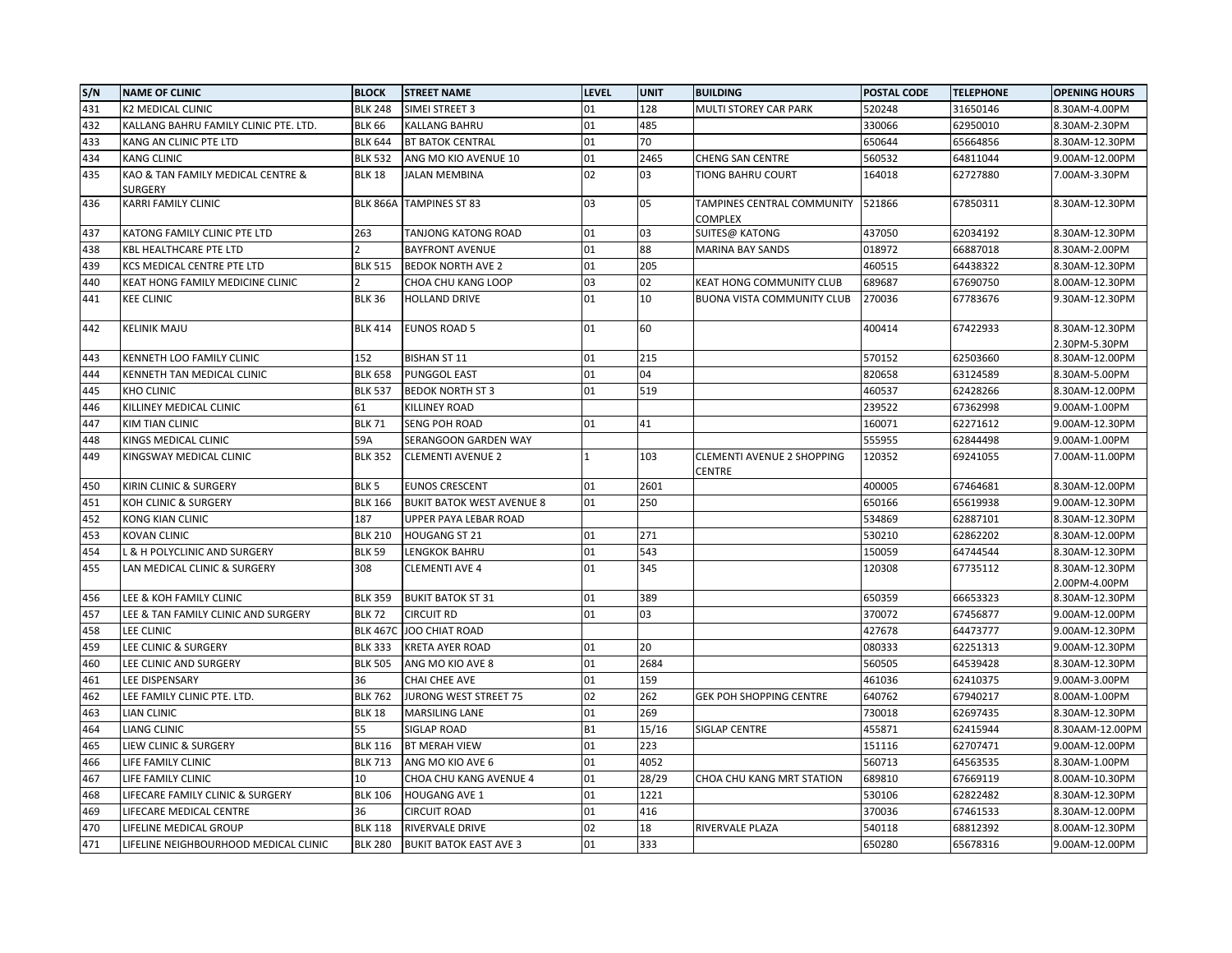| S/N | <b>NAME OF CLINIC</b>                       | <b>BLOCK</b>   | <b>STREET NAME</b>           | <b>LEVEL</b> | <b>UNIT</b>    | <b>BUILDING</b>            | POSTAL CODE | <b>TELEPHONE</b> | <b>OPENING HOURS</b>            |
|-----|---------------------------------------------|----------------|------------------------------|--------------|----------------|----------------------------|-------------|------------------|---------------------------------|
| 472 | LIFELINE PUNGGOL MEDICAL CLINIC PTE LTD     | <b>BLK 198</b> | <b>PUNGGOL FIELD</b>         | 02           | 03             |                            | 820198      | 63155428         | 8.30AM-12.30PM                  |
| 473 | LIFELINK SN CLINIC & SURGERY                | <b>BLK 153</b> | SERANGOON NORTH AVENUE 1     | 01           | 534            |                            | 550153      | 62813977         | 8.00AM-9.00PM                   |
| 474 | LILY AW PASIR RIS FAMILY CLINIC & SURGERY   | <b>BLK 446</b> | PASIR RIS DR 6               | 01           | 116            |                            | 510446      | 65822122         | 8.30AM-12.30PM                  |
| 475 | LIM CLINIC & SURGERY                        | <b>BLK 109</b> | TOA PAYOH LOR 1              | 01           | 312            |                            | 310109      | 62527473         | 8.00AM-12.30PM                  |
| 476 | LIM CLINIC & SURGERY                        | <b>BLK 20</b>  | CHAI CHEE ROAD               | 01           | 418/420        |                            | 461020      | 62412211         | 9.00AM-11.30AM                  |
| 477 | LIM COUNTRY CLINIC                          | <b>BLK 208</b> | <b>HOUGANG ST 21</b>         | 01           | 207            |                            | 530208      | 62868047         | 8.30AM-12.30PM                  |
| 478 | LIN & SONS CLINIC & SURGERY PTE LTD         | 18             | <b>TECK WHYE LANE</b>        | 01           | 97             |                            | 680018      | 67690554         | 9.00AM-12.00PM                  |
| 479 | LITTLE CROSS FAMILY CLINIC PTE LTD          | <b>BLK 929</b> | <b>TAMPINES ST 91</b>        | 01           | 445            |                            | 520929      | 65440040         | 8.30AM-12.00PM                  |
| 480 | LIVEWELL MEDICAL FAMILY CLINIC              | 20             | AH HOOD ROAD                 | 01           | 08             | <b>ZHONGSHAN MALL</b>      | 329984      | 69099888         | 8.30AM-12.00PM                  |
| 481 | LO & LEE CLINIC & SURGERY                   | <b>BLK 134</b> | LORONG AH SOO                | 01           | 462            |                            | 530134      | 62855688         | 8.30AM-12.30PM                  |
| 482 | LOI+WONG CLINIC & SURGERY                   | 492            | JURONG WEST ST 41            | 01           | 08             |                            | 640492      | 65626676         | 8.30AM-4.00PM                   |
| 483 | LONDON (MH) CLINIC & SURGERY                | <b>BLK 104</b> | <b>HOUGANG AVE 1</b>         | 01           | 1123           |                            | 530104      | 62807262         | 8.00AM-11.30AM                  |
| 484 | LOW & LEE CLINIC & SURGERY                  | <b>BLK 55</b>  | CHAI CHEE DR                 | 01           | 202            |                            | 460055      | 64451175         | 8.30AM-12.00PM                  |
| 485 | LOW MEDICAL CLINIC                          | <b>BLK 67</b>  | KALLANG BAHRU                | 01           | 447            |                            | 330067      | 62950805         | 8.00AM-12.00PM                  |
| 486 | LUA CLINIC & SURGERY                        | <b>BLK 350</b> | <b>UBI AVE 1</b>             | 01           | 941            |                            | 400350      | 67450722         | 8.30AM-12.00PM                  |
| 487 | LUM CLINIC & SURGERY                        | <b>BLK 109</b> | <b>BUKIT PURMEI RD</b>       | 01           | 149            |                            | 090109      | 62784827         | 9.00AM-12.00PM                  |
| 488 | LUSUMU FAMILY CLINIC                        | <b>BLK 530</b> | <b>BEDOK NORTH ST 3</b>      | 01           | 638            |                            | 460530      | 64459910         | 8.30AM-12.30PM                  |
| 489 | M LAM CLINIC                                | 739            | <b>GEYLANG ROAD</b>          |              |                |                            | 389649      | 67481949         | 9.00AM-12.30PM                  |
| 490 | M MEDICAL CLINIC                            | <b>BLK 681</b> | RACE COURSE ROAD             | 01           | 309            |                            | 210681      | 63980462         | 9.00AM-1.00PM                   |
| 491 | MACPHERSON MEDICAL CLINIC                   | <b>BLK 78</b>  | <b>CIRCUIT ROAD</b>          | 01           | 488            |                            | 370078      | 67463913         | 9.00AM-12.30PM                  |
| 492 | MAO MEDICAL CENTRE & SURGERY PTE LTD        | <b>BLK 149</b> | SILAT AVENUE                 | 01           | 54             |                            | 160149      | 62781910         | 9.00AM-12.30PM                  |
| 493 | MARINA MEDICAL CENTRE (TIONG BAHRU)         | <b>BLK 78</b>  | <b>GUAN CHUAN ST</b>         | 01           | 39             |                            | 160078      | 62222177         | 9.00AM-12.00PM                  |
| 494 | MARINE PARADE CLINIC                        | <b>BLK 59</b>  | <b>MARINE TERRACE</b>        | 01           | 81             |                            | 440059      | 62418225         | 8.30AM-12.30PM                  |
| 495 | MARITIME MEDICAL CENTRE                     | 120            | CANTONMENT ROAD              | 02           | 02/04 TO<br>05 | <b>MARITIME HOUSE</b>      | 089760      | 62236066         | 9.00AM-12.00PM                  |
| 496 | MARSILING CLINIC & SURGERY                  | <b>BLK 131</b> | <b>MARSILING RISE</b>        | 01           | 186            |                            | 730131      | 62696234         | 9.30AM-12.30PM                  |
| 497 | MARTIN MEDICAL CENTRE                       | <b>BLK 111</b> | <b>WOODLANDS ST 13</b>       | 01           | 80             |                            | 730111      | 62692446         | 8.30AM-12.30PM                  |
| 498 | MAURICE CHEW CLINIC & SURGERY               | 144            | UPPER BUKIT TIMAH RD         | 03           | 05             | <b>BEAUTY WORLD CENTRE</b> | 588177      | 64690455         | 11.00AM-5.00PM                  |
| 499 | <b>MAYFAIR MEDICAL CLINIC</b>               | <b>BLK 182</b> | <b>WOODLANDS STREET 13</b>   | 01           | 04             |                            | 730182      | 62352880         | 8.30AM-1.30PM<br>6.00PM-12.00AM |
| 500 | MCR CLINIC PTE LTD                          | <b>BLK 633</b> | <b>VEERASAMY ROAD</b>        | 01           | 118            |                            | 200633      | 63919230         | 7.30AM-1.00PM                   |
| 501 | MCR CLINIC PTE LTD                          | <b>BLK 633</b> | <b>VEERASAMY ROAD</b>        | 01           | 130            |                            | 200633      | 63919220         | 7.30AM-1.00PM                   |
| 502 | MEDI HEALTHCARE CLINIC (PUNGGOL)            | <b>BLK 218</b> | <b>SUMANG WALK</b>           | 01           | 02             |                            | 820218      | 64448748         | 8.20AM-12.30PM                  |
| 503 | MEDICAL AND DENTAL CENTRE @<br>COMMONWEALTH | <b>BLK 88</b>  | TANGLIN HALT ROAD            | 01           | 03             | MULTI STOREY CAR PARK      | 141088      | 64756116         | 8.30AM-12.00PM                  |
| 504 | <b>MEDICAL UNION CLINIC</b>                 | <b>BLK 416</b> | <b>PANDAN GARDENS</b>        | 01           | 128            |                            | 600416      | 65650688         | 8.30AM-12.30PM                  |
| 505 | MEDICAL UNION CLINIC                        | <b>BLK 211</b> | SERANGOON AVE 4              | 01           | 04             |                            | 550211      | 62876267         | 8.30AM-12.30PM                  |
| 506 | MEDICARE ASSOCIATES CLINIC & SURGERY        | <b>BLK 107</b> | SERANGOON NORTH AVE 1        | 01           | 679            |                            | 550107      | 62842427         | 12.15PM-1.00PM                  |
| 507 | <b>MEDICO CLINIC &amp; SURGERY</b>          | <b>BLK 249</b> | JURONG EAST STREET 24        | 01           | 88             |                            | 600249      | 65610934         | 9.00AM-12.00PM                  |
| 508 | MEDIHEALTH BISHAN CLINIC & SURGERY          | <b>BLK 121</b> | <b>BISHAN ST 12</b>          | 01           | 95             |                            | 570121      | 62583212         | 8.00AM-1.00PM                   |
| 509 | MEDILIFE CLINIC & SURGERY                   | <b>BLK 474</b> | <b>TAMPINES ST 43</b>        | 01           | 122            |                            | 520474      | 67813168         | 8.30AM-12.00PM                  |
| 510 | MEDILINE WEI MIN CLINIC                     | <b>BLK 81</b>  | <b>MARINE PARADE CENTRAL</b> | 01           | 634            |                            | 440081      | 62479221         | 8.00AM-2.00PM                   |
|     |                                             |                |                              |              |                |                            |             |                  | 3.00PM-9.00PM                   |
| 511 | MEDILINE WEI MIN CLINIC                     | 14             | <b>KENSINGTON PARK ROAD</b>  |              |                |                            | 557265      | 62886029         | 8.00AM-2.00PM                   |
| 512 | MEDINA MEDICAL CENTRE                       | <b>BLK 479</b> | <b>TAMPINES STREET 44</b>    | 01           | 231            |                            | 520479      | 65882756         | 8.00AM-12.30PM                  |
| 513 | MEDIPLUS CLINIC & SURGERY                   | <b>BLK 305</b> | <b>UBI AVE 1</b>             | 01           | 177            |                            | 400305      | 67417958         | 2.30PM-5.00PM<br>8.30AM-12.30PM |
|     |                                             |                |                              |              |                |                            |             |                  |                                 |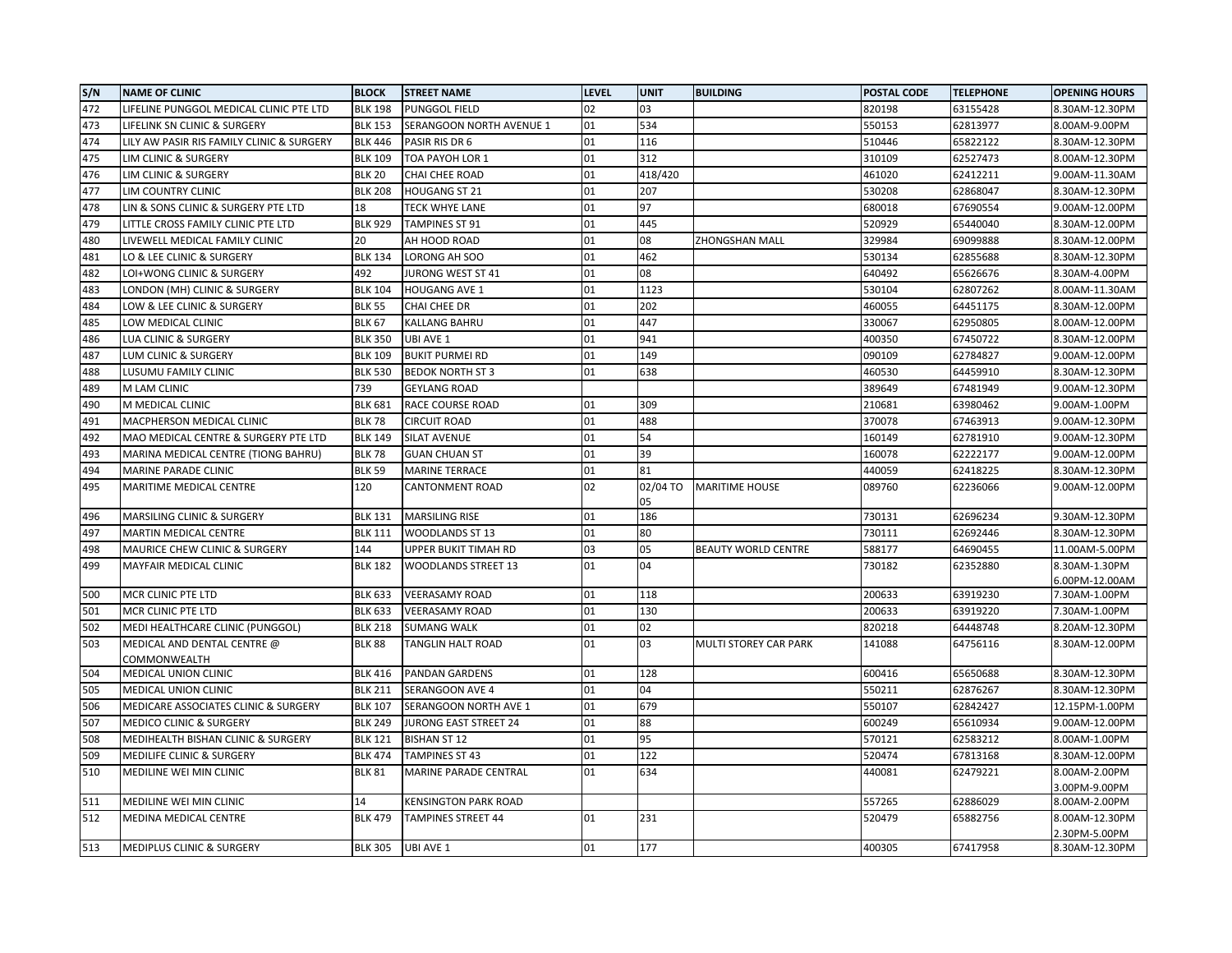| S/N | <b>NAME OF CLINIC</b>                   | <b>BLOCK</b>    | <b>STREET NAME</b>            | <b>LEVEL</b> | <b>UNIT</b> | <b>BUILDING</b>                         | POSTAL CODE | <b>TELEPHONE</b> | <b>OPENING HOURS</b>            |
|-----|-----------------------------------------|-----------------|-------------------------------|--------------|-------------|-----------------------------------------|-------------|------------------|---------------------------------|
| 514 | MEDIPOINT MEDICAL CENTRE (PONGGOL       | <b>BLK 401</b>  | <b>HOUGANG AVE 10</b>         | 01           | 1170        |                                         | 530401      | 63865046         | 8.30AM-12.30PM                  |
|     | BRANCH)                                 |                 |                               |              |             |                                         |             |                  |                                 |
| 515 | MEDIVALE MEDICAL CLINIC                 | 236             | YISHUN RING ROAD              | 01           | 1012        | YISHUN HEARTS                           | 760236      | 62570141         | 8.30AM-12.30PM                  |
| 516 | MEDIVENE CLINIC & SURGERY               | <b>BLK 330</b>  | <b>ANCHORVALE STREET</b>      | 01           | 05          |                                         | 540330      | 63850441         | 9.00AM-2.00PM                   |
| 517 | MEDIVIEW CLINIC AND SURGERY             | <b>BLK 150</b>  | TOA PAYOH LORONG 1            | 01           | 999         |                                         | 310150      | 62532351         | 8.30AM-12.30PM                  |
| 518 | <b>MEDLIFE CLINIC &amp; SURGERY</b>     | <b>BLK 684</b>  | <b>HOUGANG AVENUE 8</b>       | 01           | 985         |                                         | 530684      | 63850836         | 8.30AM-2.00PM                   |
| 519 | <b>MEDORA CLINIC &amp; SURGERY</b>      | 115             | UPPER PAYA LEBAR ROAD         |              |             |                                         | 534833      | 62880035         | 9.00AM-11.00AM                  |
| 520 | MEENARA CLINIC                          | <b>BLK 422</b>  | ANG MO KIO AVE 3              | 01           | 2536        |                                         | 560422      | 64541003         | 8.30AM-12.30PM<br>2.00PM-5.00PM |
| 521 | <b>MEI LING CLINIC</b>                  | <b>BLK 158</b>  | <b>MEI LING ST</b>            | 01           | 80          |                                         | 140158      | 64741782         | 8.00AM-1.00PM                   |
| 522 | MEI LING CLINIC (TOA PAYOH)             | <b>BLK 500</b>  | LOR 6 TOA PAYOH               | 04           | 33          | <b>BIZ ONE HDB HUB</b>                  | 310500      | 62535600         | 9.00AM-1.00PM                   |
| 523 | MERIDIAN MEDICAL CENTRE                 | 108             | <b>DEPOT ROAD</b>             | 01           | 10          | <b>DEPOT HEIGHTS SHOPPING</b><br>CENTRE | 100108      | 62780088         | 9.00AM-11.00AM                  |
| 524 | MHC FAMILY CLINIC (ANG MO KIO)          | <b>BLK 452</b>  | ANG MO KIO AVE 10             | 01           | 1789        |                                         | 560452      | 65534050         | 8.30AM-12.00PM                  |
| 525 | MILLENNIUM MEDICAL GROUP                | <b>BLK 849</b>  | WOODLANDS ST 82               | 01           | 215         |                                         | 730849      | 63680386         | 9.00AM-12.30PM                  |
| 526 | MILLENNIUM MEDICAL GROUP                | <b>BLK 533</b>  | CHOA CHU KANG ST 51           | 01           | 33          |                                         | 680533      | 67656685         | 9.00AM-12.00PM                  |
| 527 | MINMED CLINIC (HAIG ROAD)               | 30              | <b>HAIG RD</b>                |              |             |                                         | 438737      | 68469979         | 9.00AM-1.00PM                   |
| 528 | MINMED CLINIC (JURONG EAST)             | 50              | JURONG GATEWAY ROAD           | 04           | 17          | JEM                                     | 608549      | 63330123         | 9.00AM-1.00PM                   |
| 529 | MINMED CLINIC (PASIR RIS)               |                 | PASIR RIS CENTRAL STREET 3    | 05           | 08/09       | <b>WHITE SANDS</b>                      | 518457      | 65850123         | 9.00AM-1.00PM                   |
| 530 | MINMED CLINIC (PUNGGOL)                 | 83              | PUNGGOL CENTRAL               | 02           | 15          | WATERWAY POINT                          | 828761      | 63880123         | 9.00AM-1.00PM                   |
| 531 | MINMED CLINIC (SENGKANG)                | 1               | SENGKANG SQUARE               | 04           | 13          | COMPASS ONE                             | 545078      | 63860123         | 9.00AM-1.00PM                   |
| 532 | MINMED CLINIC (YISHUN)                  | 1               | NORTHPOINT DRIVE              | 02           | 153         | NORTHPOINT CITY                         | 768019      | 65540123         | 9.00AM-1.00PM                   |
| 533 | MINT MEDICAL CENTRE                     | $\mathbf{1}$    | HARBOURFRONT PLACE            | 01           | 10          | HARBOURFRONT TOWER ONE                  | 098633      | 62729372         | 9.00AM-12.30PM                  |
| 534 | MINT MEDICAL CENTRE (FUNAN)             | 107             | <b>NORTH BRIDGE ROAD</b>      | 04           | 13A         | <b>FUNAN</b>                            | 179105      | 66345100         | 9.00AM-12.30PM                  |
| 535 | MISSION (BUKIT BATOK) MEDICAL CLINIC    | <b>BLK 395A</b> | <b>BUKIT BATOK WEST AVE 5</b> | 03           | 02          |                                         | 651395      | 65150760         | 8.30AM-12.30PM                  |
| 536 | MUTUAL HEALTHCARE MEDICAL CLINIC        | <b>BLK 205A</b> | <b>COMPASSVALE LANE</b>       | 01           | 53          |                                         | 541205      | 65473593         | 9.00AM-12.00PM                  |
| 537 | MUTUAL HEALTHCARE MEDICAL CLINIC        | 319B            | ANCHORVALE DR                 | 01           | 92          |                                         | 542319      | 64893833         | 8.30AM-12.30PM                  |
| 538 | MUTUAL HEALTHCARE MEDICAL CLINIC        | 106A            | PUNGGOL FIELD                 | 01           | 546         |                                         | 821106      | 63155036         | 9.00AM-12.00PM                  |
| 539 | MY DOCTOR @ LAKESIDE                    | <b>BLK 201</b>  | <b>BOON LAY WAY</b>           | 01           | 05          | <b>LAKESIDE MRT STATION</b>             | 649845      | 62657270         | 8.30AM-5.00PM                   |
| 540 | MY FAMILY CLINIC (ANCHORVALE)           | <b>BLK 326A</b> | ANCHORVALE ROAD               | 01           | 260         |                                         | 541326      | 67023963         | 8.00AM-1.00PM                   |
| 541 | MY FAMILY CLINIC (ANGSANA BREEZE @      | <b>BLK 507</b>  | YISHUN AVENUE 4               | 01           | 05          |                                         | 760507      | 67530178         | 8.00AM-1.00PM                   |
|     | YISHUN)                                 |                 |                               |              |             |                                         |             |                  |                                 |
| 542 | MY FAMILY CLINIC (CHOA CHU KANG)        | <b>BLK 475</b>  | CHOA CHU KANG AVE 3           | 02           | 01          | <b>SUNSHINE PLACE</b>                   | 680475      | 67674566         | 8.00AM-12.00PM                  |
| 543 | MY FAMILY CLINIC (CLEMENTI 325) PTE LTD | <b>BLK 325</b>  | <b>CLEMENTI AVE 5</b>         | 01           | 139         |                                         | 120325      | 67784608         | 8.30AM-12.30PM                  |
| 544 | MY FAMILY CLINIC (CLEMENTI)             | <b>BLK 420A</b> | <b>CLEMENTI AVENUE 1</b>      | 01           | 05          | <b>CASA CLEMENTI</b>                    | 121420      | 66942574         | 8.00AM-1.00PM                   |
| 545 | MY FAMILY CLINIC (HOUGANG CENTRAL)      | <b>BLK 804</b>  | <b>HOUGANG CENTRAL</b>        | 01           | 118         |                                         | 530804      | 63852117         | 8.00AM-1.00PM                   |
| 546 | MY FAMILY CLINIC (PIONEER)              | 638             | <b>JURONG WEST ST 61</b>      | 02           | 09          | PIONEER MALL                            | 640638      | 68611182         | 8.00AM-1.00PM                   |
| 547 | MY FAMILY CLINIC (PUNGGOL CENTRAL)      | <b>BLK 301</b>  | PUNGGOL CENTRAL               | 01           | 02          |                                         | 820301      | 68537351         | 8.00AM-1.00PM                   |
| 548 | MY FAMILY CLINIC (RIVERVALE)            | 11              | RIVERVALE CRESCENT            | 02           | 11A         | RIVERVALE MALL                          | 545082      | 68811978         | 8.00AM-1.00PM                   |
| 549 | MY FAMILY CLINIC (SEGAR)                | <b>BLK 485</b>  | <b>SEGAR ROAD</b>             | 01           | 508         |                                         | 670485      | 67107269         | 8.00AM-1.00PM                   |
| 550 | MY FAMILY CLINIC (SENJA)                | <b>BLK 628</b>  | SENJA ROAD                    | 01           | 04          |                                         | 670628      | 63140638         | 8.00AM-1.00PM                   |
| 551 | MY FAMILY CLINIC (ST GEORGE)            | C               | ST. GEORGE'S ROAD             |              |             |                                         | 328023      | 62922128         | 8.30AM-1.00PM                   |
| 552 | MY FAMILY CLINIC (TANGLIN HALT)         | <b>BLK 46-2</b> | COMMONWEALTH DRIVE            | 01           | 372         |                                         | 140462      | 64738920         | 8.00AM-1.00PM                   |
| 553 | MY FAMILY CLINIC (WOODLANDS GLEN)       | <b>BLK 573</b>  | WOODLANDS DRIVE 16            | 01           | 09          |                                         | 730573      | 67321520         | 8.00AM-1.00PM                   |
| 554 | MY FAMILY CLINIC (WOODLANDS)            | <b>BLK 768</b>  | WOODLANDS AVE 6               | 02           | 07          | <b>WOODLANDS MART</b>                   | 730768      | 68840658         | 8.00AM-1.00PM                   |
| 555 | MY FAMILY CLINIC™ (TOA PAYOH CENTRAL)   | <b>BLK 79D</b>  | TOA PAYOH CENTRAL             | 01           | 53          |                                         | 314079      | 62380301         | 8.30AM-1.00PM                   |
| 556 | MY HEALTH PARTNERS MEDICAL CLINIC       | 25D             | LORONG LIPUT                  |              |             |                                         | 277735      | 64699116         | 9.00AM-4.30PM                   |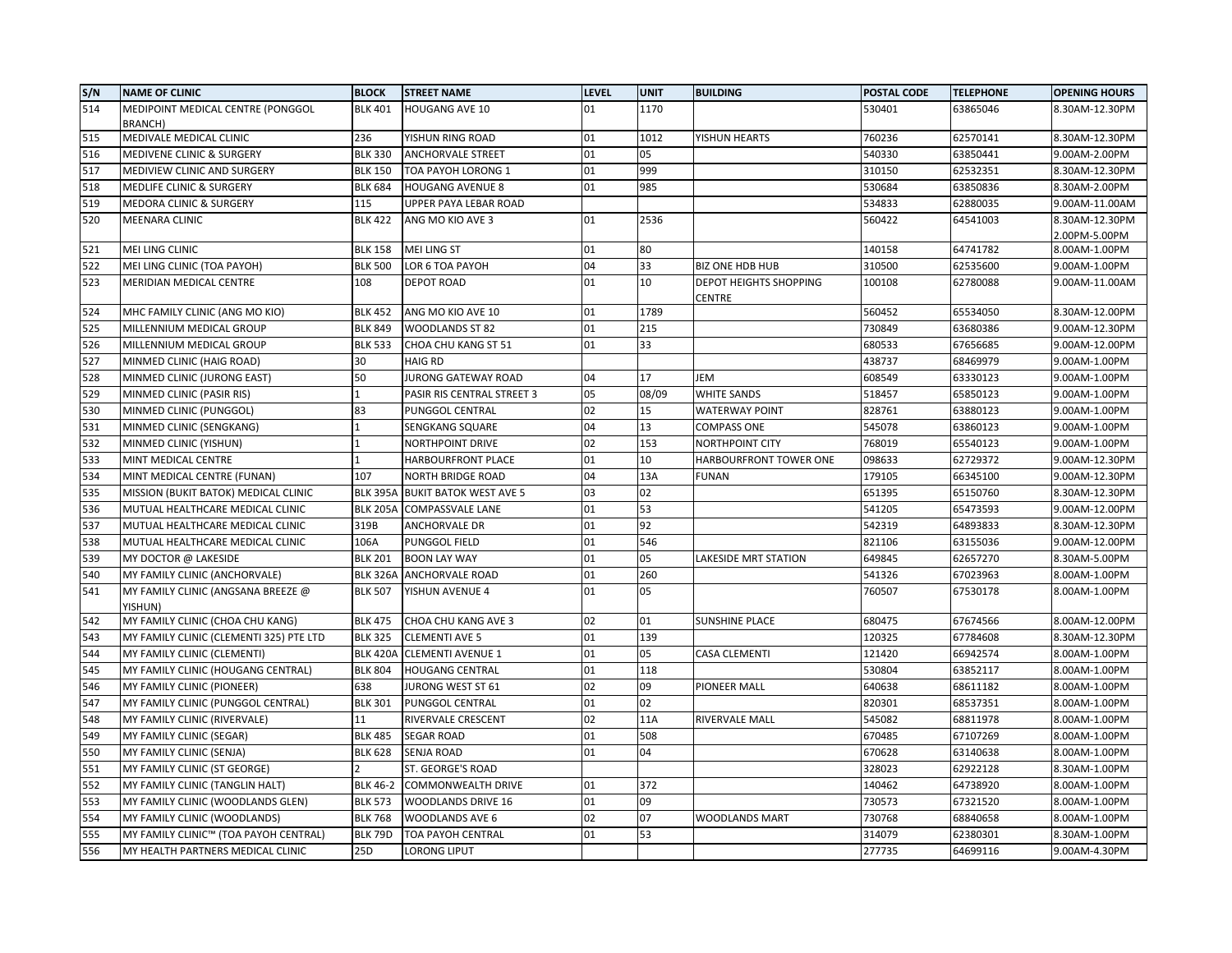| S/N | <b>NAME OF CLINIC</b>                   | <b>BLOCK</b>   | <b>STREET NAME</b>           | <b>LEVEL</b> | <b>UNIT</b> | <b>BUILDING</b>                 | POSTAL CODE      | <b>TELEPHONE</b>     | <b>OPENING HOURS</b>           |
|-----|-----------------------------------------|----------------|------------------------------|--------------|-------------|---------------------------------|------------------|----------------------|--------------------------------|
| 557 | MYAT SAYDANAR MEDICAL CENTER            | 111            | <b>NORTH BRIDGE ROAD</b>     | 03           | 22          | PENINSULA PLAZA                 | 179098           | 63366237             | 2.00PM-8.30PM                  |
| 558 | MYDOCTOR@ADMIRALTY PTE LTD              | <b>BLK 693</b> | WOODLANDS AVENUE 6           | 01           | 03          |                                 | 730693           | 69098365             | 8.30AM-12.30PM                 |
|     |                                         |                |                              |              |             |                                 |                  |                      | 5.00PM-8.30PM                  |
| 559 | MYHEALTH MEDICAL CENTRE                 | <b>BLK 501</b> | <b>WEST COAST DRIVE</b>      | 01           | 256         |                                 | 120501           | 68726920             | 8.30AM-5.30PM                  |
| 560 | N B THAM CLINIC PTE LTD                 | 8              | WHAMPOA DRIVE                |              |             |                                 | 327718           | 62880739             | 8.30AM-12.30PM                 |
| 561 | NAM SENG CLINIC PTE. LTD.               | 144            | UPPER BUKIT TIMAH ROAD       | 01           | 22          | <b>BEAUTY WORLD CENTRE</b>      | 588177           | 64620082             | 9.00AM-2.00PM                  |
| 562 | NANYANG CENTRE CLINIC                   | 959            | JURONG WEST ST 92            | 01           | 162         |                                 | 640959           | 67910962             | 8.30AM-12.00PM                 |
| 563 | NATIONAL CLINIC                         | <b>BLK 352</b> | <b>CLEMENTI AVE 2</b>        | 01           | 119         |                                 | 120352           | 67760127             | 8.30AM-12.30PM                 |
| 564 | NEE SOON CLINIC                         | <b>BLK 779</b> | YISHUN AVENUE 2              | 01           | 1547        | <b>KHATIB VALE</b>              | 760779           | 67219796             | 8.00AM-12.00PM                 |
| 565 | NEECARE MEDICAL CENTRE                  | <b>BLK 371</b> | <b>BUKIT BATOK STREET 31</b> | 01           | 320         |                                 | 650371           | 62557668             | 8.30AM-12.30PM                 |
| 566 | NEIGHBOURHOOD CLINIC                    | <b>BLK 260</b> | <b>BANGKIT ROAD</b>          | 01           | 13          |                                 | 670260           | 67636515             | 9.00AM-12.00PM                 |
| 567 | <b>NEO CLINIC &amp; SURGERY</b>         | <b>BLK 257</b> | <b>BANGKIT ROAD</b>          | 01           | 45          |                                 | 670257           | 67625525             | 8.30AM-12.30PM                 |
| 568 | NEO MEDICAL CENTRE                      | <b>BLK 120</b> | POTONG PASIR AVE 1           | 01           | 818         |                                 | 350120           | 62854210             | 8.30AM-12.00PM                 |
| 569 | NEPTUNE HEALTHCARE MEDICAL & SURGERY    | <b>BLK 328</b> | TAMPINES STREET 32           | 01           | 362         |                                 | 520328           | 67818030             | 9.00AM-6.00PM                  |
| 570 | NEW HEALTH FAMILY CLINIC PTE LTD        | <b>BLK 108</b> | DEPOT ROAD                   | 01           | 08          | <b>DEPOT HEIGHTS SHOPPING</b>   | 100108           | 62786200             | 8.00AM-11.30AM                 |
|     |                                         |                |                              |              |             | CENTRE                          |                  |                      |                                |
| 571 | <b>NEW TOWN CLINIC</b>                  | <b>BLK 11</b>  | UPPER BOON KENG ROAD         | 01           | 929         |                                 | 380011           | 67485259             | 8.30AM-12.00PM                 |
| 572 | <b>NEWCASTLE CLINIC</b>                 | 541            | ORCHARD ROAD                 | 14           | 02          | <b>LIAT TOWERS</b>              | 238881           | 67362322             | 9.00AM-1.00PM                  |
|     |                                         |                |                              |              |             |                                 |                  |                      | 2.00PM-4.00PM                  |
| 573 | NEWEST MEDICAL AND LASER CLINIC PTE LTD |                | WEST COAST DRIVE             | 01           | 49/50       | <b>NEWEST</b>                   | 128020           | 62660451             | 8.30AM-1.00PM                  |
| 574 | <b>NIKS MAPLE CLINIC</b>                | <b>BLK 825</b> | TAMPINES STREET 81           | 01           | 64          |                                 | 520825           | 67839038             | 9.00AM-1.00PM                  |
| 575 | NIKS MAPLE LASER CLINIC                 | 181            | Orchard Road                 | 05           | 34          |                                 | 238896           | 62359428             | 9.00AM-1.00PM                  |
| 576 | NIKS MAPLE WEST CLINIC                  | 2              | VENTURE DRIVE                | 01           | 27          | <b>VISION EXCHANGE</b>          | 608526           | 67767863             | 9.00AM-1.00PM                  |
| 577 | NORTHEAST MEDICAL GROUP                 | 2450           | ANG MO KIO AVENUE 8          | 01           | 02          | ANG MO KIO MRT STATION          | 569811           | 64524910             | 8.00AM-2.00PM                  |
| 578 | NORTHEAST MEDICAL GROUP                 | <b>BLK 531</b> | <b>BEDOK NORTH ST 3</b>      | 01           | 692         |                                 | 460531           | 64412402             | 9.00AM-1.00PM                  |
| 579 | NORTHEAST MEDICAL GROUP                 | 10             | <b>BUKIT BATOK CENTRAL</b>   | 01           | 01          | <b>BUKIT BATOK MRT STATION</b>  |                  |                      | 2.00PM-5.00PM                  |
| 580 | NORTHEAST MEDICAL GROUP                 | <b>BLK 39</b>  | <b>JALAN TIGA</b>            | 01           | 01          |                                 | 659958<br>390039 | 62661442<br>62413298 | 8.00AM-5.00PM<br>8.00AM-1.00PM |
|     |                                         |                |                              |              |             |                                 |                  |                      | 2.00PM-5.00PM                  |
| 581 | NORTHEAST MEDICAL GROUP                 | <b>BLK 25</b>  | <b>GHIM MOH LINK</b>         | 01           | 10          |                                 | 270025           | 66943282             | 8.30AM-1.00PM                  |
|     |                                         |                |                              |              |             |                                 |                  |                      | 2.00PM-5.00PM                  |
| 582 | NORTHEAST MEDICAL GROUP                 | 22             | MALACCA STREET               | 13           | 03          | RB CAPITAL BUILDING             | 048980           | 65572770             | 8.30AM-1.00PM                  |
|     |                                         |                |                              |              |             |                                 |                  |                      | 2.00PM-5.00PM                  |
| 583 | NORTHEAST MEDICAL GROUP                 | 30             | SIMEI STREET 3               | 02           | 01          | SIMEI MRT STATION               | 529888           | 67838638             | 8.00AM-5.00PM                  |
| 584 | NORTHEAST MEDICAL GROUP                 | 20             | TAMPINES CENTRAL 1           | 01           | 25          | <b>TAMPINES MRT STATION</b>     | 529538           | 67867848             | 8.00AM-1.00PM                  |
|     |                                         |                |                              |              |             |                                 |                  |                      | 2.00PM-5.00PM                  |
| 585 | NORTHEAST MEDICAL GROUP                 | 5              | SENGKANG SQUARE              | 01           | 05          |                                 | 545062           | 68755911             | 8.00AM-5.00PM                  |
| 586 | NORTHLAND FAMILY CLINIC & SURGERY       | <b>BLK 640</b> | YISHUN ST 61                 | 01           | 198         |                                 | 760640           | 67535181             | 8.30AM-12.30PM                 |
| 587 | NORWOOD MEDICAL CLINIC                  | 785E           | WOODLANDS RISE               | 01           | 02          |                                 | 735785           | 69373576             | 8.00AM-1.00PM                  |
| 588 | NTUC HEALTH FAMILY MEDICINE CLINIC      | <b>BLK 264</b> | SERANGOON CENTRAL            | 01           | 205         |                                 | 550264           | 62812638             | 8.00AM-1.00PM                  |
| 589 | NUHEALTH MEDICAL CENTRE                 | 1              | WOODLANDS ROAD               | 01           | 23          | <b>JUNCTION 10</b>              | 677899           | 62199298             | 9.00AM-1.00PM                  |
| 590 | <b>NUTRAMED CLINIC</b>                  | 1              | <b>GRANGE ROAD</b>           | 10           | 10          | ORCHARD BUILDING                | 239693           | 67350706             | 8.30AM-12.00PM                 |
| 591 | OC MEDICAL RAFFLES PLACE                | $\mathbf{1}$   | RAFFLES PLACE                | 05           | 15/16       | ONE RAFFLES PLACE               | 048616           | 65322692             | 9.00AM-3.00PM                  |
| 592 | OEI & KHO CLINIC AND SURGERY            | 18             | LORONG 7 TOA PAYOH           | 01           | 250         |                                 | 310018           | 62501328             | 8.30AM-1.00PM                  |
| 593 | ONECARE CLINIC ALJUNIED MRT             | 81             | LORONG 25 GEYLANG            | 01           | 03          | ALJUNIED MRT STATION            | 388310           | 69045871             | 8.00AM-3.00PM                  |
| 594 | ONECARE CLINIC BEDOK MRT                | <b>BLK 315</b> | NEW UPPER CHANGI ROAD        | 01           | 01          | <b>BEDOK MRT STATION</b>        | 467347           | 69700813             | 8.00AM-2.00PM                  |
| 595 | ONECARE CLINIC BOON LAY                 | <b>BLK 221</b> | <b>BOON LAY PLACE</b>        | 01           | 152         | <b>BOON LAY SHOPPING CENTRE</b> | 640221           | 62611580             | 8.00AM-4.00PM                  |
|     |                                         |                |                              |              |             |                                 |                  |                      | 5.00PM-10.00PM                 |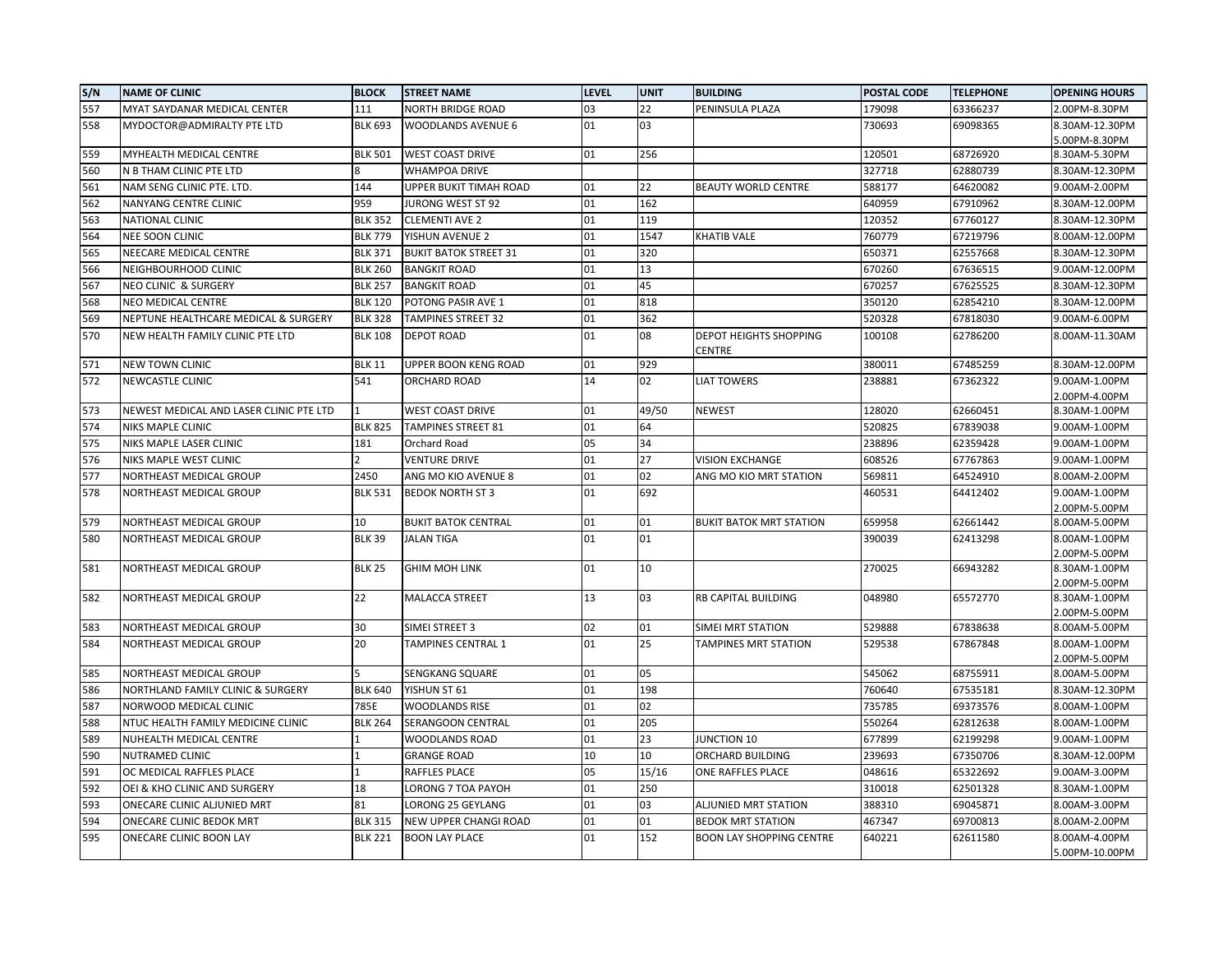| S/N | <b>NAME OF CLINIC</b>                 | <b>BLOCK</b>    | <b>STREET NAME</b>               | <b>LEVEL</b> | <b>UNIT</b> | <b>BUILDING</b>                 | POSTAL CODE | <b>TELEPHONE</b> | <b>OPENING HOURS</b> |
|-----|---------------------------------------|-----------------|----------------------------------|--------------|-------------|---------------------------------|-------------|------------------|----------------------|
| 596 | <b>ONECARE CLINIC BUKIT BATOK</b>     | <b>BLK 630</b>  | <b>BUKIT BATOK CENTRAL</b>       | 01           | 148         |                                 | 650630      | 65636913         | 8.00AM-3.00PM        |
|     |                                       |                 |                                  |              |             |                                 |             |                  | 5.00PM-9.00PM        |
| 597 | ONECARE CLINIC BUKIT BATOK WEST       | <b>BLK 440</b>  | <b>BUKIT BATOK WEST AVENUE 8</b> | 01           | 07          | MULTI STOREY CAR PARK           | 650440      | 69708649         | 8.00AM-2.00PM        |
| 598 | ONECARE CLINIC BUKIT GOMBAK MRT       | 802             | <b>BUKIT BATOK WEST AVENUE 5</b> | 01           | 16          | <b>BUKIT GOMBAK MRT STATION</b> | 659083      | 62558472         | 8.00AM-3.00PM        |
| 599 | ONECARE CLINIC BUKIT PANJANG          | 547             | <b>SEGAR ROAD</b>                | 01           | 05          | MULTI STOREY CAR PARK           | 670547      | 62508533         | 8.00AM-3.00PM        |
| 600 | ONECARE CLINIC CANBERRA               | <b>BLK 105</b>  | <b>CANBERRA STREET</b>           | 01           | 09          |                                 | 750105      | 62513778         | 8.00AM-2.00PM        |
| 601 | ONECARE CLINIC CHOA CHU KANG          | <b>BLK 810</b>  | CHOA CHU KANG AVENUE 7           | 01           | 09          | MULTI STOREY CAR PARK           | 680810      | 67666146         | 8.00AM-3.00PM        |
| 602 | ONECARE CLINIC CLEMENTI               | <b>BLK 449</b>  | <b>CLEMENTI AVENUE 3</b>         | 01           | 241         |                                 | 120449      | 69709300         | 8.00AM-2.00PM        |
| 603 | ONECARE CLINIC FERNVALE               | <b>BLK 417</b>  | <b>FERNVALE LINK</b>             | 01           | 10          |                                 | 790417      | 69709302         | 8.00AM-2.00PM        |
| 604 | <b>ONECARE CLINIC HOUGANG</b>         | <b>BLK 104</b>  | <b>HOUGANG AVENUE 1</b>          | 01           | 1125        |                                 | 530104      | 65250325         | 8.00AM-2.00PM        |
| 605 | ONECARE CLINIC HOUGANG AVE 8          | <b>BLK 681</b>  | <b>HOUGANG AVENUE 8</b>          | 01           | 835         |                                 | 530681      | 69700811         | 8.00AM-3.00PM        |
| 606 | ONECARE CLINIC LOYANG                 | <b>BLK 258</b>  | PASIR RIS STREET 21              | 02           | 14          | <b>LOYANG POINT</b>             | 510258      | 63857435         | 8.00AM-3.00PM        |
| 607 | ONECARE CLINIC MARINE PARADE          | <b>BLK 81</b>   | MARINE PARADE CENTRAL            | 01           | 644         |                                 | 440081      | 63857435         | 8.30AM-2.00PM        |
| 608 | ONECARE CLINIC PUNGGOL PLAZA          | <b>BLK 168</b>  | PUNGGOL FIELD                    | 02           | 09A         | PUNGGOL PLAZA                   | 820168      | 69043511         | 8.00AM-3.00PM        |
| 609 | <b>ONECARE CLINIC TAMPINES</b>        | <b>BLK 827</b>  | <b>TAMPINES STREET 81</b>        | 01           | 142         |                                 | 520827      | 64435938         | 8.00AM-2.00PM        |
| 610 | ONECARE CLINIC TAMPINES MRT           | 20              | TAMPINES CENTRAL 1               | 01           | 27          | <b>TAMPINES MRT STATION</b>     | 529538      | 67853702         | 8.00AM-3.00PM        |
| 611 | ONECARE CLINIC TIONG BAHRU            | <b>BLK 11A</b>  | <b>BOON TIONG ROAD</b>           | 01           | 08          |                                 | 161011      | 63582568         | 8.00AM-3.00PM        |
| 612 | ONECARE CLINIC WOODLANDS              |                 | WOODLANDS STREET 12              | 02           | 57          |                                 | 738623      | 63632919         | 8.00AM-3.00PM        |
| 613 | <b>ONECARE CLINIC YISHUN</b>          | <b>BLK 431</b>  | YISHUN AVENUE 1                  | 01           | 04          | MULTI STOREY CAR PARK           | 760431      | 63342373         | 8.30AM-2.30PM        |
| 614 | ONEDOCTORS FAMILY CLINIC              | 253             | <b>HOLLAND AVENUE</b>            | 02           | 01          | <b>HOLLAND VILLAGE</b>          | 278982      | 64698938         | 9.00AM-12.45PM       |
| 615 | ONEDOCTORS FAMILY CLINIC              | <b>BLK 846</b>  | YISHUN RING ROAD                 | 01           | 3611        | YISHUN NEW TOWN                 | 760846      | 62578980         | 8.00AM-1.00PM        |
| 616 | ONEDOCTORS FAMILY CLINIC              | 83              | PUNGGOL CENTRAL                  | 02           | 17          | <b>WATERWAY POINT</b>           | 828761      | 63858018         | 9.00AM-1.00PM        |
| 617 | ONEDOCTORS FAMILY CLINIC              | <b>BLK 710</b>  | ANG MO KIO AVENUE 8              | 01           | 2613        |                                 | 560710      | 65542918         | 8.00AM-1.00PM        |
| 618 | ONEDOCTORS MEDICAL CENTRE             | 23              | SERANGOON CENTRAL                | 01           | 54/55       | <b>NEX</b>                      | 556083      | 66344918         | 9.00AM-1.00PM        |
| 619 | ONG CLINIC                            | <b>BLK 139</b>  | TAMPINES STREET 11               | 01           | 56          |                                 | 521139      | 67891328         | 8.30AM-12.15PM       |
| 620 | ONG CLINIC & SURGERY (YISHUN)         | <b>BLK 293</b>  | YISHUN STREET 22                 | 01           | 223         |                                 | 760293      | 67107635         | 8.30AM-3.30PM        |
| 621 | ONG CLINIC & SURGERY PTE LTD          | <b>BLK 265</b>  | <b>BUKIT BATOK EAST AVE 4</b>    | 01           | 387         |                                 | 650265      | 67695704         | 9.00AM-12.00PM       |
| 622 | <b>ONG'S CLINIC</b>                   | 175             | <b>BENCOOLEN ST</b>              | 01           | 44          | <b>BURLINGTON SQUARE</b>        | 189649      | 63371814         | 8.30AM-12.30PM       |
| 623 | ORCHARD AESTHETIQUE CLINIC            | 277             | ORCHARD ROAD                     | 03           | 13          | <b>ORCHARD GATEWAY</b>          | 238858      | 63393010         | 10.00AM-2.00PM       |
| 624 | OSLER HEALTH INTERNATIONAL            | 328             | North Bridge Road                | 02           | 34          | Raffles Hotel Arcade            | 188719      | 63322727         | 9.00AM-2.00PM        |
| 625 | OSLER HEALTH INTERNATIONAL            | 328             | <b>NORTH BRIDGE ROAD</b>         | 02           | 27          | RAFFLES HOTEL ARCADE            | 188719      | 63322727         | 9.00AM-2.00PM        |
| 626 | OUR FAMILY CLINIC + SURGERY           | 221             | PASIR RIS ST 21                  | 01           | 116         |                                 | 510221      | 65851859         | 8.30AM-12.00PM       |
| 627 | OUR FAMILY PHYSICIAN CLINIC & SURGERY | <b>BLK 829</b>  | <b>TAMPINES ST 81</b>            | 01           | 292         |                                 | 520829      | 67850147         | 8.00AM-12.00AM       |
| 628 | P TAN FAMILY MEDICINE CLINIC          | <b>BLK 503</b>  | <b>BISHAN STREET 11</b>          | 01           | 464         |                                 | 570503      | 62557545         | 9.00AM-12.30PM       |
| 629 | P.K. ANG FAMILY CLINIC & SURGERY      | <b>BLK 106</b>  | <b>HOUGANG AVENUE 1</b>          | 01           | 1225        |                                 | 530106      | 62843022         | 8.30AM-12.30PM       |
| 630 | PACIFIC FAMILY CLINIC                 | <b>BLK 75D</b>  | REDHILL ROAD                     | 01           | 116         |                                 | 154075      | 64740343         | 8.00-12.00PM         |
| 631 | PACIFIC MEDICAL & DENTAL GROUP        | <b>BLK 716</b>  | YISHUN ST 71                     | 01           | 270         |                                 | 760716      | 67524050         | 8.30AM-12.30PM       |
| 632 | PADDINGTON MEDICAL CLINIC             | 300             | <b>BEDOK ROAD</b>                |              |             | <b>BEDOK SHOPPING COMPLEX</b>   | 469457      | 69802986         | 8.30AM-1.00PM        |
|     |                                       |                 |                                  |              |             |                                 |             |                  | 2.00PM-5.00PM        |
| 633 | PANCARE MEDICAL CLINIC                | <b>BLK 133</b>  | ANG MO KIO AVENUE 3              | 01           | 1643        | <b>KEBUN BARU SPRING</b>        | 560133      | 62583186         | 8.00AM-1.00PM        |
| 634 | PANDAN CLINIC PTE LTD                 | <b>BLK 415</b>  | <b>PANDAN GARDENS</b>            | 01           | 115         |                                 | 600415      | 65603186         | 8.30AM-12.00PM       |
| 635 | PANHEALTH FAMILY CLINIC               | <b>BLK 312B</b> | <b>SUMANG LINK</b>               | 01           | 03          |                                 | 822312      | 69660595         | 8.30AM-12.15PM       |
| 636 | PANHEALTH FAMILY CLINIC (HOUGANG)     | <b>BLK 932B</b> | <b>HOUGANG AVENUE 9</b>          | 01           | 02          | <b>HOUGANG CRIMSON</b>          | 532932      | 66101496         | 8.30AM-12.45PM       |
| 637 | PARIQUA CLINIC                        | <b>BLK 47</b>   | <b>BENDEMEER ROAD</b>            | 01           | 1463        |                                 | 330047      | 62921351         | 8.30AM-12.00PM       |
| 638 | PARKLANE MEDICAL CENTRE               | 35              | <b>SELEGIE ROAD</b>              | 02           | 25A         | PARKLANE SHOPPING MALL          | 188307      | 63346778         | 9.00AM-12.30PM       |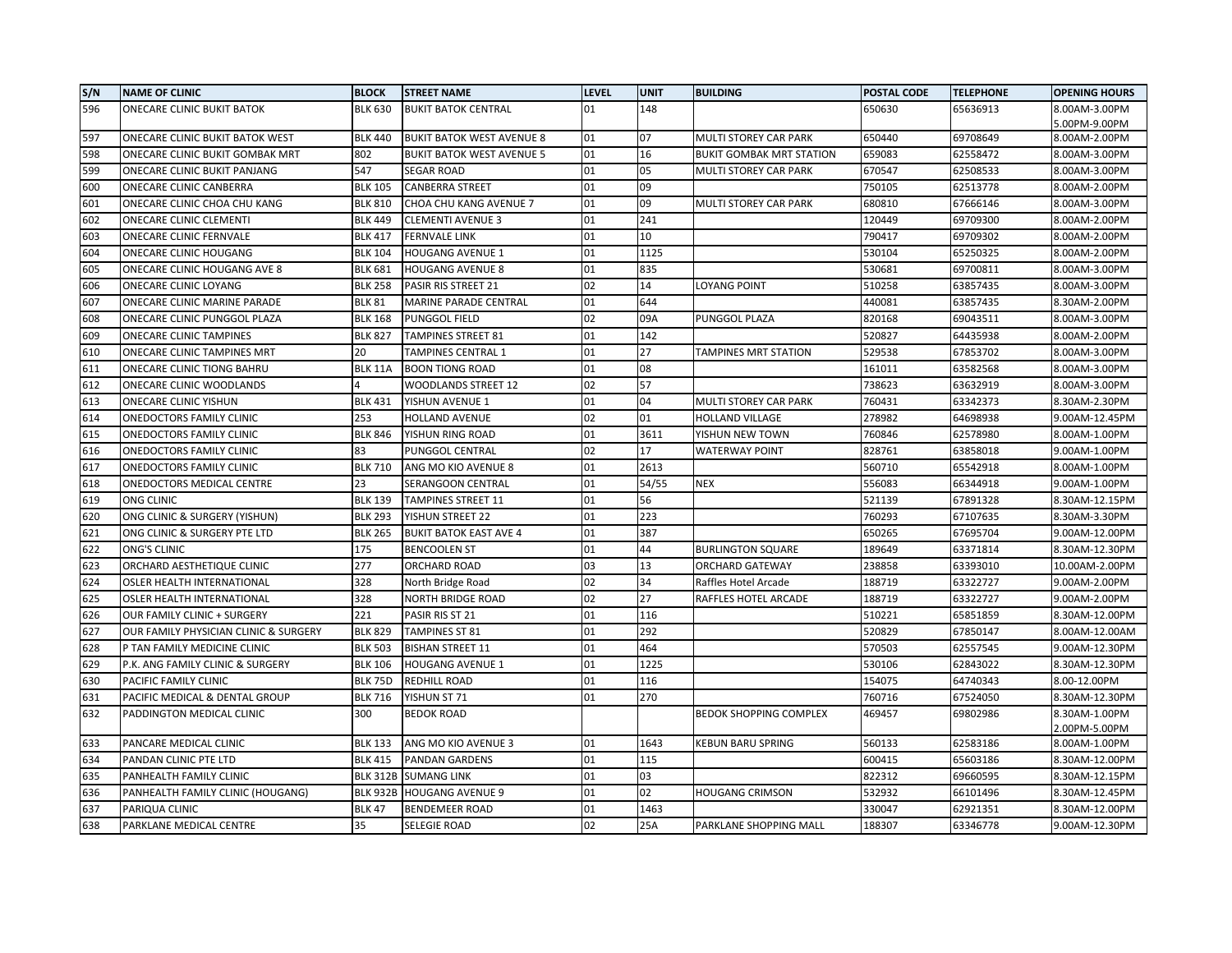| S/N | <b>NAME OF CLINIC</b>                         | <b>BLOCK</b>     | <b>STREET NAME</b>            | <b>LEVEL</b>     | <b>UNIT</b> | <b>BUILDING</b>                     | POSTAL CODE | <b>TELEPHONE</b> | <b>OPENING HOURS</b> |
|-----|-----------------------------------------------|------------------|-------------------------------|------------------|-------------|-------------------------------------|-------------|------------------|----------------------|
| 639 | PARKWAY SHENTON MEDICAL GROUP                 | <b>BLK 681</b>   | PUNGGOL DRIVE                 | 01               | 01          |                                     | 820681      | 62448324         | 8.00AM-1.00PM        |
|     |                                               |                  |                               |                  |             |                                     |             |                  | 2.00PM-5.00PM        |
|     |                                               |                  |                               |                  |             |                                     |             |                  | 7.00PM-10.00PM       |
| 640 | PARKWAY SHENTON MEDICAL GROUP                 |                  | CHANGI BUSINESS PARK CRESCENT | 01               | 00          | STANDARD CHARTERED @ CHANGI 486028  |             | 62277777         | 9.00AM-1.00PM        |
| 641 | PARKWAY SHENTON MEDICAL GROUP                 |                  | <b>JELEBU ROAD</b>            | 03               | 02          | <b>BUKIT PANJANG PLAZA</b>          | 677743      | 67697863         | 8.30AM-1.00PM        |
| 642 | PARKWAY SHENTON MEDICAL GROUP                 | <b>BLK 451</b>   | <b>CLEMENTI AVENUE 3</b>      | 01               | 309         |                                     | 120451      | 67739150         | 8.30AM-12.30PM       |
| 643 | PARKWAY SHENTON MEDICAL GROUP                 | 10               | <b>EUNOS ROAD 8</b>           | 02               | 122         | SINGAPORE POST CENTRE               | 408600      | 68488018         | 9.00AM-1.00PM        |
| 644 | PARKWAY SHENTON MEDICAL GROUP                 | 205              | <b>HOUGANG STREET 21</b>      | 03               | 20          | HEARTLAND MALL - KOVAN              | 530205      | 68449630         | 9.00AM-1.00PM        |
| 645 | PARKWAY SHENTON MEDICAL GROUP                 | 50               | ROBINSON ROAD                 | 01               | 03          | <b>ROBINSON SUITES</b>              | 068882      | 62223626         | 8.30AM-1.00PM        |
| 646 | PARSONS MEDICAL CLINIC AND SURGERY PTE<br>LTD | 360              | ORCHARD ROAD                  | 04               | 10          | INTERNATIONAL BUILDING              | 238869      | 87770736         | 10.00AM-1.00PM       |
| 647 | PASIR RIS CLINIC & SURGERY PTE LTD            | <b>BLK 442</b>   | PASIR RIS DR 6                | 01               | 28          |                                     | 510442      | 65820502         | 8.30AM-12.00PM       |
| 648 | PEACE FAMILY CLINIC                           | 371              | WOODLANDS AVE 1               | 01               | 821         |                                     | 730371      | 62690466         | 9.00AM-12.30PM       |
| 649 | PEACE FAMILY CLINIC (WL832)                   | <b>BLK 832</b>   | <b>WOODLANDS STREET 83</b>    | 01               | 71          |                                     | 730832      | 63634357         | 9.00AM-1.00PM        |
| 650 | PEAK MEDICAL CLINIC & SURGERY                 | <b>BLK 601B</b>  | <b>TAMPINES AVENUE 9</b>      | 01               | 05          | <b>TAMPINES GREENRIDGES</b>         | 522601      | 65136326         | 8.00AM-1.00PM        |
| 651 | PHOENIX MEDICAL GROUP                         |                  | <b>SELETAR ROAD</b>           | 02               | 11          | <b>GREENWICH V</b>                  | 807011      | 65553512         | 9.00AM-12.30PM       |
| 652 | PHOENIX MEDICAL GROUP (NOVENA)                | 275              | THOMSON ROAD                  | 01               | 05          | <b>NOVENA REGENCY</b>               | 307645      | 65553512         | 9.00AM-1.00PM        |
| 653 | PHOENIX MEDICAL GROUP (HILLVIEW)              |                  | <b>HILLVIEW RISE</b>          | 02               | 20          | HILLV2                              | 667979      | 67107157         | 9.00AM-1.00PM        |
| 654 | PHOENIX MEDICAL GROUP (PAYA LEBAR)            | 60               | PAYA LEBAR ROAD               | 02               | 09          | PAYA LEBAR SQUARE                   | 409051      | 67022940         | 9.00AM-12.30PM       |
| 655 | PHYSICIANS PRACTICE FAMILY MEDICAL CENTER     | 101              | THOMSON ROAD                  | 01               | 17          | UNITED SQUARE                       | 307591      | 62548182         | 8.30AM-12.30PM       |
| 656 | PIDEMCO MEDICAL CENTRE PTE LTD                | <b>BLK 156</b>   | YISHUN ST 11                  | 01               | 112         |                                     | 760156      | 67560606         | 8.30AM-12.00PM       |
| 657 | PINNACLE FAMILY CLINIC (BUANGKOK SQUARE)      | <b>BLK 991</b>   | <b>BUANGKOK LINK</b>          | 02               | 05          | <b>BUANGKOK SQUARE</b>              | 530991      | 69099203         | 8.00AM-3.00PM        |
| 658 | PINNACLE FAMILY CLINIC (COMPASSVALE)          | <b>BLK 289C</b>  | <b>COMPASSVALE CRESCENT</b>   | 01               | 04          |                                     | 543289      | 63861089         | 8.00AM-3.00PM        |
| 659 | PINNACLE FAMILY CLINIC (PASIR RIS)            | <b>BLK 571</b>   | PASIR RIS STREET 53           | 01               | 50          |                                     | 510571      | 62437338         | 9.00AM-2.00PM        |
| 660 | PINNACLE FAMILY CLINIC (RIVER VALLEY)         | 240              | RIVER VALLEY ROAD             |                  |             |                                     | 238297      | 68366986         | 8.30AM-1.00PM        |
| 661 | PINNACLE FAMILY CLINIC (SERANGOON NORTH)      | <b>BLK 518</b>   | SERANGOON NORTH AVENUE 4      | <b>B1</b>        | 208         |                                     | 550518      | 62193910         | 9.00AM-3.00PM        |
| 662 | PINNACLE FAMILY CLINIC (WOODLANDS)            | <b>BLK 573</b>   | WOODLANDS DRIVE 16            | 01               | 06          |                                     | 730573      | 67601623         | 8.00AM-3.30PM        |
| 663 | PIONEER MEDICAL CENTRE PTE LTD                | <b>BLK 651</b>   | JURONG WEST STREET 61         | 01               | 06          | MULTI STOREY CAR PARK               | 640651      | 67907668         | 8.30AM-12.00PM       |
| 664 | PIONEER MEDICARE                              | BLK <sub>3</sub> | SOON LEE STREET               | 01               | 08          | PIONEER JUNCTION                    | 627606      | 63397422         | 8.30AM-1.00PM        |
| 665 | PIVOT MEDICAL CLINIC                          |                  | <b>SCOTTS ROAD</b>            | 17               | 01          | <b>SHAW CENTRE</b>                  | 228208      | 69043177         | 8.30AM-12.00PM       |
| 666 | PLAINUM MEDICAL CLINIC AND SURGERY            | <b>BLK 513</b>   | YISHUN STREET 51              | 01               | 03          | SARACA BREEZE @ YISHUN              | 760513      | 69740800         | 8.30AM-12.40PM       |
|     |                                               |                  |                               |                  |             |                                     |             |                  | 6.00PM-8.45PM        |
| 667 | PLATINUM MEDICAL CENTRE @DORM                 | 28               | TOH GUAN ROAD EAST            | 01               | 01          | (MEZZANINE FLOOR)                   | 608596      | 65656338         | 6.00PM-9.00PM        |
| 668 | PLATINUM MEDICAL CENTRE PTE LTD               | 504              | YISHUN STREET 51              | 01               | 02          | <b>MULTI STOREY CAR PARK</b>        | 760504      | 62571134         | 8.00AM-1.00PM        |
|     |                                               |                  |                               |                  |             |                                     |             |                  | 2.00PM-5.00PM        |
|     |                                               |                  |                               |                  |             |                                     |             |                  | 6.00PM-9.30PM        |
| 669 | PLUSHEALTH MEDICAL CLINIC & SURGERY           | 89               | <b>WHAMPOA DRIVE</b>          | 01               | 841         |                                     | 320089      | 62647845         | 8.30AM-12.30PM       |
| 670 | POINT MEDICAL GROUP                           | 290              | ORCHARD ROAD                  | 11               | 04/05       | PARAGON                             | 238859      | 62352343         | 8.30AM-12.30PM       |
| 671 | POINT MEDICAL GROUP (JURONG POINT)            |                  | JURONG WEST CENTRAL 2         | B <sub>1</sub> A | 20A         | JURONG POINT SHOPPING CENTRE<br>JP1 | 648886      | 67922370         | 8.30AM-12.30PM       |
| 672 | POINT MEDICAL GROUP (TAMAN JURONG)            | <b>BLK 399</b>   | YUNG SHENG ROAD               | 01               | 31          | TAMAN JURONG SHOPPING<br>CENTRE     | 610399      | 62656587         | 8.30AM-12.30PM       |
| 673 | POTONG PASIR MEDICAL CLINIC                   | <b>BLK 148</b>   | POTONG PASIR AVENUE 1         | 01               | 55          |                                     | 350148      | 62824384         | 8.30AM-12.30PM       |
| 674 | POW FAMILY CLINIC & SURGERY                   | <b>BLK 620</b>   | <b>HOUGANG AVE 8</b>          | 01               | 264         |                                     | 530620      | 62878105         | 9.00AM-12.00PM       |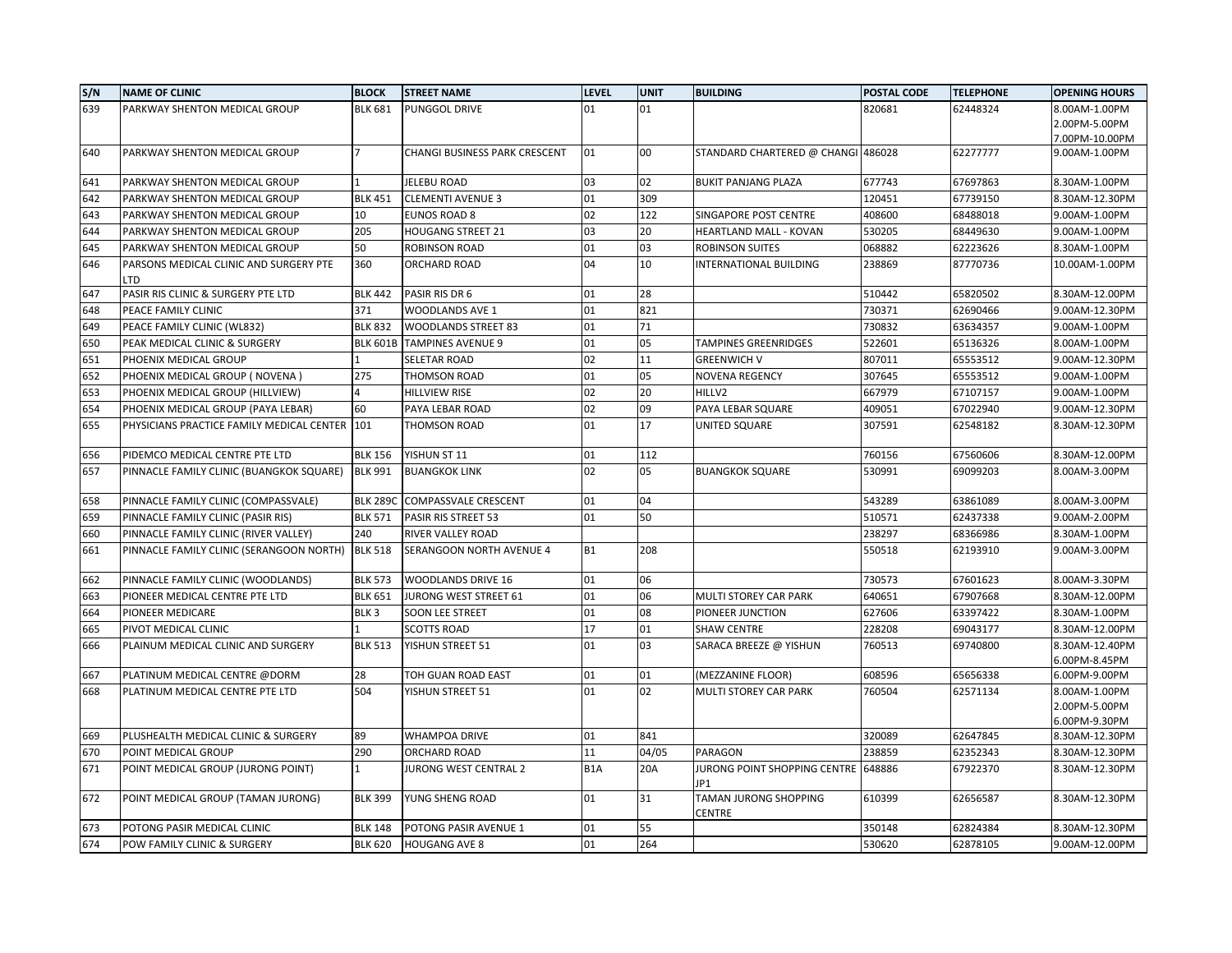| S/N | <b>NAME OF CLINIC</b>                                          | <b>BLOCK</b>    | <b>STREET NAME</b>             | <b>LEVEL</b> | <b>UNIT</b> | <b>BUILDING</b>              | <b>POSTAL CODE</b> | <b>TELEPHONE</b> | <b>OPENING HOURS</b> |
|-----|----------------------------------------------------------------|-----------------|--------------------------------|--------------|-------------|------------------------------|--------------------|------------------|----------------------|
| 675 | PRAISE FAMILY CLINIC                                           | <b>BLK 717</b>  | <b>TAMPINES ST 72</b>          | 01           | 75          |                              | 520717             | 67843785         | 8.30AM-12.30PM       |
| 676 | PRECIOUS MEDICAL CENTRE                                        | 290             | ORCHARD ROAD                   | 12           | 01          | THE PARAGON                  | 238859             | 66816656         | 9.00AM-11.00PM       |
| 677 | PREMIER HEALTHCARE CLINIC & SURGERY                            | <b>BLK 376</b>  | <b>BUKIT BATOK ST 31</b>       | 01           | 106         |                              | 650376             | 65642855         | 8.30AM-12.00PM       |
| 678 | PRESIDENT MEDICAL CLINIC                                       | <b>BLK 74</b>   | <b>WHAMPOA DR</b>              | 01           | 338         |                              | 320074             | 62541678         | 9.00AM-12.30PM       |
| 679 | PRIMARY CARE ASIA                                              | 290             | ORCHARD ROAD                   | 15           | 11/12       | THE PARAGON                  | 238859             | 66725008         | 8.30AM-1.00PM        |
| 680 | PRIME MEDICAL GROUP PTE LTD                                    | <b>BLK 290</b>  | ORCHARD ROAD                   | 09           | 11/12       | THE PARAGON                  | 238859             | 67328096         | 9.00AM-1.00PM        |
| 681 | PRIMECARE MEDICAL CLINIC                                       | <b>BLK 681</b>  | <b>HOUGANG AVE 8</b>           | 01           | 823         |                              | 530681             | 63863007         | 8.30AM-12.30PM       |
| 682 | PRINCETON FAMILY CLINIC PTE LTD.                               | 445             | <b>FAJAR RD</b>                | 01           | 546         | <b>FAJAR SHOPPING CENTRE</b> | 670445             | 67622278         | 9.00AM-12.00PM       |
| 683 | PRISTINE MEDICAL CLINIC                                        | 463             | JURONG WEST STREET 41          | 01           | 582         |                              | 640463             | 65693455         | 9.00AM-1.00PM        |
|     |                                                                |                 |                                |              |             |                              |                    |                  | 3.00PM-4.00PM        |
|     |                                                                |                 |                                |              |             |                              |                    |                  | 6.30PM-10.30PM       |
| 684 | PROCROSS MEDICAL CENTRE                                        | <b>BLK 449</b>  | <b>HOUGANG AVENUE 10</b>       | <b>B1</b>    | 509         |                              | 530449             | 67022848         | 12.30PM-3.30PM       |
| 685 | PROCROSS MEDICAL CLINIC                                        | <b>BLK 689A</b> | <b>WOODLANDS DRIVE 75</b>      | 01           | 86          |                              | 731689             | 62199648         | 8.00AM-12.00PM       |
| 686 | PROHEALTH MEDICAL GROUP @BUANGKOK                              | <b>BLK 275D</b> | <b>COMPASSVALE LINK</b>        | 01           | 01(UNIT     |                              | 544275             | 64818066         | 8.00AM-3.30PM        |
| 687 |                                                                |                 |                                | 01           | 12)<br>76   |                              |                    | 64720384         |                      |
|     | PROHEALTH MEDICAL GROUP @BUKIT BATOK                           |                 | <b>BUKIT BATOK STREET 41</b>   |              |             | LE QUEST                     | 657991             |                  | 8.00AM-3.30PM        |
| 688 | PROHEALTH MEDICAL GROUP @FERNVALE                              | 33              | SENGKANG WEST AVENUE           | <b>B1</b>    | 18          | THE SELETAR MALL             | 797653             | 68864780         | 8.00AM-3.30PM        |
| 689 | PROHEALTH MEDICAL GROUP @HOUGANG                               | 476D            | UPPER SERANGOON VIEW           | 02           | 04          | <b>HOUGANG CAPEVIEW</b>      | 537476             | 63847662         | 8.00AM-3.30PM        |
| 690 | PROHEALTH MEDICAL GROUP @LRT FERNVALE<br>PTE LTD               | <b>BLK 437</b>  | <b>FERNVALE ROAD</b>           | 01           | 04          | <b>FERNVALE GROVE</b>        | 790437             | 64411672         | 8.00AM-3.30PM        |
| 691 | PROHEALTH MEDICAL GROUP @PUNGGOL<br><b>DAMAI</b>               | <b>BLK 612</b>  | PUNGGOL DRIVE                  | 01           | 05          | <b>DAMAI GROVE</b>           | 820612             | 65091580         | 8.00AM-3.30PM        |
| 692 | PROHEALTH MEDICAL GROUP @PUNGGOL                               | <b>BLK 622D</b> | <b>PUNGGOL CENTRAL</b>         | 01           | 02          |                              | 824622             | 64447701         | 8.00AM-3.30PM        |
|     | SPECTRA PTE. LTD.                                              |                 |                                |              |             |                              |                    |                  |                      |
| 693 | PROHEALTH MEDICAL GROUP @TAMAN                                 | 399             | YUNG SHENG ROAD                | 01           | 56          | TAMAN JURONG SHOPPING        | 610399             | 62682628         | 8.00AM-3.30PM        |
|     | IURONG                                                         |                 |                                |              |             | CENTRE                       |                    |                  |                      |
| 694 | PRO-LIFE MEDICAL ASSOCIATES                                    | <b>BLK 253</b>  | CHOA CHU KANG AVE 1            | 01           | 20          |                              | 680253             | 67646717         | 8.30AM-12.30PM       |
| 695 | PROVIDENCE CLINIC @ NOVENA                                     |                 | <b>GOLDHILL PLAZA</b>          | 01           | 29          | <b>GOLDHILL PLAZA</b>        | 308899             | 62550063         | 8.30AM-12.30PM       |
| 696 | PROVIDENCE MEDICAL CENTRE PTE. LTD.                            |                 | <b>CROSS STREET</b>            | 01           | 02/03       | <b>PWC BUILDING</b>          | 048424             | 62262232         | 8.30AM-12.30PM       |
| 697 | PRUDENCE FAMILY CLINIC                                         | <b>BLK 512</b>  | <b>BISHAN STREET 13</b>        | 01           | 524         |                              | 570512             | 62515512         | 8.30AM-1.00PM        |
| 698 | PULSE CLINIC PTE LTD                                           | <b>BLK 38</b>   | <b>BEO CRESCENT</b>            | 01           | 32          | THE BEO CRESCENT             | 160038             | 62724145         | 9.00AM-12.00PM       |
| 699 | Q & M MEDICAL & AESTHETIC CLINIC (FARRER                       | 180             | KITCHENER ROAD                 | <b>B1</b>    | 13/14       | <b>CITY SQUARE MALL</b>      | 208539             | 65099558         | 9.00AM-1.00PM        |
|     | PARK)                                                          |                 |                                |              |             |                              |                    |                  |                      |
| 700 | Q & M MEDICAL & AESTHETIC CLINIC (TAMPINES 10                  |                 | TAMPINES CENTRAL 1             | 04           | 18/19       | <b>TAMPINES ONE</b>          | 529536             | 67813323         | 9.00AM-1.00PM        |
| 701 | CENTRAL) PTE. LTD.<br>Q & M MEDICAL CLINIC (BUANGKOK MRT) PTE. | 10              | SENGKANG CENTRAL               | 01           | 02          | <b>BUANGKOK MRT STATION</b>  | 545061             | 62429133         | 9.00AM-2.00PM        |
|     | LTD.                                                           |                 |                                |              |             |                              |                    |                  |                      |
| 702 | Q & M MEDICAL CLINIC (BUKIT BATOK)                             | 151             | BT BATOK ST 11                 | 01           | 252         |                              | 650151             | 65653866         | 8.30AM-12.30PM       |
| 703 | Q & M MEDICAL FAMILY CLINIC                                    | <b>BLK 261</b>  | SERANGOON CENTRAL DRIVE        | 01           | 29          |                              | 550261             | 64882336         | 8.00AM-1.00PM        |
| 704 | Q & M MUTUAL HEALTHCARE MEDICAL CLINIC                         | 70              | PUNGGOL CENTRAL                | 01           | 07          | PUNGGOL MRT STATION          | 828868             | 63846605         | 8.30AM-12.30PM       |
| 705 | RAFFLES EXECUTIVE MEDICAL CENTRE                               | 585             | NORTH BRIDGE ROAD              | 12           | 00          | RAFFLES HOSPITAL             | 188770             | 63112288         | 8.30AM-1.00PM        |
| 706 | RAFFLES MEDICAL @ RAFFLES HOSPITAL                             | 585             | NORTH BRIDGE ROAD              | 02           | 00          | RAFFLES HOSPITAL             | 188770             | 63112233         | 8.00AM-10.00PM       |
| 707 | RAFFLESHEALTHSCREENERS                                         | 118             | <b>HOLLAND AVE</b>             | 05           | 02/03/04    | RAFFLES HOLLAND V            | 278997             | 62501141         | 8.30AM-1.00PM        |
| 708 | RAFFLESHEALTHSCREENERS                                         |                 | <b>SCOTTS ROAD</b>             | 04           | 09 to 14    | <b>SHAW CENTRE</b>           | 228208             | 68380090         | 8.30AM-1.00PM        |
| 709 | RAFFLESMEDICAL                                                 | <b>BLK 722</b>  | ANG MO KIO AVE 8               | 01           | 2825        |                              | 560722             | 64532288         | 8.30AM-1.00PM        |
| 710 | RAFFLESMEDICAL                                                 | <b>BLK 203</b>  | <b>BEDOK NORTH STREET 1</b>    | 01           | 467         |                              | 460203             | 68449291         | 8.30AM-1.00PM        |
| 711 | RAFFLESMEDICAL                                                 |                 | CHANGI BUSINESS PARK CENTRAL 1 | <b>B1</b>    | 55/56       | <b>CHANGI CITY POINT</b>     | 486038             | 66361251         | 8.30AM-1.00PM        |
| 712 | RAFFLESMEDICAL                                                 | <b>BLK 283</b>  | <b>BISHAN STREET 22</b>        | 01           | 177         |                              | 570283             | 64567122         | 8.30AM-1.00PM        |
|     |                                                                |                 |                                |              |             |                              |                    |                  |                      |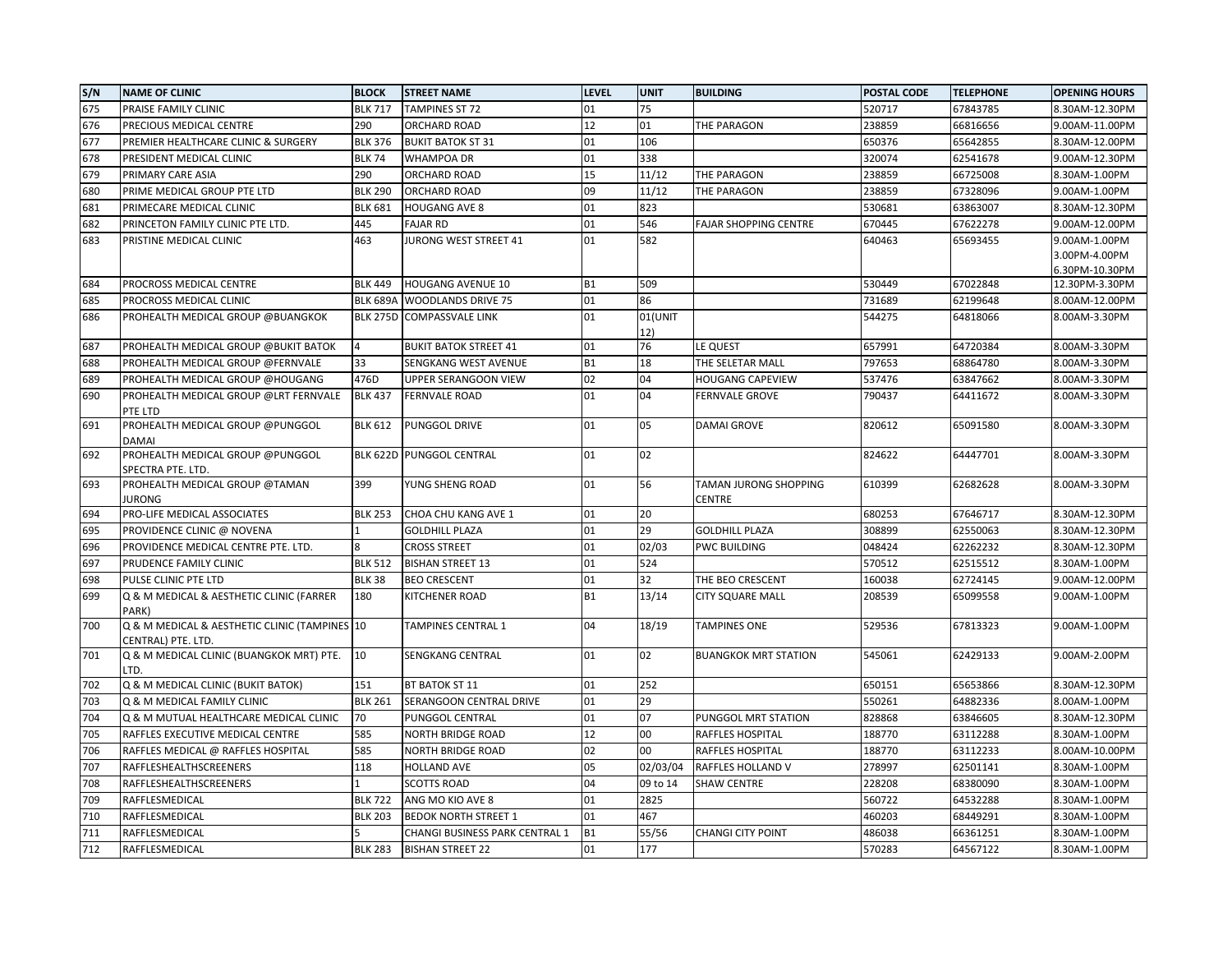| S/N | <b>NAME OF CLINIC</b>                                                  | <b>BLOCK</b>     | <b>STREET NAME</b>         | <b>LEVEL</b>     | <b>UNIT</b> | <b>BUILDING</b>                        | POSTAL CODE | <b>TELEPHONE</b> | <b>OPENING HOURS</b> |
|-----|------------------------------------------------------------------------|------------------|----------------------------|------------------|-------------|----------------------------------------|-------------|------------------|----------------------|
| 713 | RAFFLESMEDICAL                                                         | 370              | ALEXANDRA ROAD             | <b>B1</b>        | 41          | ANCHORPOINT                            | 159953      | 64793818         | 8.30AM-1.00PM        |
| 714 | RAFFLESMEDICAL                                                         | 17               | PETIR ROAD                 | 02               | 07/08       | <b>HILLION MALL</b>                    | 678278      | 67690571         | 8.30AM-1.00PM        |
| 715 | RAFFLESMEDICAL                                                         | 252              | <b>NORTH BRIDGE ROAD</b>   | 02               | 17          | RAFFLES CITY SHOPPING CENTRE           | 179103      | 63396911         | 7.30AM-1.00PM        |
| 716 | RAFFLESMEDICAL                                                         | <b>BLK 21</b>    | CHOA CHU KANG NORTH 6      | 01               | 02          | YEWTEE POINT                           | 689578      | 66343132         | 8.30AM-1.00PM        |
| 717 | RAFFLESMEDICAL                                                         | 21               | CHOA CHU KANG AVE 4        | <b>B1</b>        | 07A         | LOT 1 SHOPPERS' MALL                   | 689812      | 67653363         | 8.30AM-1.00PM        |
| 718 | RAFFLESMEDICAL                                                         | <b>BLK 446</b>   | <b>CLEMENTI AVENUE 3</b>   | 01               | 189         |                                        | 120446      | 68729043         | 8.30AM-1.00PM        |
| 719 | RAFFLESMEDICAL                                                         | 1207             | <b>DOVER ROAD</b>          |                  |             | UNITED WORLD COLLEGE                   | 139654      | 63111111         | 7.30AM-11.00AM       |
| 720 | RAFFLESMEDICAL                                                         | 10E              | <b>SIXTH AVENUE</b>        | 01               | 03          |                                        | 276474      | 64623426         | 8.30AM-1.00PM        |
| 721 | RAFFLESMEDICAL                                                         | 118              | HOLLAND AVENUE             | 05               | 02/03/04    | RAFFLES HOLLAND V                      | 278997      | 62501411         | 8.30AM-1.00PM        |
| 722 | RAFFLESMEDICAL                                                         | <b>BLK 809</b>   | <b>HOUGANG CENTRAL</b>     | 01               | 180         |                                        | 530809      | 63867896         | 8.30AM-1.00PM        |
| 723 | RAFFLESMEDICAL                                                         |                  | <b>DEFU AVENUE 1</b>       |                  |             |                                        | 539540      | 63111111         | 7.00AM-10.30PM       |
| 724 | RAFFLESMEDICAL                                                         | <b>BLK 131</b>   | <b>JURONG GATEWAY ROAD</b> | 01               | 267         |                                        | 600131      | 68996688         | 8.00AM-1.00PM        |
| 725 | RAFFLESMEDICAL                                                         |                  | JURONG WEST CENTRAL 2      | B <sub>1</sub> A | 19D         | JURONG POINT SHOPPING CENTRE<br>JP1    | 648886      | 67900583         | 8.30AM-1.00PM        |
| 726 | RAFFLESMEDICAL                                                         |                  | <b>BULIM DRIVE</b>         |                  |             |                                        | 648172      | 63111111         | 7.00AM-10.30PM       |
| 727 | RAFFLESMEDICAL                                                         | 55               | SIGLAP ROAD                | 02               | 11/12       | SIGLAP CENTRE                          | 455871      | 64420488         | 8.30AM-1.00PM        |
| 728 | RAFFLESMEDICAL                                                         | 50               | RAFFLES PLACE              | 01               | 02A         | SINGAPORE LAND TOWER                   | 048623      | 65342900         | 8.30AM-1.00PM        |
| 729 | RAFFLESMEDICAL                                                         | 12               | MARINA BOULEVARD           | 17               | 05          | MARINA BAY FINANCIAL CENTRE<br>TOWER 3 | 018982      | 66360390         | 8.30AM-1.00PM        |
| 730 | RAFFLESMEDICAL                                                         |                  | RAFFLES BOULEVARD          | 01               | 212         | <b>MARINA SQUARE</b>                   | 039594      | 63396644         | 8.30AM-1.00PM        |
| 731 | RAFFLESMEDICAL                                                         | 471              | JOO CHIAT ROAD             |                  |             |                                        | 427680      | 68835008         | 8.30AM-1.00PM        |
| 732 | RAFFLESMEDICAL                                                         |                  | <b>SCOTTS ROAD</b>         | 04               | 09 to 14    | <b>SHAW CENTRE</b>                     | 228208      | 68380080         | 8.30AM-1.00PM        |
| 733 | RAFFLESMEDICAL                                                         | <b>BLK 259</b>   | PASIR RIS STREET 21        | 02               | 33          | <b>LOYANG POINT</b>                    | 510259      | 65853333         | 8.30AM-1.00PM        |
| 734 | RAFFLESMEDICAL                                                         | BLK <sub>1</sub> | PASIR RIS CENTRAL STREET 3 | 04               | 19          | <b>WHITE SANDS</b>                     | 518457      | 65851279         | 8.30AM-1.00PM        |
| 735 | RAFFLESMEDICAL                                                         | <b>BLK 355</b>   | SEMBAWANG WAY              | 01               | 06/07       |                                        | 750355      | 68537703         | 8.30AM-1.00PM        |
| 736 | RAFFLESMEDICAL                                                         |                  | TAMPINES STREET 73         |                  |             |                                        | 528704      | 63055344         | 7.30AM-10.30AM       |
| 737 | RAFFLESMEDICAL                                                         |                  | SIMEI STREET 6             | 02               | 27          | <b>EASTPOINT MALL</b>                  | 528833      | 66361458         | 8.30AM-1.00PM        |
| 738 | RAFFLESMEDICAL                                                         | 10               | TAMPINES CENTRAL 1         | 03               | 28          | <b>TAMPINES ONE</b>                    | 529536      | 62605116         | 8.30AM-1.00PM        |
| 739 | RAFFLESMEDICAL                                                         |                  | <b>MARITIME SQUARE</b>     | 03               | 56          | HARBOURFRONT CENTRE                    | 099253      | 62733078         | 8.30AM-1.00PM        |
| 740 | RAFFLESMEDICAL                                                         | 51               | ANSON ROAD                 | 01               | 51          | <b>ANSON CENTRE</b>                    | 079904      | 62252188         | 8.30AM-1.00PM        |
| 741 | RAFFLESMEDICAL                                                         | 177              | TOA PAYOH CENTRAL          | 01               | 170         |                                        | 310177      | 62547667         | 8.30AM-1.00PM        |
| 742 | RAFFLESMEDICAL                                                         | 23               | SERANGOON CENTRAL          | <b>B2</b>        | 01          | <b>NEX</b>                             | 556083      | 66342585         | 8.30AM-1.00PM        |
| 743 | RAFFLESMEDICAL                                                         |                  | SENGKANG SQUARE            | 04               | 09          | <b>COMPASS ONE</b>                     | 545078      | 63855057         | 8.30AM-1.00PM        |
| 744 | RAFFLESMEDICAL                                                         | 11               | RIVERVALE CRESCENT         | 02               | 17          | RIVERVALE MALL                         | 545082      | 63852154         | 8.30AM-1.00PM        |
| 745 | RAFFLESMEDICAL                                                         | 83               | PUNGGOL CENTRAL            | 02               | 29          | <b>WATERWAY POINT</b>                  | 828761      | 63845655         | 8.30AM-1.00PM        |
| 746 | RAFFLESMEDICAL                                                         |                  | WOODLANDS SQUARE           | 05               | 20          | <b>CAUSEWAY POINT</b>                  | 738099      | 68940777         | 8.30AM-1.00PM        |
| 747 | RAFFLESMEDICAL                                                         | 930              | YISHUN AVE 2               | 03               | 35          | <b>NORTHPOINT CITY</b>                 | 769098      | 6755 0049        | 8.30AM-1.00PM        |
| 748 | RCMC RIVERVALE CRESCENT MEDICAL CENTRE                                 | <b>BLK 182A</b>  | <b>RIVERVALE CRESCENT</b>  | 01               | 04          |                                        | 541182      | 68860772         | 9.00AM-1.00PM        |
| 749 | RC'S FAMILY CLINIC PTE LTD                                             | 635C             | SENJA ROAD                 | 01               | 03          | SENJA GATEWAY                          | 673635      | 64688006         | 8.00AM-1.00PM        |
| 750 | REDWOOD @ TPY CLINIC AND SURGERY PTE.<br>LTD.                          | <b>BLK 83</b>    | LORONG 2 TOA PAYOH         | 01               | 457         | TOA PAYOH PEAKVIEW                     | 310083      | 62667820         | 8.00AM-1.00PM        |
| 751 | REDWOOD CLINIC AND SURGERY PTE LTD                                     | 920              | TIONG BAHRU ROAD           | 01               | 07          | REDHILL MRT STATION                    | 158792      | 62512193         | 8.00AM-1.00PM        |
| 752 | <b>REGENT CLINIC</b>                                                   | 301              | UPPER THOMSON ROAD         | 03               | 12          | THOMSON PLAZA                          | 574408      | 64564431         | 8.30AM-12.30PM       |
| 753 | REGIONAL PATIENTCARE MEDICAL GROUP PTE<br>LTD (ADMIRALTY PLACE BRANCH) | <b>BLK 678</b>   | WOODLANDS AVE 6            | 01               | 726         |                                        | 730678      | 63669027         | 8.30AM-12.00PM       |
| 754 | REN MEDICAL CLINIC                                                     | <b>BLK 101</b>   | YISHUN AVENUE 5            | 01               | 31          |                                        | 760101      | 62576965         | 9.30AM-12.30PM       |
|     |                                                                        |                  |                            |                  |             |                                        |             |                  |                      |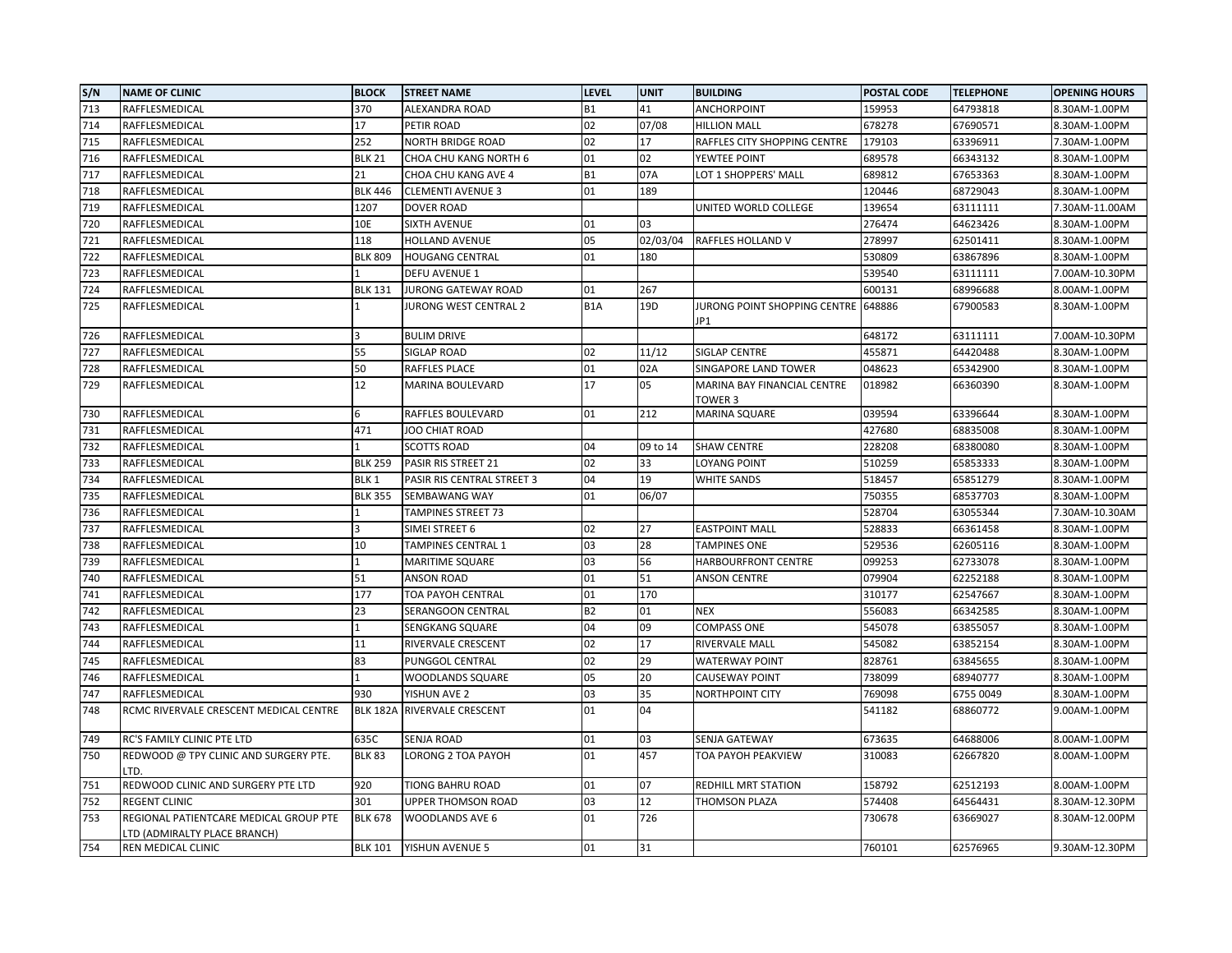| S/N | <b>NAME OF CLINIC</b>                     | <b>BLOCK</b>     | <b>STREET NAME</b>             | <b>LEVEL</b> | <b>UNIT</b> | <b>BUILDING</b>           | <b>POSTAL CODE</b> | <b>TELEPHONE</b> | <b>OPENING HOURS</b>            |
|-----|-------------------------------------------|------------------|--------------------------------|--------------|-------------|---------------------------|--------------------|------------------|---------------------------------|
| 755 | RESERVOIR ROAD CLINIC & SURGERY           | <b>BLK 704</b>   | <b>BEDOK RESERVOIR ROAD</b>    | 01           | 3622        |                           | 470704             | 64490289         | 8.30AM-12.30PM                  |
| 756 | RIDGEWOOD MEDICAL CLINIC                  |                  | RIDGEWOOD CLOSE                |              |             | G4 RIDGEWOOD CONDOMINIUM  | 276696             | 64691666         | 9.30AM-12.30PM                  |
| 757 | ROCHOR CENTRE CLINIC                      | <b>BLK 175</b>   | <b>BENCOOLEN STREET</b>        | 01           | 20          | <b>BURLINGTON SQUARE</b>  | 189649             | 62928327         | 9.00AM-12.30PM                  |
| 758 | ROCHOR MEDICAL CENTRE                     | <b>BLK 635</b>   | <b>VEERASAMY ROAD</b>          | 01           | 156         |                           | 200635             | 62928868         | 9.30AM-12.00PM                  |
| 759 | ROWELL CLINIC & SURGERY                   | <b>BLK 642</b>   | ROWELL ROAD                    | 01           | 115         |                           | 200642             | 62920338         | 9.00AM-12.30PM                  |
| 760 | ROYAL CARE MEDICAL FAMILY CLINIC CHOA CHU | <b>BLK 818</b>   | CHOA CHU KANG AVENUE 1         | 01           | 13          |                           | 680818             | 67608784         | 8.30AM-1.00PM                   |
|     | KANG                                      |                  |                                |              |             |                           |                    |                  | 6.00PM-10.00PM                  |
| 761 | ROYAL CARE MEDICAL YISHUN GROVE           | <b>BLK 675</b>   | YISHUN AVENUE 4                | 01           | 07          |                           | 760675             | 68152990         | 8.30AM-1.00PM                   |
|     |                                           |                  |                                |              |             |                           |                    |                  | 6.00PM-10.00PM                  |
| 762 | ROYAL CARE MEDICAL YISHUN JUNCTION 9      | 317              | YISHUN AVENUE 9                | 01           | 03          | MULTI STOREY CAR PARK     | 760317             | 67107338         | 8.30AM-2.00PM                   |
| 763 | ROYAL MEDICAL CENTRE                      | <b>BLK 111</b>   | WOODLANDS ST 13                | 01           | 84          |                           | 730111             | 63656855         | 6.00PM-12.00AM<br>8.30AM-1.00PM |
| 764 | RUBY MEDICAL CENTRE PTE LTD               | <b>BLK 505</b>   | <b>TAMPINES CENTRAL 1</b>      | 01           | 339         |                           | 520505             | 67837847         | 8.30AM-12.30PM                  |
| 765 | S G CLINIC FAMILY PRACTICE                | 84               | SERANGOON GARDEN WAY           |              |             |                           | 555980             | 63821988         | 9.00AM-12.30PM                  |
|     |                                           |                  |                                |              |             |                           |                    |                  | 2.30PM-4.30PM                   |
| 766 | S K TAY CLINIC & SURGERY                  | <b>BLK 827</b>   | TAMPINES ST 81                 | 01           | 140         |                           | 520827             | 67836611         | 8.30AM-12.30PM                  |
|     |                                           |                  |                                |              |             |                           |                    |                  | 2.00PM-4.30PM                   |
| 767 | S S TAN MEDICAL CLINIC                    | <b>BLK 744</b>   | YISHUN ST 72                   | 01           | 195         |                           | 760744             | 67583952         | 9.00AM-12.30PM                  |
| 768 | <b>S T MEDICAL CENTRE</b>                 | <b>BLK 95</b>    | ALJUNIED CRESCENT              | 01           | 521         |                           | 380095             | 67458119         | 9.00AM-12.00PM                  |
| 769 | S Y LEE CLINIC                            | 400              | <b>BALESTIER ROAD</b>          | 01           | 11          | <b>BALESTIER PLAZA</b>    | 329802             | 62504433         | 8.30AM-12.00PM                  |
| 770 | SATA COMMHEALTH COMMUNITY HUB             | <b>BLK 447B</b>  | <b>JALAN KAYU</b>              | 01           | 01          | <b>FERNVALE LODGE</b>     | 792447             | 62446688         | 8.30AM-12.00PM                  |
| 771 | SATA COMMHEALTH MEDICAL CENTRE            | <b>BLK 715</b>   | ANG MO KIO AVENUE 6            | 01           | 4008&       |                           | 560715             | 62446688         | 8.30AM-12.00PM                  |
|     |                                           |                  |                                |              | 4010        |                           |                    |                  |                                 |
| 772 | SATA COMMHEALTH MEDICAL CENTRE            | 351              | CHAI CHEE STREET               |              |             |                           | 468982             | 62446688         | 8.30AM-12.00PM                  |
| 773 | SATA COMMHEALTH MEDICAL CENTRE            | <b>BLK 135</b>   | <b>JURONG GATEWAY ROAD</b>     | 04           | 345         |                           | 600135             | 62446688         | 8.30AM-12.00PM                  |
| 774 | SATA COMMHEALTH MEDICAL CENTRE            |                  | SIANG KUANG AVENUE             |              |             | SENNETT ESTATE            | 347919             | 62446688         | 8.30AM-12.00PM                  |
| 775 | SATA COMMHEALTH MEDICAL CENTRE            |                  | <b>TAMPINES CENTRAL 6</b>      | 01           | 01A         | <b>TELEPARK</b>           | 529482             | 67878030         | 8.30AM-12.00PM                  |
| 776 | SATA COMMHEALTH MEDICAL CENTRE            | 900              | SOUTH WOODLANDS DR             | 04           | 01          | WOODLANDS CIVIC CENTRE    | 730900             | 62446688         | 8.30AM-12.00PM                  |
| 777 | SAUDARA CLINIC BY A+J GENERAL PHYSICIANS  | 228              | <b>CHANGI ROAD</b>             | 01           | 01          | ICON@CHANGI               | 419741             | 62444485         | 8.45PM-12.00PM                  |
| 778 | SEACARE MARITIME MEDICAL CENTRE PTE LTD   | 100              | <b>TRAS STREET</b>             | 18           | 02/03       | 100AM TOWER               | 079027             | 62227728         | 9.00AM-12.00PM                  |
| 779 | SEFTON MEDICAL CENTRE PTE LTD             | <b>BLK 41</b>    | <b>HOLLAND DRIVE</b>           | 01           | 25          |                           | 270041             | 64764476         | 8.30AM-12.30PM                  |
| 780 | SEMBAWANG MART MEDICAL CENTRE             | <b>BLK 511</b>   | <b>CANBERRA ROAD</b>           | 02           | 02A         | <b>SEMBAWANG MART</b>     | 750511             | 64819793         | 8.00AM-1.00PM                   |
| 781 | SENGKANG FAMILY CLINIC                    | <b>BLK 274D</b>  | COMPASSVALE BOW                | 01           | 01          |                           | 544274             | 63867781         | 7.30AM-9.30AM                   |
| 782 | SENJA FAMILY CLINIC                       | <b>BLK 609</b>   | <b>BUKIT PANJANG RING ROAD</b> | <b>B1</b>    | 908         |                           | 670609             | 62190688         | 8.00AM-4.00PM                   |
|     |                                           |                  |                                |              |             |                           |                    |                  | 6.30PM-9.30PM                   |
| 783 | SENNETT MEDICAL CLINIC                    | 55               | <b>SIGLAP ROAD</b>             | #B1          | 10          | SIGLAP CENTRE             | 455871             | 62800670         | 8.00AM-1.00PM                   |
| 784 | SERANGOON GARDEN CLINIC & DISPENSARY      | <b>BLK 263</b>   | SERANGOON CENTRAL DRIVE        | 01           | 51          |                           | 550263             | 63821115         | 9.30AM-12.30PM                  |
| 785 | <b>SHALOM CLINIC &amp; SURGERY</b>        | <b>BLK 123</b>   | BT MERAH LANE 1                | 01           | 104         | ALEXANDRA VILLAGE         | 150123             | 62780270         | 9.30AM-12.30PM                  |
| 786 | SHALOM MEDICAL GROUP                      | <b>BLK 231</b>   | <b>BAIN STREET</b>             | 03           | 57          | <b>BRAS BASAH COMPLEX</b> | 180231             | 63371884         | 9.00AM-1.00PM                   |
| 787 | SHANAH MEDICAL CLINIC                     | <b>BLK 633</b>   | <b>VEERASAMY ROAD</b>          | 01           | 120         |                           | 200633             | 62922777         | 8.00AM-1.00PM                   |
| 788 | <b>SHENTON CLINIC</b>                     | <b>BLK 498</b>   | JURONG WEST ST 41              | 01           | 464         |                           | 640498             | 65654442         | 8.30AM-12.30PM                  |
| 789 | SHENTON FAMILY MEDICAL CLINIC             | <b>BLK 102</b>   | <b>TOWNER ROAD</b>             | 01           | Floor)      | 268 (Lower TOWNERVILLE    | 322102             | 63910860         | 8.30AM-12.30PM                  |
|     |                                           |                  |                                |              |             |                           |                    |                  |                                 |
| 790 | SHENTON FAMILY MEDICAL CLINIC             | <b>BLK 728</b>   | ANG MO KIO AVENUE 6            | 01           | 4208        |                           | 560728             | 65545130         | 8.30AM-12.00PM                  |
| 791 | SHENTON FAMILY MEDICAL CLINIC             | BLK <sub>1</sub> | <b>CANTONMENT ROAD</b>         | 01           | 02          | PINNACLE@DUXTON           | 080001             | 65095260         | 9.30AM-12.00PM                  |
| 792 | SHENTON MEDICAL GROUP                     | 26               | SENTOSA GATEWAY                | <b>B2</b>    | 01          |                           | 098138             | 62382582         | 9.00AM-5.30PM                   |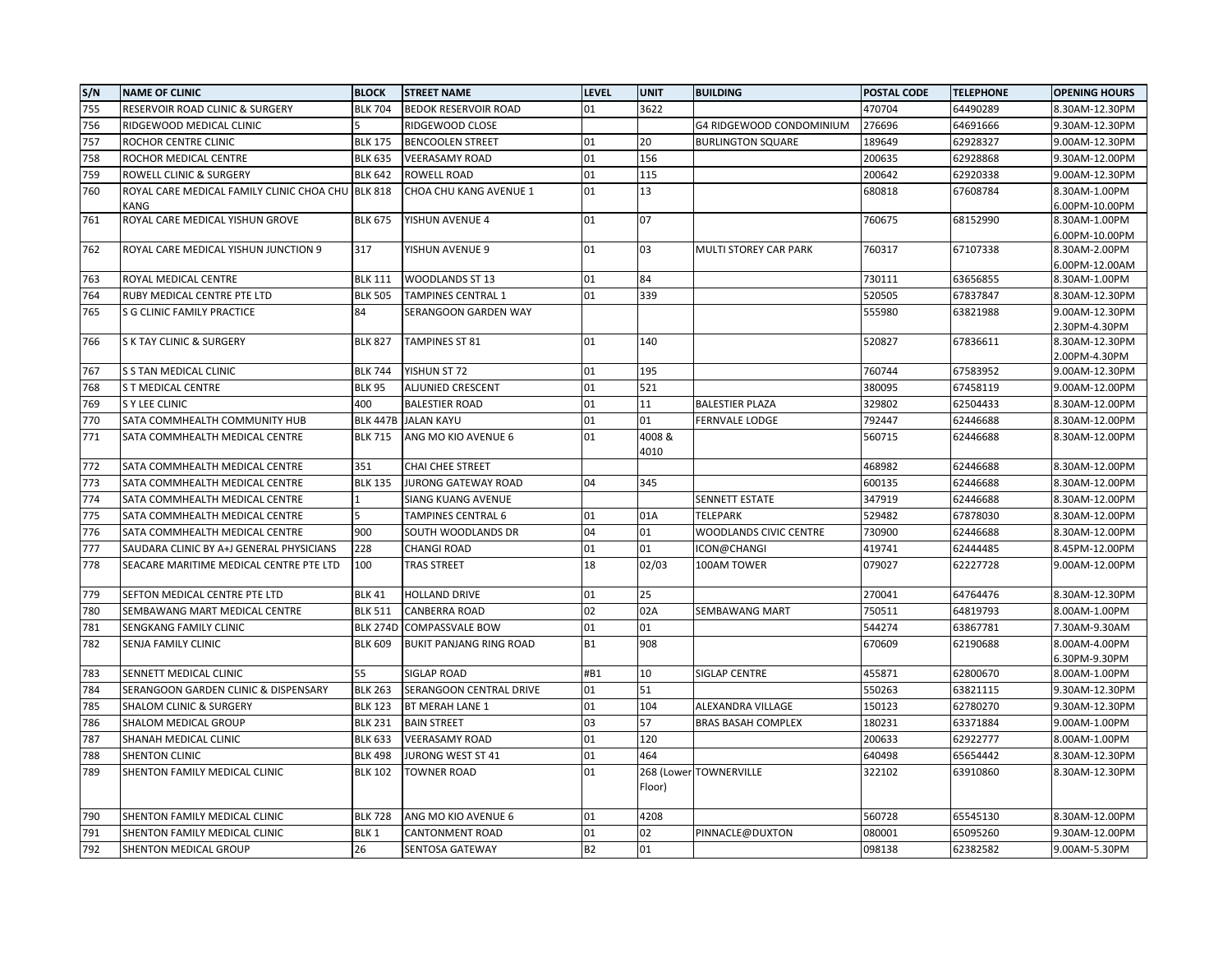| S/N | <b>NAME OF CLINIC</b>                    | <b>BLOCK</b>     | <b>STREET NAME</b>            | <b>LEVEL</b> | <b>UNIT</b> | <b>BUILDING</b>                               | POSTAL CODE | <b>TELEPHONE</b> | <b>OPENING HOURS</b>                            |
|-----|------------------------------------------|------------------|-------------------------------|--------------|-------------|-----------------------------------------------|-------------|------------------|-------------------------------------------------|
| 793 | SHENTON MEDICAL GROUP                    | 10               | <b>ANSON RD</b>               | 36           | 8/9/10      | <b>INTERNATIONAL PLAZA</b>                    | 079903      | 62202911         | 8.30AM-1.00PM                                   |
| 794 | SHENTON MEDICAL GROUP                    |                  | HARBOURFRONT PLACE            | 01           | 04          | HARBOURFRONT TOWER ONE                        | 098633      | 63775727         | 8.30AM-1.00PM                                   |
| 795 | SHENTON MEDICAL GROUP                    | <b>BLK 126</b>   | LORONG 1 TOA PAYOH            | 01           | 561         | TOA PAYOH HEIGHTS                             | 310126      | 62590991         | 8.30AM-12.30PM                                  |
| 796 | SHENTON MEDICAL GROUP                    | <b>BLK 18</b>    | TOH YI DRIVE                  | 01           | 103         | TOH YI GARDENS                                | 590018      | 62358926         | 8.30AM-1.00PM                                   |
| 797 | SHENTON MEDICAL GROUP                    | 10               | SENGKANG CENTRAL              | 01           | 04          | <b>BUANGKOK NEL MRT STATION</b>               | 545061      | 63153671         | 8.30AM-1.00PM                                   |
| 798 | SHENTON MEDICAL GROUP                    | 30               | <b>WOODLANDS AVENUE 2</b>     | 01           | 47/48/49    | WOODLANDS MRT STATION                         | 738343      | 63639415         | 8.00AM-12.00PM                                  |
| 799 | SHENTON MEDICAL GROUP                    | 598              | YISHUN RING ROAD              | <b>B1</b>    | 09          | THE WISTERIA                                  | 768698      | 66945668         | 8.30AM-1.00PM                                   |
| 800 | SHENTON MEDICAL GROUP                    | <b>BLK 160</b>   | YISHUN STREET 11              | 01           | 200         |                                               | 760160      | 68516233         | 8.30AM-1.00PM                                   |
| 801 | SHENTON MEDICAL GROUP                    |                  | CHANGI BUSINESS PARK AVENUE 1 | 01           | 03          | UE BIZHUB EAST                                | 486015      | 66362490         | 8.30AM-1.00PM                                   |
| 802 | SHENTON MEDICAL GROUP                    | 90               | <b>BRAS BASAH ROAD</b>        | <b>B1</b>    | 02          | <b>ESPLANADE MRT STATION</b>                  | 189562      | 68870151         | 8.30AM-1.00PM                                   |
| 803 | SHENTON MEDICAL GROUP                    | $\mathbf{1}$     | <b>JURONG WEST CENTRAL 2</b>  | 01           |             | 17E/F/G/H JURONG POINT SHOPPING CENTRE 648886 |             | 67915100         | 8.30AM-12.30PM                                  |
| 804 | SHENTON MEDICAL GROUP                    | 168              | KALLANG WAY LEVEL 1           |              |             |                                               | 349253      | 68400123         | 8.30AM-2.00PM                                   |
| 805 | SHENTON MEDICAL GROUP                    | 8A               | MARINA BOULEVARD              | <b>B2</b>    | 76          | MARINA BAY LINK MALL                          | 018984      | 66345620         | 8.30AM-1.00PM                                   |
| 806 | SHENTON MEDICAL GROUP                    | 11               | <b>COLLYER QUAY</b>           | 19           | 01          | THE ARCADE                                    | 049317      | 65079730         | 8.30AM-1.00PM                                   |
| 807 | SHENTON MEDICAL GROUP                    |                  | RAFFLES QUAY                  | 09           | 02          | ONE RAFFLES QUAY NORTH<br>TOWER               | 048583      | 63277273         | 8.30AM-12.30PM                                  |
| 808 | SHENTON MEDICAL GROUP                    | 333              | ORCHARD ROAD                  | 06           | 01          | MANDARIN ORCHARD SINGAPORE                    | 238867      | 62383631         | 8.30AM-12.30PM                                  |
| 809 | SHENTON MEDICAL GROUP                    | <b>BLK 625</b>   | <b>ELIAS ROAD</b>             | 01           | 324B        | <b>ELIAS MALL</b>                             | 510625      | 65855768         | 8.00AM-1.00PM                                   |
| 810 | SHERATON MEDICAL CLINIC                  | <b>BLK 681</b>   | <b>HOUGANG AVE 8</b>          | 01           | 843         |                                               | 530681      | 63864088         | 9.00AM-12.00PM                                  |
| 811 | SHIFA CLINIC & SURGERY                   | <b>BLK 668</b>   | <b>CHANDER RD</b>             | 01           | 18/20       |                                               | 210668      | 62957667         | 9.00AM-1.00PM<br>2.00PM-9.00PM                  |
| 812 | SHIFA CLINIC (JURONG)                    | <b>BLK 501</b>   | JURONG WEST STREET 51         | 01           | 277         |                                               | 640501      | 64698941         | 9.00AM-1.00PM<br>2.00PM-4.30PM<br>6.00PM-8.00PM |
| 813 | <b>SHIM CLINIC</b>                       | <b>BLK 168</b>   | <b>BEDOK SOUTH AVENUE 3</b>   | 01           | 473         |                                               | 460168      | 64467446         | 9.00AM-2.00PM                                   |
| 814 | SIA FAMILY CLINIC AND SURGERY            | <b>BLK 10</b>    | <b>HAIG RD</b>                | 01           | 367         |                                               | 430010      | 67428480         | 9.00AM-11.00AM                                  |
| 815 | SIGLAP CLINIC PTE LTD                    | <b>BLK 308</b>   | TELOK KURAU ROAD              | 01           | 08          | VIBES @ EAST COAST                            | 423858      | 63488389         | 8.00AM-12.30PM                                  |
| 816 | SILVER CROSS MEDICAL                     | 275A             | <b>HOLLAND AVENUE</b>         |              |             |                                               | 278993      | 64622818         | 8.00AM-5.00PM                                   |
| 817 | SILVER CROSS MEDICAL                     | <b>BLK 502</b>   | JURONG WEST AVE 1             | 01           | 803         |                                               | 640502      | 68992141         | 8.00AM-5.00PM                                   |
| 818 | SILVER CROSS MEDICAL                     |                  | CHEONG CHIN NAM ROAD          |              |             |                                               | 599728      | 68751191         | 8.00AM-5.00PM                                   |
| 819 | SILVER CROSS MEDICAL                     | <b>BLK 846</b>   | YISHUN RING ROAD              | 01           | 3661        |                                               | 760846      | 67599181         | 8.00AM-5.00PM                                   |
| 820 | SIMEI CLINIC & SURGERY                   | <b>BLK 248</b>   | SIMEI ST 3                    | 01           | 132         |                                               | 520248      | 67855021         | 9.00AM-12.30PM                                  |
| 821 | SIMEI MEDICAL CENTRE                     | <b>BLK 248</b>   | SIMEI ST 3                    | 01           | 104         |                                               | 520248      | 67814823         | 8.30AM-12.00PM                                  |
| 822 | SIMON ROAD FAMILY CLINIC                 | BLK 9            | <b>SIMON ROAD</b>             |              |             |                                               | 545895      | 62878755         | 9.00AM-1.00PM                                   |
| 823 | SIMS DRIVE MEDICAL CLINIC                | <b>BLK 53</b>    | <b>SIMS PLACE</b>             | 01           | 174         |                                               | 380053      | 67411607         | 8.30AM-12.30PM                                  |
| 824 | <b>SIN MIN CLINIC</b>                    | 221              | <b>UPPER THOMSON RD</b>       |              |             |                                               | 574353      | 64532266         | 8.30AM-12.00PM                                  |
| 825 | SINGAPORE TELECOM CLINIC                 | 31               | <b>EXETER ROAD</b>            | <b>B2</b>    | 00          | <b>B2 COMCENTRE</b>                           | 239732      | 68383881         | 8.30AM-2.00PM                                   |
| 826 | SINGAPURA CLINIC                         | 27               | <b>BENCOOLEN ST</b>           | 01           | 27          | <b>BENCOOLEN HOUSE</b>                        | 189620      | 63361181         | 9.00AM-1.00PM                                   |
| 827 | SOMERSET GP                              | 111              | SOMERSET ROAD                 | 03           | $21 - 24$   | <b>TRIPLEONE SOMERSET</b>                     | 238164      | 67970220         | 8.30AM-2.00PM                                   |
| 828 | SOON LEE MEDICAL CLINIC                  |                  | SOON LEE STREET               | 01           | 15          | PIONEER JUNCTION                              | 627606      | 69779670         | 8.30AM-1.00PM                                   |
| 829 | SOONG CLINIC AND SURGERY                 | <b>BLK 162</b>   | <b>MEI LING ST</b>            | 01           | 353         |                                               | 140162      | 64755930         | 8.30AM-12.30PM                                  |
| 830 | SPRING MEDICAL CLINIC (OLD AIRPORT ROAD) | <b>BLK 39</b>    | <b>JALAN TIGA</b>             | 01           | 03          |                                               | 390039      | 62477077         | 9.00AM-12.30PM                                  |
| 831 | ST GEORGES CLINIC AND SURGERY PTE LTD    | BLK <sub>3</sub> | ST GEORGE'S RD                | 01           | 105         |                                               | 320003      | 62984833         | 9.00AM-1.00PM                                   |
| 832 | <b>STANDARD CLINIC &amp; SURGERY</b>     | 261              | PUNGGOL WAY                   | 01           | 05          | MULTI STOREY CAR PARK                         | 820261      | 64441950         | 8.30AM-12.30PM                                  |
| 833 | STANFORD MEDICAL CLINIC & SURGERY        | <b>BLK 152</b>   | SERANGOON NORTH AVE 1         | 01           | 308         |                                               | 550152      | 62801472         | 9.00AM-12.00PM                                  |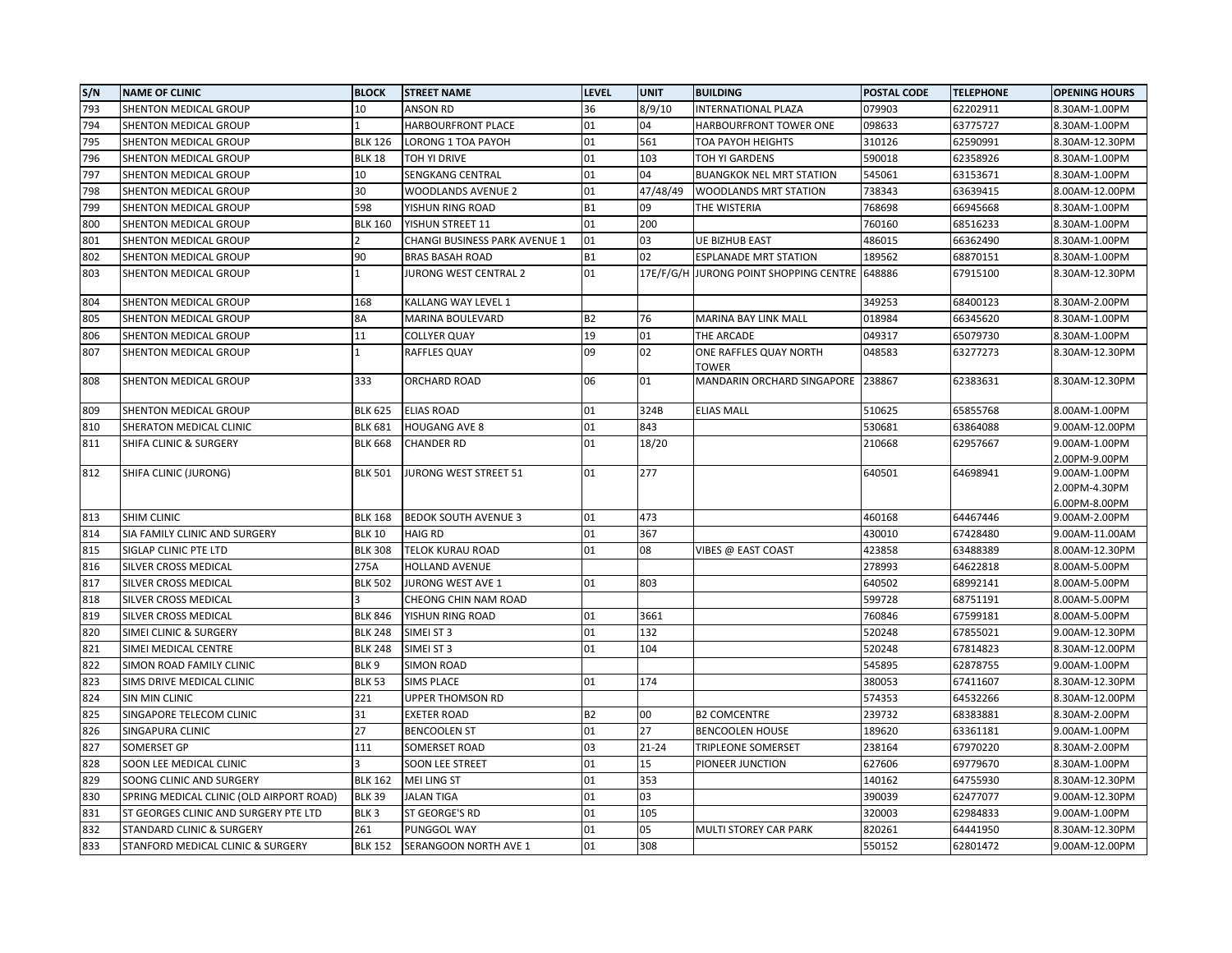| S/N | <b>NAME OF CLINIC</b>                       | <b>BLOCK</b>     | <b>STREET NAME</b>            | <b>LEVEL</b> | <b>UNIT</b> | <b>BUILDING</b>           | POSTAL CODE | <b>TELEPHONE</b> | <b>OPENING HOURS</b>            |
|-----|---------------------------------------------|------------------|-------------------------------|--------------|-------------|---------------------------|-------------|------------------|---------------------------------|
| 834 | STAT MEDICAL CLINIC @ HOUGANG               | <b>BLK 311</b>   | <b>HOUGANG AVENUE 5</b>       | 01           | 183         |                           | 530311      | 62827254         | 8.00AM-12.00PM                  |
| 835 | STERLING CLINIC & SURGERY                   | BLK <sub>3</sub> | LOR LEW LIAN                  | 01           | 64          |                           | 531003      | 62849971         | 9.00AM-12.30PM                  |
| 836 | STERLING FAMILY CLINIC                      | <b>BLK 84</b>    | <b>BEDOK NORTH ST 4</b>       | 01           | 41          |                           | 460084      | 68761654         | 8.00AM-1.00PM                   |
| 837 | <b>STEWARD CLINIC</b>                       | BLK 4A           | LOYANG LANE                   | 01           | 01          |                           | 508923      | 65460978         | 8.30AM-12.00PM                  |
| 838 | STREET 21 CLINIC TAMPINES PTE. LTD.         | <b>BLK 201B</b>  | <b>TAMPINES ST 21</b>         | 02           | 1097        |                           | 522201      | 67857888         | 8.30AM-12.00PM                  |
| 839 | SUNBEAM MEDICAL CLINIC                      | <b>BLK 318B</b>  | <b>ANCHORVALE LINK</b>        | 01           | 257         | <b>ANCHORVALE GARDENS</b> | 542318      | 68023642         | 8.30AM-12.30PM                  |
| 840 | SUNBEAM MEDICAL CLINIC                      | <b>BLK 443C</b>  | <b>FAJAR ROAD</b>             | 01           | 76          |                           | 673443      | 66100968         | 8.30AM-1.00PM                   |
| 841 | SUNSHINE FAMILY CLINIC                      | <b>BLK 491</b>   | JURONG WEST AVE 1             | 01           | 153         |                           | 640491      | 64256678         | 8.30AM-12.00PM                  |
| 842 | SUNWAY MEDICAL CENTRE                       | 101              | <b>IRRAWADDY ROAD</b>         | 09           | 01          | ROYAL SQUARE              | 329565      | 69110699         | 9.00AM-12.30PM                  |
| 843 | T & T FAMILY HEALTH CLINIC & SURGERY        | 181              | KITCHENER ROAD                | 01           | 14/15/16    | NEW PARK SHOPPING ARCADE  | 208533      | 62934071         | 9.00AM-12.30PM                  |
| 844 | T MEDICAL CLINIC                            | <b>BLK 115</b>   | <b>CANBERRA WALK</b>          | 01           | 05          |                           | 750115      | 69097550         | 8.30AM-12.30PM                  |
| 845 | T MEDICAL CLINIC (CITY GATE)                | 371              | <b>BEACH ROAD</b>             | 02           | 01          | <b>CITY GATE</b>          | 199597      | 69707911         | 9.30AM-1.00PM                   |
| 846 | T MEDICAL CLINIC (KALLANG)                  | BLK <sub>5</sub> | UPPER BOON KENG ROAD          | 01           | 14          | <b>KALLANG HEIGHTS</b>    | 380005      | 69700882         | 8.30AM-12.30PM                  |
| 847 | TAMPINES CLINIC AND SURGERY PTE LTD         | <b>BLK 139</b>   | TAMPINES ST 11                | 01           | 10          |                           | 521139      | 67810072         | 8.30AM-12.30PM                  |
| 848 | TAMPINES MEDICAL CENTRE                     | <b>BLK 267</b>   | <b>TAMPINES STREET 21</b>     | 01           | 41          |                           | 520267      | 67815111         | 8.30AM-12.00PM                  |
| 849 | TAMPINES MEDILIFE CLINIC                    | <b>BLK 801</b>   | <b>TAMPINES AVE 4</b>         | 01           | 263         |                           | 520801      | 67825142         | 8.30AM-12.00PM                  |
| 850 | TAMPINES WEST MEDICAL CLINIC                | <b>BLK 801</b>   | <b>TAMPINES AVENUE 4</b>      | 01           | 269         | <b>TAMPINES POLYVIEW</b>  | 520801      | 62231070         | 8.30AM-12.30PM                  |
| 851 | TAN LEE CLINIC & SURGERY                    | <b>BLK 446</b>   | PASIR RIS DR 6                | 01           | 126         |                           | 510446      | 65827448         | 8.30AM-12.30PM                  |
| 852 | TAN MEDICAL CLINIC PTE LTD                  | <b>BLK 339</b>   | ANG MO KIO AVE 1              | 01           | 1583        |                           | 560339      | 64530482         | 8.30AM-12.00PM                  |
| 853 | TAN MEDICARE CLINIC PTE LTD                 | <b>BLK 629</b>   | ANG MO KIO AVE 4              | 01           | 986         |                           | 560629      | 64544211         | 8.30AM-12.00PM                  |
| 854 | TANAMERA CLINIC                             | <b>BLK 73</b>    | <b>BEDOK SOUTH AVE 3</b>      | 01           | 462         |                           | 460073      | 64412982         | 8.30AM-11.30AM                  |
| 855 | TANG FAMILY CLINIC                          | 84               | JALAN JURONG KECHIL           |              |             |                           | 598593      | 64680118         | 9.00AM-2.30PM                   |
| 856 | TANGLIN MEDICAL CLINIC                      | 19               | TANGLIN RD                    | 06           | 16/17       | TANGLIN SHOPPING CENTRE   | 247909      | 67343831         | 9.00AM-11.30AM                  |
| 857 | TAN-TEOH CLINIC & SURGERY                   | <b>BLK 101</b>   | <b>TOWNER RD</b>              | 01           | 216         |                           | 322101      | 62992292         | 8.30AM-11.30AM                  |
| 858 | <b>TAY CLINIC</b>                           | 494              | <b>GEYLANG RD</b>             |              |             |                           | 389452      | 67446336         | 9.00AM-1.00PM                   |
| 859 | <b>TAY CLINIC</b>                           | <b>BLK 117</b>   | <b>BEDOK RESERVOIR ROAD</b>   | 01           | 62          |                           | 470117      | 67419936         | 8.00AM-1.00PM                   |
| 860 | TAY FAMILY CLINIC                           | <b>BLK 326</b>   | SERANGOON AVENUE 3            | 01           | 376         |                           | 550326      | 62810981         | 8.30AM-12.00PM                  |
| 861 | <b>TAYKA MEDICAL</b>                        | 29A              | <b>DESKER ROAD</b>            |              |             |                           | 209562      | 63924473         | 10.00AM-9.00PM                  |
| 862 | TAYKA MEDICAL FAMILY CLINIC                 | <b>BLK 526</b>   | JURONG WEST STREET 52         | 01           | 323         |                           | 640526      | 63924473         | 9.00AM-12.00PM                  |
|     |                                             |                  |                               |              |             |                           |             |                  | 2.00PM-4.00PM                   |
|     |                                             |                  |                               |              |             |                           |             |                  | 7.00PM-9.00PM                   |
| 863 | TC FAMILY CLINIC PTE LTD                    | <b>BLK 526</b>   | JURONG WEST ST 52             | 01           | 325         |                           | 640526      | 65666687         | 9.00AM-12.30PM                  |
| 864 | TEBAN GARDEN CLINIC                         | <b>BLK 61</b>    | <b>TEBAN GARDENS RD</b>       | 01           | 01          | <b>TEBAN PLACE</b>        | 600061      | 65619052         | 9.00AM-12.30PM                  |
| 865 | TECK GHEE CLINIC (DR TAN YANG KHAI) PTE LTD | <b>BLK 451</b>   | ANG MO KIO AVENUE 10          | 01           | 1765        |                           | 560451      | 64527971         | 2.00PM-5.00PM<br>8.30AM-11.30AM |
|     |                                             |                  |                               |              |             |                           |             |                  |                                 |
| 866 | TECK GHEE CLINIC (DR. KOH)                  | <b>BLK 451</b>   | ANG MO KIO AVE 10             | 01           | 1765        |                           | 560451      | 64540642         | 8.30AM-11.30AM                  |
| 867 | TEH'S CLINIC & SURGERY                      | <b>BLK 64</b>    | <b>CIRCUIT ROAD</b>           | 01           | 339         |                           | 370064      | 67464117         | 9.00AM-12.00PM                  |
| 868 | TEIN CLINIC & SURGERY                       | <b>BLK 124</b>   | HOUGANG AVE 1                 | 01           | 1434        |                           | 530124      | 62828504         | 9.00AM-12.00PM                  |
| 869 | TEK DISPENSARY                              | BLK 4            | TOA PAYOH LOR 7               | 01           | 115         |                           | 310004      | 62512256         | 8.30AM-1.00PM                   |
| 870 | TEMASEK CLINIC & SURGERY                    | <b>BLK 73</b>    | <b>BEDOK SOUTH AVENUE 3</b>   | 01           | 460         |                           | 460073      | 64436113         | 8.45AM-11.00AM                  |
| 871 | TEMASEK MEDICAL CENTRE                      | <b>BLK 406</b>   | SEMBAWANG DRIVE               | 01           | 824         |                           | 750406      | 65551155         | 8.30AM-11.00AM                  |
| 872 | TEMASEK MEDICAL CENTRE                      | <b>BLK 883</b>   | WOODLANDS ST 82               | 02           | 466         |                           | 730883      | 63668366         | 8.30AM-12.00PM                  |
| 873 | TEMASEK MEDICAL CENTRE                      | <b>BLK 624</b>   | CHOA CHU KANG ST 62           | 01           | 226         |                           | 680624      | 67665766         | 8.30AM-12.30PM                  |
| 874 | TEMASEK MEDICAL CENTRE                      | <b>BLK 413</b>   | <b>BUKIT BATOK WEST AVE 4</b> | 01           | 214         |                           | 650413      | 65656556         | 8.30AM-12.30PM                  |
| 875 | TENG CLINIC                                 | <b>BLK 171</b>   | STIRLING ROAD                 | 01           | 1101        |                           | 140171      | 64733187         | 8.30AM-11.30AM                  |
| 876 | TEO CLINIC & SURGERY PTE LTD                | <b>BLK 352</b>   | <b>CLEMENTI AVE 2</b>         | 01           | 111         |                           | 120352      | 67760216         | 8.30AM-12.30PM                  |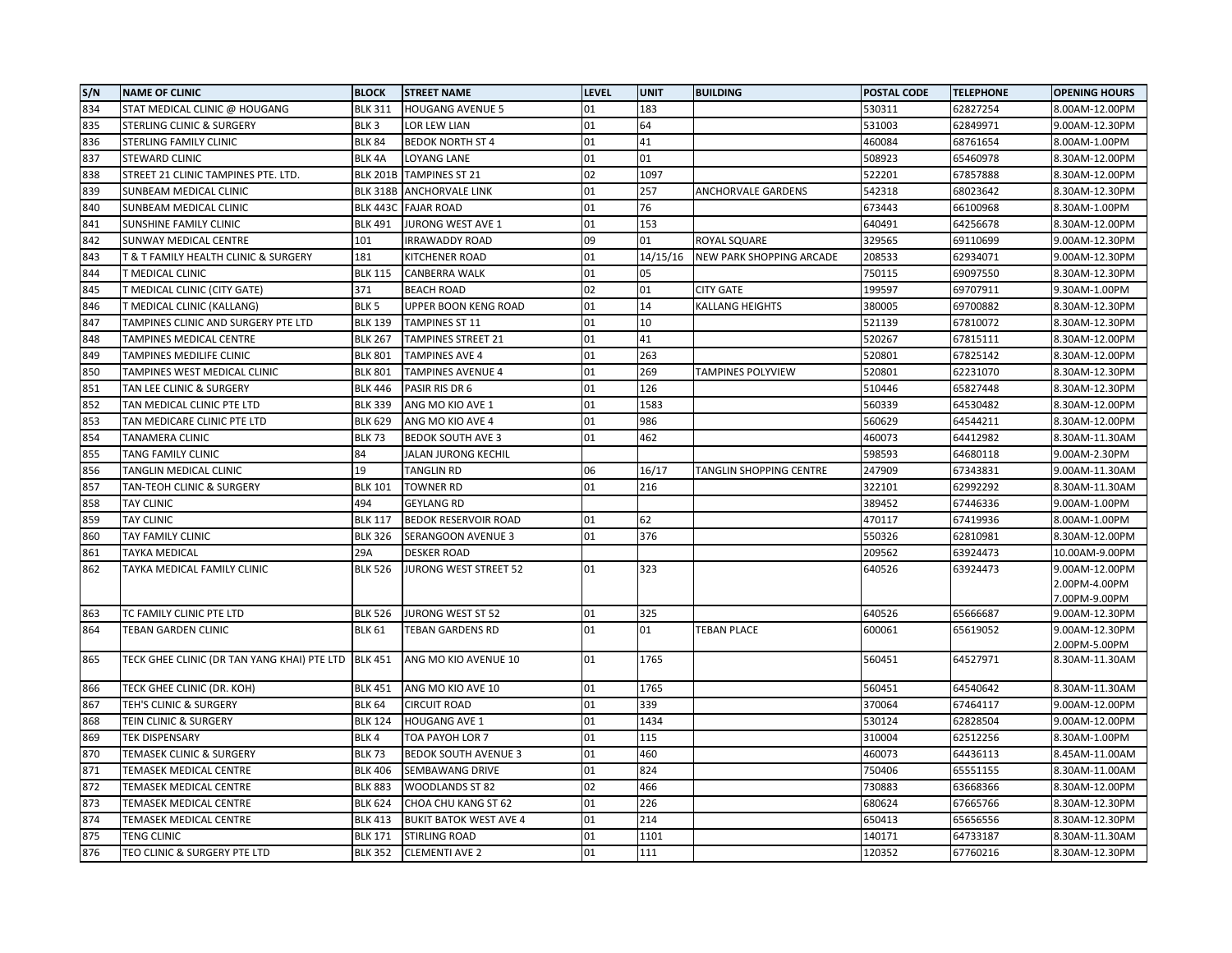| S/N | <b>NAME OF CLINIC</b>                               | <b>BLOCK</b>    | <b>STREET NAME</b>          | <b>LEVEL</b> | <b>UNIT</b> | <b>BUILDING</b>                       | <b>POSTAL CODE</b> | <b>TELEPHONE</b> | <b>OPENING HOURS</b> |
|-----|-----------------------------------------------------|-----------------|-----------------------------|--------------|-------------|---------------------------------------|--------------------|------------------|----------------------|
| 877 | TEOH CLINIC FAMILY PRACTICE                         | 47              | LORONG 6 TOA PAYOH          | 01           | 142         |                                       | 310047             | 62555188         | 9.00AM-12.00PM       |
| 878 | TH CHIA MEDICAL PRACTICE                            | <b>BLK 151</b>  | SERANGOON NORTH AVENUE 2    | 01           | 19          |                                       | 550151             | 62813268         | 8.30AM-12.30PM       |
| 879 | THAI SHEN FAMILY CLINIC PTE LTD                     | <b>BLK 84</b>   | <b>BEDOK NORTH ST 4</b>     | 01           | 65          |                                       | 460084             | 64448134         | 9.00AM-11.00AM       |
| 880 | THE AIVEE CLINIC BY DR Z TEO                        | 290             | ORCHARD ROAD                | 11           | 04/05/06    | <b>PARAGON</b>                        | 238859             | 62352343         | 8.30AM-12.00PM       |
| 881 | THE BALMORAL CLINIC                                 |                 | STADIUM WALK                | 02           | 21          | LEISURE PARK KALLANG                  | 397693             | 63452202         | 9.30AM-12.30PM       |
| 882 | THE BALMORAL CLINIC FAMILY MEDICINE                 | 271             | <b>BUKIT TIMAH RD</b>       | 02           | 12          | <b>BALMORAL PLAZA</b>                 | 259708             | 67322033         | 9.00AM-12.30PM       |
| 883 | THE BONHAM CLINIC                                   | 100             | PECK SEAH STREET            | 11           | 16/17       |                                       | 079333             | 65331177         | 9.00AM-1.00PM        |
| 884 | THE CHELSEA CLINIC                                  | 501             | ORCHARD ROAD                | 05           | 08A         | <b>WHEELOCK PLACE</b>                 | 238880             | 64382182         | 10.00AM-1.00PM       |
| 885 | THE CHELSEA CLINIC (ROCHESTER)                      | 35              | <b>ROCHESTER DRIVE</b>      | 03           | 21          | THE ROCHESTER                         | 138639             | 65703913         | 9.00AM-12.30PM       |
| 886 | THE CIVIC CLINIC                                    | <b>BLK 537</b>  | <b>BEDOK NORTH ST 3</b>     | 01           | 515         |                                       | 460537             | 64412436         | 8.30AM-12.00PM       |
| 887 | THE CLINIC @ APERIA                                 | 12              | KALLANG AVENUE              | 03           | 15          | APERIA                                | 339511             | 63339300         | 8.30AM-2.00PM        |
| 888 | THE CLINIC @ BUSINESS CITY                          | 20              | PASIR PANJANG ROAD          | 02           | 26          | MAPLETREE BUSINESS CITY               | 117439             | 68167180         | 8.30AM-2.00PM        |
| 889 | THE CLINIC @ CAMPUS                                 | 70              | STAMFORD ROAD               | <b>B1</b>    | 21          | LI KA SHING LIBRARY BUILDING          | 178901             | 63339300         | 8.30AM-2.00PM        |
| 890 | THE CLINIC @ CAPITAGREEN                            | 138             | <b>MARKET STREET</b>        | 02           | 01A         | CAPITAGREEN                           | 048946             | 63846851         | 8.30AM-2.00PM        |
| 891 | THE CLINIC @ ONE GEORGE STREET                      |                 | <b>GEORGE STREET</b>        | 05           | 05          | (LOBBY C)                             | 049145             | 64385322         | 8.30AM-2.00PM        |
| 892 | THE CLINIC @ TAI SENG                               | 18              | TAI SENG STREET             | 01           | 07/08       | MAPLETREE 18                          | 539775             | 63840160         | 8.30AM-2.00PM        |
| 893 | THE CLINIC GROUP @ MARINA ONE                       |                 | <b>STRAITS VIEW</b>         | 01           | 07          | MARINA ONE THE HEART                  | 018935             | 62828518         | 8.30AM-2.00PM        |
| 894 | THE CLINIC@FUSIONOPOLIS                             |                 | <b>FUSIONOPOLIS PLACE</b>   | 01           | 05          | <b>GALAXIS</b>                        | 138522             | 64660602         | 8.30AM-2.00PM        |
| 895 | THE CORONATION CLINIC                               | 587             | <b>BUKIT TIMAH ROAD</b>     | 02           | 01          |                                       | 269707             | 64686768         | 9.00AM-12.30PM       |
| 896 | THE DOCTOR'S CLINIC                                 | <b>BLK 429</b>  | JURONG WEST AVE 1           | 01           | 318         |                                       | 640429             | 65669901         | 8.30AM-12.30PM       |
| 897 | THE DUBLIN CLINIC                                   | <b>BLK 109</b>  | <b>CLEMENTI STREET 11</b>   | 01           | 25          |                                       | 120109             | 67747300         | 8.00AM-1.00PM        |
| 898 | THE EDINBURGH CLINIC                                | <b>BLK 306</b>  | CHOA CHU KANG AVE 4         | 01           | 685         |                                       | 680306             | 67634500         | 8.30AM-12.30PM       |
| 899 | THE FAHRENHEIT MEDICAL CENTRE                       | <b>BLK 218</b>  | <b>BEDOK NORTH STREET 1</b> | 01           | 27          |                                       | 460218             | 64438063         | 9.00AM-1.00PM        |
|     |                                                     |                 |                             |              |             |                                       |                    |                  | 3.00PM-5.30PM        |
| 900 | THE FAMILY MEDICAL CENTRE (YISHUN) PTE.             | <b>BLK 411</b>  | YISHUN RING ROAD            | 01           | 1827        |                                       | 760411             | 62574522         | 8.30AM-12.00PM       |
|     | LTD.                                                |                 |                             |              |             |                                       |                    |                  |                      |
| 901 | THE FAMILY PHYSICIAN CLINIC                         | <b>BLK 542B</b> | SERANGOON NORTH AVENUE 3    | 01           | 02          |                                       | 552542             | 65551828         | 8.30AM-12.00PM       |
| 902 | THE FAMILY PRACTICE CLINIC & SURGERY                | <b>BLK 117</b>  | <b>COMMONWEALTH DR</b>      | 01           | 723         |                                       | 140117             | 64748394         | 8.00AM-12.00PM       |
| 903 | THE FAMILY PRACTICE-POTONG PASIR                    | 148             | POTONG PASIR AVE 1          | 01           | 33          |                                       | 350148             | 62816906         | 8.30AM-12.30PM       |
| 904 | THE FLAME TREE MEDICAL CENTRE                       | 225             | <b>UPPER THOMSON ROAD</b>   |              |             | THOMSON RIDGE ESTATE                  | 574357             | 64512818         | 9.00AM-2.00PM        |
| 905 | THE GOOD CLINIC                                     | 5001            | <b>BEACH ROAD</b>           | 01           | 13          | <b>GOLDEN MILE COMPLEX</b>            | 199588             | 62480911         | 9.00AM-1.00PM        |
| 906 | THE HEALTH ADVISORY CLINIC                          |                 | <b>RAFFLES PLACE</b>        | 04           | 49          | ONE RAFFLES PLACE                     | 048616             | 62266442         | 9.00AM-3.00PM        |
| 907 | THE LIFESTYLE CLINIC                                |                 | ORCHARD BOULEVARD           | 12           | 06/07       | CAMDEN MEDICAL CENTRE                 | 248649             | 67330788         | 9.00AM-1.00PM        |
| 908 | THE MEDICAL CLINIC PTE LTD                          | 63              | CHULIA STREET.              | 01           | 02          | <b>OCBC CENTRE EAST</b>               | 049514             | 65355151         | 9.00AM-1.00PM        |
| 909 | THE MEDICAL PRACTICE                                | <b>BLK 15</b>   | <b>BEACH RD</b>             | 01           | 4683        |                                       | 190015             | 62981228         | 10.30AM-1.00PM       |
| 910 | THE MEDICAL PRACTICE PTE LTD                        |                 | <b>RAFFLES LINK</b>         | 01           | 03A         |                                       | 039393             | 63329086         | 9.00AM-12.30PM       |
| 911 | THE NEPTUNE CLINIC                                  | <b>BLK 328</b>  | <b>CLEMENTI AVE 2</b>       | 01           | 212         |                                       | 120328             | 67797444         | 8.00AM-11.30AM       |
| 912 |                                                     | <b>BLK 303</b>  | <b>ANCHORVALE LINK</b>      | 01           | 02          |                                       | 540303             | 63888697         | 2.00PM-4.00PM        |
|     | THE OLIVE TREE FAMILY CLINIC & SURGERY PTE.<br>LTD. |                 |                             |              |             |                                       |                    |                  | 8.30AM-1.00PM        |
| 913 | THE PAIN RELIEF CLINIC                              | 350             | ORCHARD ROAD                | 10           | 00          | <b>SHAW HOUSE</b>                     | 238868             | 67322397         | 9.30AM-12.00PM       |
| 914 | THOMAS CLINIC & SURGERY                             | <b>BLK 61</b>   | TELOK BLANGAH HEIGHTS       | 01           | 97          |                                       | 100061             | 62704354         | 8.30AM-12.00PM       |
| 915 | THOMSON GP CLINIC                                   |                 | <b>BALESTIER ROAD</b>       | 01           | 671         | BALESTIER HILL SHOPPING CENTRE 320002 |                    | 69338377         | 8.30AM-1.00PM        |
|     |                                                     |                 |                             |              |             |                                       |                    |                  |                      |
| 916 | TIONG BAHRU MEDICAL CENTRE                          | 10              | <b>KIM TIAN ROAD</b>        |              |             | <b>KAI FOOK MANSION</b>               | 169248             | 62727966         | 10.00AM-12.30PM      |
| 917 | TLC LIFESTYLE PRACTICE                              | q               | <b>SCOTTS ROAD</b>          | 11           | 04/05/07    | PACIFIC PLAZA                         | 228210             | 64620083         | 8.00AM-1.00PM        |
| 918 | TOH GUAN FAMILY CLINIC                              | 267A            | TOH GUAN ROAD               | 01           | 02          |                                       | 601267             | 65666966         | 9.00AM-12.30PM       |
|     |                                                     |                 |                             |              |             |                                       |                    |                  |                      |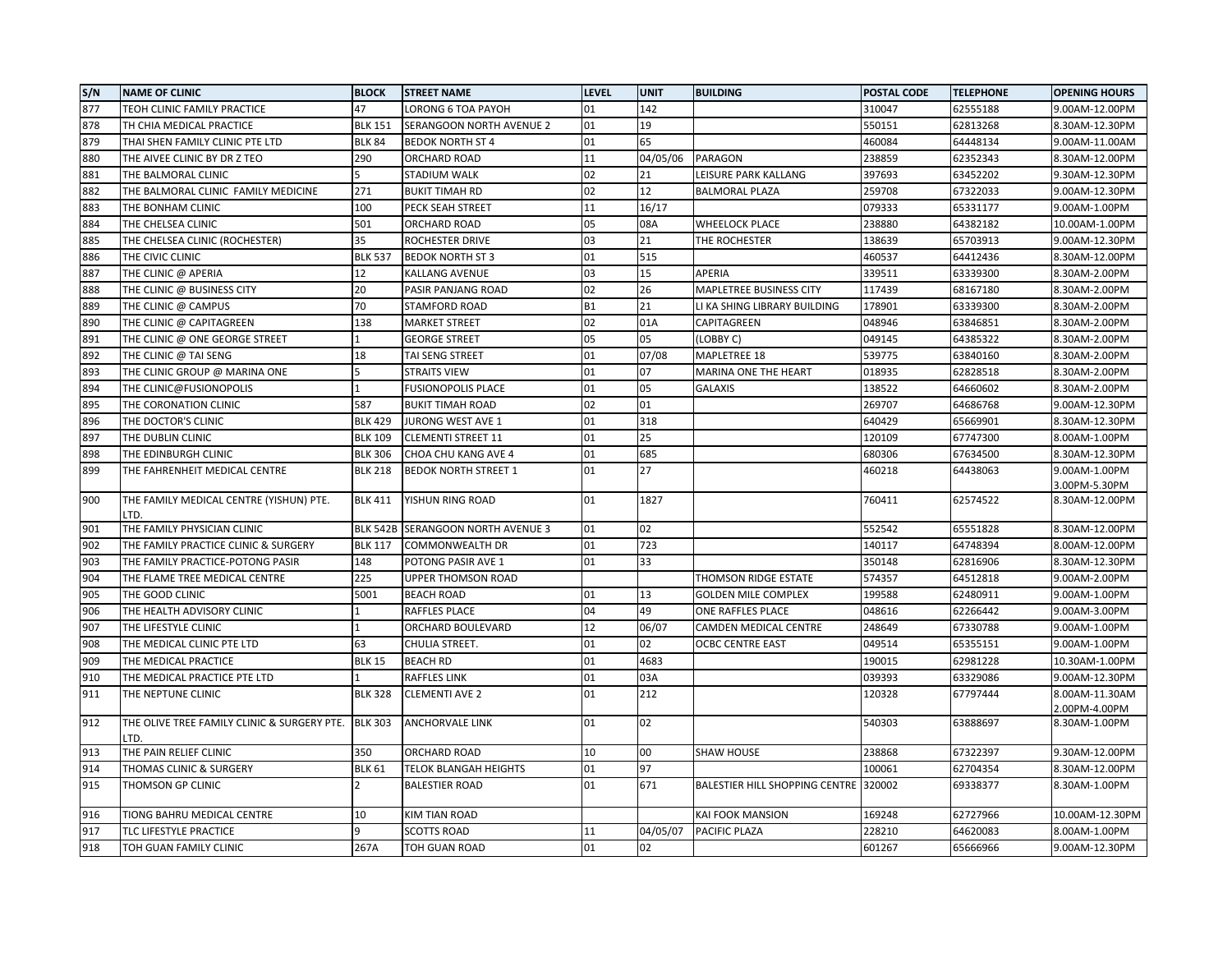| S/N | <b>NAME OF CLINIC</b>                    | <b>BLOCK</b>            | <b>STREET NAME</b>            | <b>LEVEL</b> | <b>UNIT</b> | <b>BUILDING</b>         | <b>POSTAL CODE</b> | <b>TELEPHONE</b> | <b>OPENING HOURS</b>             |
|-----|------------------------------------------|-------------------------|-------------------------------|--------------|-------------|-------------------------|--------------------|------------------|----------------------------------|
| 919 | TONG CLINIC & SURGERY                    | 316B                    | ANG MO KIO STREET 31          | 01           | 05          | MULTI STOREY CAR PARK   | 563316             | 64528311         | 8.30AM-12.30PM                   |
| 920 | TOWN CLINIC                              | 287                     | <b>BEACH ROAD</b>             | 01           | 00          |                         | 199551             | 62981456         | 9.00AM-1.00PM                    |
| 921 | TOWN HALL CLINIC PTE LTD                 | 438C                    | ALEXANDRA ROAD                | 01           | 01          |                         | 119976             | 62788088         | 8.30AM-11.00AM                   |
| 922 | TP SIM FAMILY CLINIC & SURGERY           | <b>BLK 509</b>          | <b>BISHAN STREET 11</b>       | 01           | 378         |                         | 570509             | 63538010         | 8.00AM-12.00PM                   |
| 923 | TPC MEDICAL CLINIC                       |                         | <b>WALLICH STREET</b>         | <b>B1</b>    | 15          | TANJONG PAGAR CENTRE    | 078884             | 63868980         | 8.30AM-1.00PM                    |
| 924 | TRINITY MEDICAL & AESTHETIC CLINIC       | <b>BLK 151</b>          | SIMEI STREET 1                | 01           | 33          |                         | 520151             | 62602822         | 8.30AM-1.00PM                    |
| 925 | TRINITY MEDICAL (PUNGGOL)                | <b>BLK 273C</b>         | <b>PUNGGOL PLACE</b>          | 01           | 874         |                         | 823273             | 66948238         | 8.30AM-12.00PM                   |
| 926 | TRINITY MEDICAL (SHENTON)                |                         | <b>SHENTON WAY</b>            | 21           | 10          | <b>OUE DOWNTOWN</b>     | 068809             | 62279918         | 9.00AM-1.00PM                    |
| 927 | TRINITY MEDICAL CLINIC                   | <b>BLK 130</b>          | JURONG GATEWAY ROAD           | 03           | 201         |                         | 600130             | 65607088         | 9.00AM-12.30PM                   |
| 928 | TRINITY MEDICAL CLINIC                   | <b>BLK 130</b>          | <b>JURONG GATEWAY ROAD</b>    | 02           | 205/207     |                         | 600130             | 65607088         | 9.00AM-12.30PM                   |
| 929 | TRUCARE MEDICAL AND SURGERY              | 1187                    | UPPER SERANGOON ROAD          | 01           | 53          | THE MIDTOWN             | 533971             | 63853525         | 8.00AM-1.00PM                    |
| 930 | TRUCARE MEDICAL AND SURGERY              | <b>BLK 226A</b>         | ANG MO KIO AVENUE 1           | 01           | 631         | <b>KEBUN BARU MALL</b>  | 561226             | 62558849         | 8.00AM-1.00PM                    |
| 931 | TRUE MEDICAL CLINIC PAYA LEBAR QUARTER   | 10                      | PAYA LEBAR ROAD               | 04           | 26          | PAYA LEBAR QUARTER      | 409057             | 69701933         | 8.30AM-3.00PM                    |
| 932 | TRUE MEDICAL CLINIC TAMPINES WEST        | 824                     | TAMPINES STREET 81            | 01           | 26          | <b>TAMPINES GROVE</b>   | 520824             | 69090324         | 8.00AM-2.00PM                    |
|     |                                          |                         |                               |              |             |                         |                    |                  | 6.00PM-11.00PM                   |
| 933 | TRUECARE CLINIC                          | 88                      | RANGOON ROAD                  | 01           | 06          | RANGOON 88              | 218374             | 83000101         | 9.00AM-1.00PM                    |
|     |                                          |                         |                               |              |             |                         |                    |                  | 6.00PM-9.00PM                    |
| 934 | TRUECARE CLINIC                          | $\overline{\mathbf{3}}$ | SIMEI STREET 6                | 01           | 09/10/11    | <b>EASTPOINT MALL</b>   | 528833             | 93271300         | 9.00AM-2.00PM                    |
| 935 | TWIN CITY MEDICAL CENTRE                 |                         | KIM SENG PROMENADE            | 01           | 136         | <b>GREAT WORLD CITY</b> | 237994             | 62351175         | 6.00PM-9.00PM<br>8.30AM-12.30PM  |
| 936 | UNIHEALTH CLINIC (BEDOK)                 | <b>BLK 214</b>          | <b>BEDOK NORTH STREET 1</b>   | 01           | 171         |                         | 460214             | 69043488         | 8.30AM-10.00PM                   |
| 937 | UNION CLINIC & SURGERY PTE LTD           | <b>BLK 722</b>          | <b>CLEMENTI WEST STREET 2</b> | 01           | 168         |                         | 120722             | 67770783         | 8.30AM-12.30PM                   |
| 938 | UNITED CLINIC & SURGERY                  | BLK <sub>8</sub>        | TELOK BLANGAH CRESCENT        | 01           | 157         |                         | 090008             | 62703765         | 8.30AM-12.00PM                   |
| 939 | UNITED FAMILY CLINIC                     | <b>BLK 163</b>          | ANG MO KIO AVE 4              | 01           | 416         |                         | 560163             | 64572523         | 8.30AM-12.00PM                   |
| 940 |                                          | <b>BLK 627</b>          |                               | 01           | 63          |                         |                    | 62571182         |                                  |
| 941 | UNITED HEALTH FAMILY CLINIC & SURGERY    | <b>BLK 25</b>           | YISHUN STREET 61              | 01           | 144         |                         | 760627<br>200025   | 62963664         | 8.30AM-12.30PM<br>9.00AM-12.15PM |
| 942 | UNITED MEDICAL CLINIC                    | <b>BLK 139</b>          | <b>JLN BERSEH</b>             | 01           | 16          |                         | 521139             | 67812281         | 8.30AM-12.30PM                   |
|     | UNITED MEDICAL PRACTITIONERS             |                         | TAMPINES STREET 11            |              |             |                         |                    |                  | 2.00PM-4.30PM                    |
| 943 | UNIVERSAL MEDICAL CLINIC                 | <b>BLK 103</b>          | YISHUN RING ROAD              | 01           | 99          |                         | 760103             | 67589955         | 8.30AM-10.30AM                   |
| 944 | UNIVERSAL MEDICAL CLINIC                 | <b>BLK 164</b>          | <b>BUKIT BATOK ST 11</b>      | 01           | 144         |                         | 650164             | 65639955         | 8.30AM-12.30PM                   |
| 945 | URGENT CARE CENTRE @ ADMIRALTY           | <b>BLK 676</b>          | WOODLANDS DRIVE 71            | 01           | 01          |                         | 730676             | 68078000         | 8.00AM-11.00PM                   |
| 946 | USRAH MEDICAL CLINIC                     | <b>BLK 510</b>          | <b>BEDOK NORTH ST 3</b>       | 01           | 25          |                         | 460510             | 64414139         | 9.00AM-1.00PM                    |
| 947 | VERNON CLINIC & SURGERY                  | 100                     | <b>JALAN SULTAN</b>           | 02           | 25/26       | <b>SULTAN PLAZA</b>     | 199001             | 62940244         | 10.00AM-1.00PM                   |
| 948 | VICTORIA MEDICAL HOUSE                   | <b>BLK 888</b>          | WOODLANDS DRIVE 50            | 02           | 739         | 888 PLAZA               | 730888             | 63647551         | 9.00AM-12.00PM                   |
| 949 | <b>VICTOR'S FAMILY CLINIC</b>            | <b>BLK 168</b>          | <b>LORONG 1 TOA PAYOH</b>     | 01           | 1032        | <b>TOA PAYOH GREEN</b>  | 310168             | 63532885         | 8.30AM-12.00PM                   |
| 950 | VICTORY CLINIC AND SURGERY               | <b>BLK 21</b>           | <b>GHIM MOH ROAD</b>          | 01           | 205         |                         | 270021             | 64671641         | 8.00AM-12.00PM                   |
| 951 | VISTA FAMILY CLINIC                      | <b>BLK 320</b>          | <b>CLEMENTI AVE 4</b>         | 01           | 47          |                         | 120320             | 67798567         | 9.00AM-12.30PM                   |
| 952 | VISTA MEDICAL CENTRE                     |                         | SOUTH BUONA VISTA ROAD        | 01           | 30/31       | <b>VIVA VISTA</b>       | 118136             | 67780822         | 9.00AM-12.30PM                   |
| 953 | VITACARE FAMILY CLINIC (PUNGGOL CENTRAL) | <b>BLK 622D</b>         | <b>PUNGGOL CENTRAL</b>        | 01           | 05          |                         | 824622             | 66360805         | 8.00AM-1.00PM                    |
|     |                                          |                         |                               |              |             |                         |                    |                  |                                  |
| 954 | VITACARE FAMILY CLINIC@SELETAR PTE.LTD.  | 417                     | <b>FERNVALE LINK</b>          | 01           | 03          |                         | 790417             | 63151608         | 8.00AM-12.30PM                   |
| 955 | VITAL-CARE CLINIC AND SURGERY PTE LTD    | <b>BLK 525</b>          | ANG MO KIO AVENUE 10          | 01           | 2399        | <b>CHENG SAN CENTRE</b> | 560525             | 62565154         | 7.00AM-3.00PM                    |
| 956 | VIVA MEDICAL CLINIC                      | <b>BLK 450A</b>         | <b>TAMPINES STREET 42</b>     | 01           | 356         |                         | 521450             | 67828020         | 8.00AM-1.00PM                    |
| 957 | <b>VIVA MEDICAL GROUP</b>                | <b>BLK 519A</b>         | <b>TAMPINES CENTRAL 8</b>     | 01           | 08          |                         | 521519             | 66357240         | 9.00AM-12.30PM                   |
| 958 | VIVA MEDICAL GROUP (CANBERRA PLAZA)      | <b>BLK 133</b>          | CANBERRA VIEW                 | 02           | 14          | CANBERRA PLAZA          | 750133             | 67828020         | 9.00AM-12.15PM                   |
| 959 | VIVA MEDICAL GROUP (WESTSIDE)            | 154                     | WEST COAST ROAD               | 01           | 81          | <b>WEST COAST PLAZA</b> | 127371             | 67779069         | 8.00AM-12.00PM                   |
|     |                                          |                         |                               |              |             |                         |                    |                  | 2.00PM-4.00PM                    |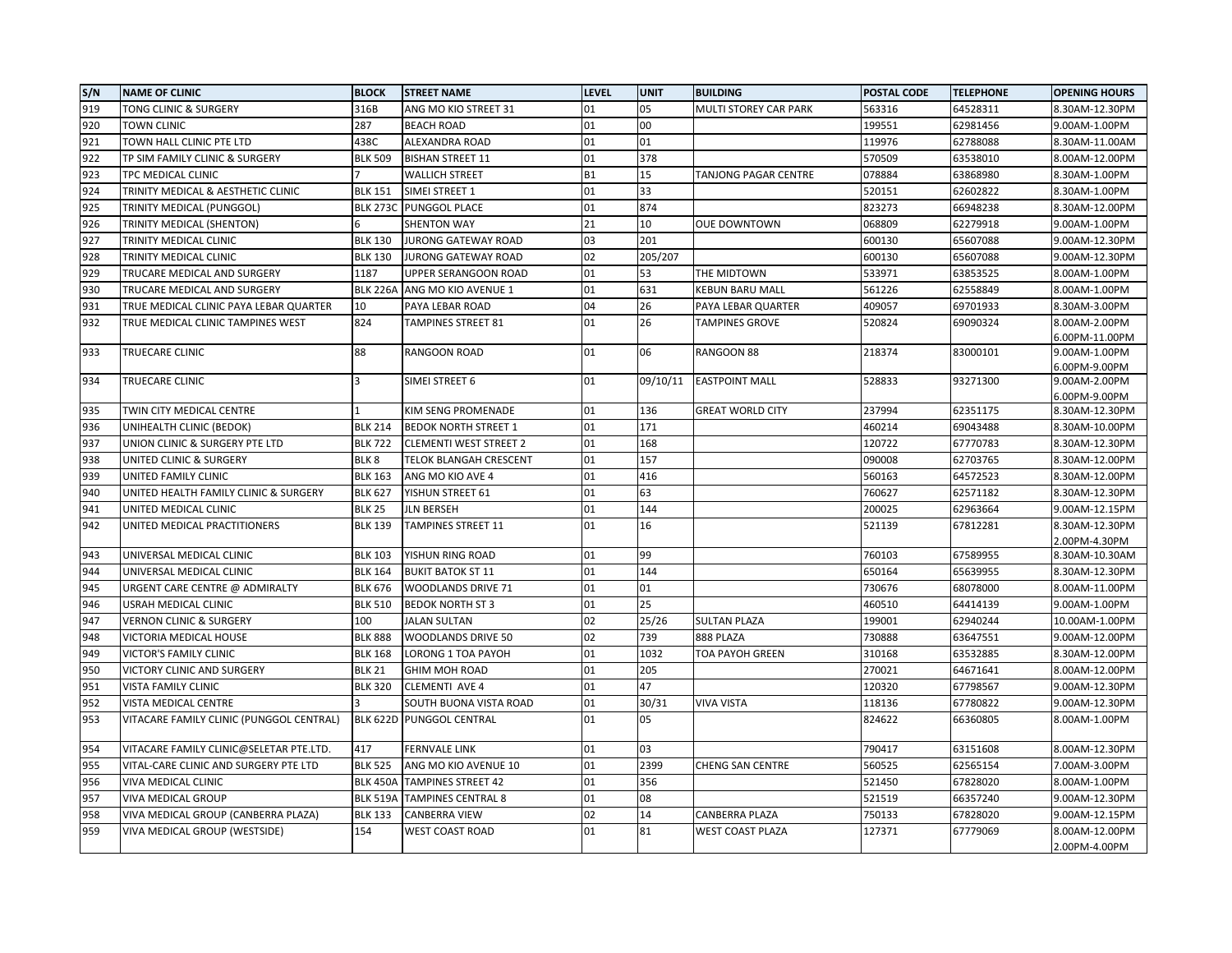| S/N        | <b>NAME OF CLINIC</b>                                                                                | <b>BLOCK</b>     | <b>STREET NAME</b>          | <b>LEVEL</b> | <b>UNIT</b> | <b>BUILDING</b>  | <b>POSTAL CODE</b> | <b>TELEPHONE</b> | <b>OPENING HOURS</b>                             |
|------------|------------------------------------------------------------------------------------------------------|------------------|-----------------------------|--------------|-------------|------------------|--------------------|------------------|--------------------------------------------------|
| 960        | W MEDICAL                                                                                            | <b>BLK 365</b>   | SEMBAWANG CRESCENT          | 01           | 06          |                  | 750365             | 62731246         | 10.00AM-1.00PM<br>3.00PM-5.00PM                  |
| 961        | W. H. YAK FAMILY CLINIC                                                                              | <b>BLK 25</b>    | NEW UPPER CHANGI RD         | 01           | 644         |                  | 462025             | 64431561         | 8.30AM-12.30PM                                   |
| 962        | <b>WAHEEDA'S CLINIC &amp; SURGERY</b>                                                                | 16               | KERBAU ROAD                 | 01           | 01          |                  | 219155             | 62919155         | 9.00AM-6.00PM                                    |
| 963        | WAN MEDICAL CLINIC                                                                                   | <b>BLK 416</b>   | <b>BEDOK NORTH AVENUE 2</b> | 01           | 21          |                  | 460416             | 62438352         | 9.00AM-1.00PM                                    |
| 964        | WEE HEALTHFIRST MEDICAL CLINIC                                                                       | <b>BLK 378</b>   | <b>CLEMENTI AVENUE 5</b>    | 01           | 342         |                  | 120378             | 67775755         | 8.00AM-1.00PM                                    |
| 965        | <b>WEE'S FAMILY CLINIC &amp; SURGERY</b>                                                             | <b>BLK 88</b>    | WHAMPOA DR                  | 01           | 865         |                  | 320088             | 62521231         | 9.00AM-11.30AM                                   |
| 966        | WELL FAMILY CLINIC & SURGERY                                                                         | <b>BLK 555</b>   | ANG MO KIO AVENUE 10        | 01           | 1948        |                  | 560555             | 64549519         | 8.00AM-1.00PM                                    |
| 967        | WELL MEDICAL CLINIC & SURGERY                                                                        | <b>BLK 739</b>   | PASIR RIS DRIVE 10          | 01           | 11          |                  | 510739             | 65852252         | 8.30AM-12.00PM                                   |
| 968        | <b>WELLCARE FAMILY CLINIC</b>                                                                        | <b>BLK 747</b>   | YISHUN STREET 72            | 01           | 106         |                  | 760747             | 67543740         | 8.30AM-12.00PM                                   |
| 969        | WEN & WENG FAMILY CLINIC                                                                             | <b>BLK 505</b>   | CANBERRA LINK               | 01           | 03          |                  | 750505             | 62571198         | 8.30AM-12.00PM                                   |
| 970        | WEST COAST CLINIC & SURGERY (CLEMENTI<br>WEST) PTE LTD                                               | <b>BLK 722</b>   | <b>CLEMENTI WEST ST 2</b>   | 01           | 162         |                  | 120722             | 67770183         | 8.30AM-12.00PM                                   |
| 971        | WEST COAST CLINIC & SURGERY (WEST COAST)                                                             | 517              | <b>WEST COAST ROAD</b>      | 01           | 561         |                  | 120517             | 67760424         | 8.30AM-12.00PM                                   |
| 972        | <b>WEST POINT CLINIC</b>                                                                             | <b>BLK 853</b>   | JURONG WEST ST 81           | 01           | 333         |                  | 640853             | 67913330         | 9.00AM-11.00PM                                   |
| 973        | WEST POINT CLINIC & SURGERY                                                                          | <b>BLK 130</b>   | JURONG GATEWAY ROAD         | 01           | 235         |                  | 600130             | 62551811         | 8.30AM-12.00PM                                   |
| 974        | WHITECOAT MEDICAL                                                                                    | 201              | <b>HENDERSON ROAD</b>       | 05           | 11/12       | APEX @ HENDERSON | 159545             | 69096609         | 9.00AM-1.00PM                                    |
| 975        | WINNIE MEDICAL CENTRE                                                                                | <b>BLK 81</b>    | MACPHERSON LANE             | 01           | 35          |                  | 360081             | 68427842         | 8.00AM-12.00PM                                   |
| 976        | <b>WINSTEDT CLINIC</b>                                                                               | 51               | UPPER WELD ROAD             |              |             |                  | 207408             | 62922975         | 9.00AM-12.30PM<br>2.00PM-5.00PM<br>5.30PM-8.30PM |
| 977        | WONG CLINIC                                                                                          | <b>BLK 539</b>   | <b>BEDOK NORTH STREET 3</b> | 01           | 603         |                  | 460539             | 62412267         | 9.00AM-1.00PM                                    |
| 978        | WONG CLINIC & SURGERY                                                                                | 153              | SERANGOON NORTH AVE 1       | 01           | 532         |                  | 550153             | 62828647         | 8.30AM-12.30PM                                   |
| 979        | WONG FAMILY CLINIC & SURGERY PTE LTD                                                                 | <b>BLK 117</b>   | <b>BEDOK RESERVOIR RD</b>   | 01           | 68          |                  | 470117             | 68461613         | 8.30AM-12.30PM                                   |
| 980        | WOODGROVE MEDICAL                                                                                    | 30               | WOODLANDS AVENUE 1          | 02           | 03/04       | THE WOODGROVE    | 739065             | 63668831         | 8.30AM-1.00PM                                    |
| 981        | WOODLANDS CLINIC                                                                                     | <b>BLK 131</b>   | <b>MARSILING RISE</b>       | 01           | 204         |                  | 730131             | 62696681         | 8.30AM-11.30AM                                   |
| 982        | WOODLANDS FAMILY CLINIC                                                                              | <b>BLK 305</b>   | WOODLANDS ST 31             | 01           | 85          |                  | 730305             | 63654770         | 8.30AM-12.30PM                                   |
| 983        | <b>WU CLINIC &amp; SURGERY</b>                                                                       | <b>BLK 249</b>   | JURONG EAST ST 24           | 01           | 78          |                  | 600249             | 65611672         | 9.00AM-12.30PM                                   |
| 984        | Y M CHAN CLINIC & SURGERY                                                                            | <b>BLK 406</b>   | <b>TAMPINES ST 41</b>       | 01           | 31          |                  | 520406             | 67831806         | 8.30AM-12.00PM                                   |
| 985        | YANG & CHIN MEDICAL & DENTAL ASSOCIATES<br>YANG ING SHYONG MEDICAL & AESTHETIC<br><b>CLINIC</b>      | <b>BLK 139</b>   | TAMPINES ST 11              | 01           | 30          |                  | 521139             | 67819192         | 9.00AM-12.30PM                                   |
| 986        | YANG & YAP CLINIC AND SURGERY (PTE LTD) /<br>DR YANG ING HONG MEDICAL AND AESTHETIC<br><b>CLINIC</b> | <b>BLK 537</b>   | <b>BEDOK NORTH ST 3</b>     | 01           | 571         |                  | 460537             | 64499946         | 9.00AM-1.00PM                                    |
| 987        | YAO MEDICAL CLINIC                                                                                   | <b>BLK 419</b>   | TAMPINES STREET 41          | 01           | 96          |                  | 520419             | 67830232         | 8.30AM-12.30PM                                   |
| 988        | YAP FAMILY CLINIC                                                                                    | <b>BLK 132</b>   | <b>MARSILING RISE</b>       | 01           | 230         |                  | 730132             | 63626012         | 8.30AM-12.30PM                                   |
| 989        | YAP MEDICARE CLINIC & SURGERY                                                                        | BLK <sub>8</sub> | <b>EMPRESS RD</b>           | 01           | 03          |                  | 260008             | 64712338         | 8.30AM-11.30AM                                   |
| 990        | YARRA MEDICAL CLINIC                                                                                 |                  | WEST COAST DRIVE            | 01           | 11          | <b>NEWEST</b>    | 128020             | 62643703         | 8.30AM-1.30PM                                    |
| 991        | YEO CLINIC                                                                                           | <b>BLK 134</b>   | BT BATOK WEST AVE 6         | 01           | 447         |                  | 650134             | 65660601         | 9.00AM-12.00PM                                   |
| 992        | YIM CLINIC                                                                                           | 11A              | <b>BOON TIONG ROAD</b>      | 02           | 03/04/05    |                  | 161011             | 62707587         | 8.00AM-12.30PM                                   |
| 993        | YIM MEDICAL CENTRE (ADMIRALTY MRT)                                                                   | 678              | WOODLANDS AVE 6             | 01           | 722         |                  | 730678             | 68939181         | 8.30AM-1.00PM                                    |
| 994        | YISHUN CENTRAL CLINIC                                                                                | <b>BLK 935</b>   | YISHUN CENTRAL 1            | 01           | 47          |                  | 760935             | 67536338         | 10.30AM-12.00PM                                  |
| 995        | YISHUN MEDICAL CENTRE                                                                                | <b>BLK 618</b>   | YISHUN RING RD              | 01           | 3234        |                  | 760618             | 67541002         | 2.30PM-4.00PM<br>8.30AM-12.00PM                  |
|            |                                                                                                      | <b>BLK 632</b>   | YISHUN ST 61                | 01           | 06          |                  | 760632             | 67531803         | 8.30AM-12.30PM                                   |
| 996<br>997 | YONG CLINIC & SURGERY<br>YOONG FAMILY CLINIC & SURGERY                                               | <b>BLK 333</b>   | <b>TAMPINES ST 32</b>       | 01           | 536         |                  | 520333             | 67826167         | 8.30AM-12.00PM                                   |
|            |                                                                                                      |                  |                             |              |             |                  |                    |                  |                                                  |